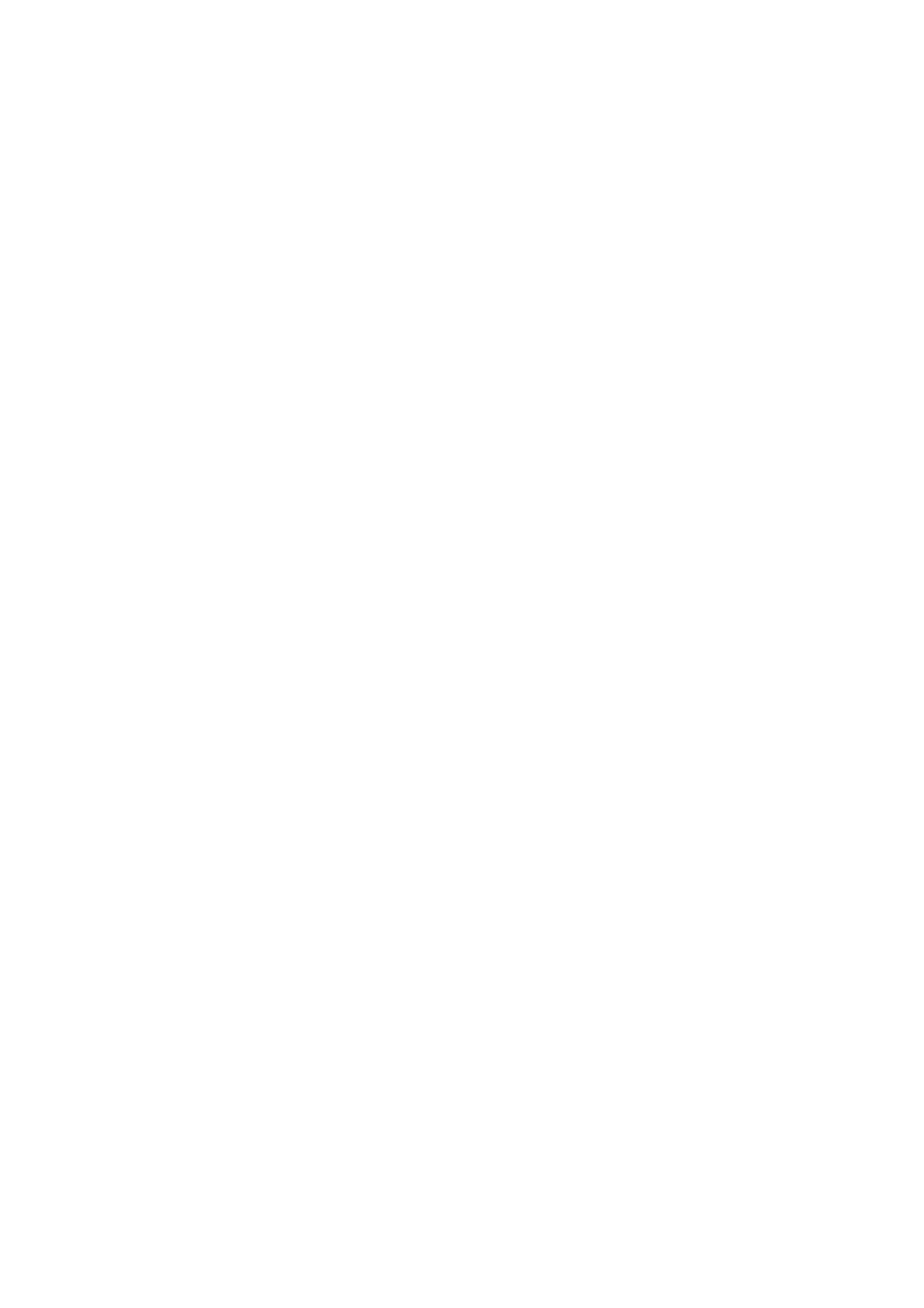# **Editor's Foreword**

## **SKOPE Publications**

This series publishes the work of the members and associates of SKOPE. A formal editorial process ensures that standards of quality and objectivity are maintained.

**Orders for publications should be addressed to the SKOPE Secretary, School of Social Sciences, Cardiff University, Glamorgan Building, King Edward VII Avenue, Cardiff CF10 3WT Research papers can be downloaded from the website: www.skope.ox.ac.uk** 

# **ISSN 1466-1535**

© 2013 SKOPE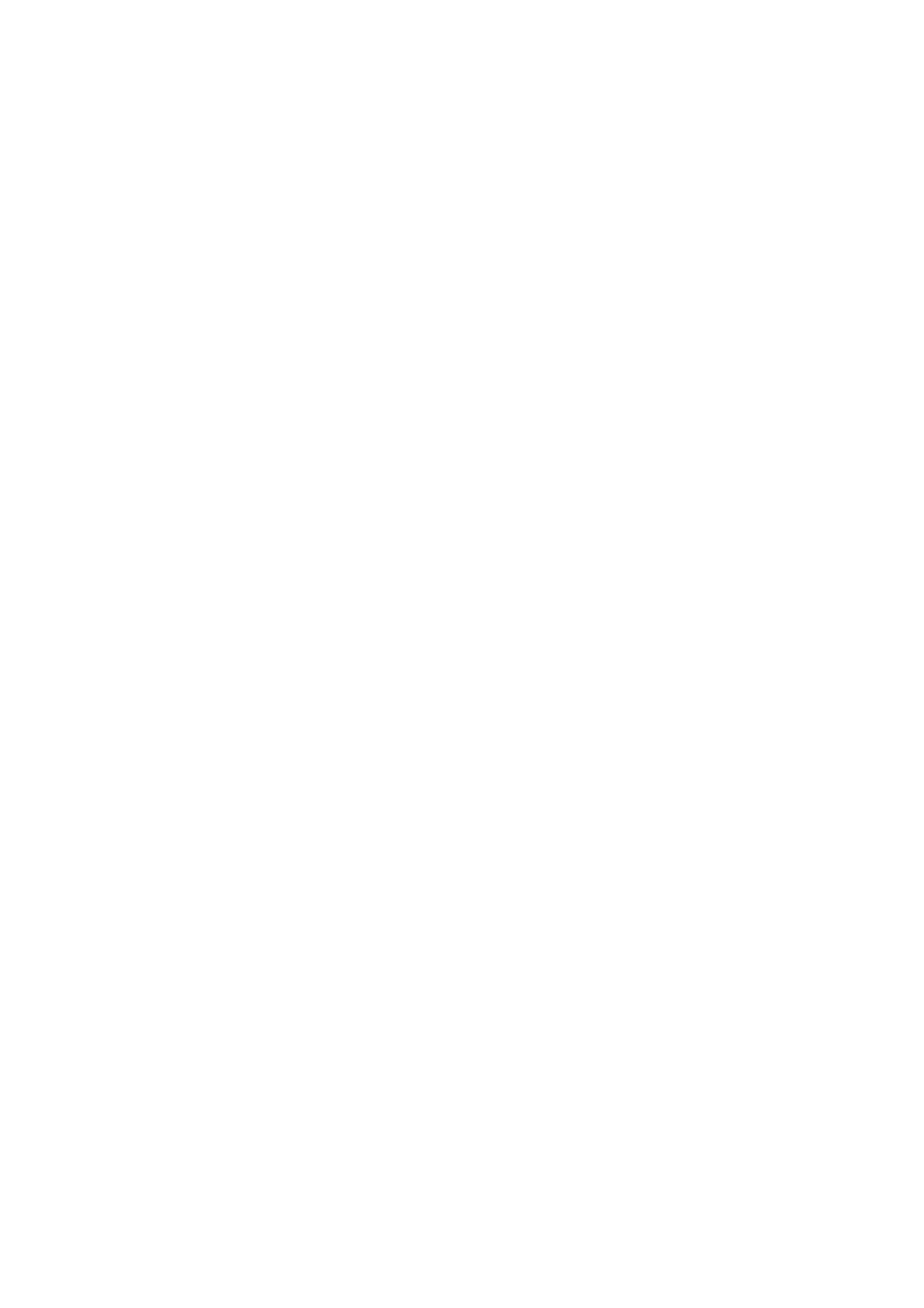# **Abstract**

Politicians regularly cite an expected individual economic gain (the 'graduate premium') as a justification for greater private contributions to the cost of higher education, most recently as part of the rationale for the increase in England of the cap on Home/EU undergraduate fees to £9000 from 2012 (e.g. Willetts 2011a). However, the choices that potential students make about whether to apply to university, and if so where and what to study, are not influenced directly by the, necessarily impersonal, and highly contested (Thompson 2012), theoretical and often overly generalised estimates of the financial benefits for recent graduates over their careers (e.g. BIS 2011: 111-115). Rather, views that individual applicants hold about outcomes that they envisage personally can be expected to be significant; these are explored in this paper which is based on research conducted in seven secondary schools/colleges among Year 13 pupils taking courses that would make them eligible to apply for higher education. A questionnaire was followed by focus groups with applicants in five of the participating institutions.

The research found that there are high levels of uncertainty amongst potential applicants regarding the costs and possible financial benefits of studying for a degree. However, attitudes towards the concept of a graduate premium have a strong influence on the propensity of applying to higher education. The differences in the expected cost of studying at different institutions was not a predominant factor in participants' choices about where to apply – this was partly because the difference in costs of studying at different institutions were seen as small and students did not expect to have precise information until they started at university or college.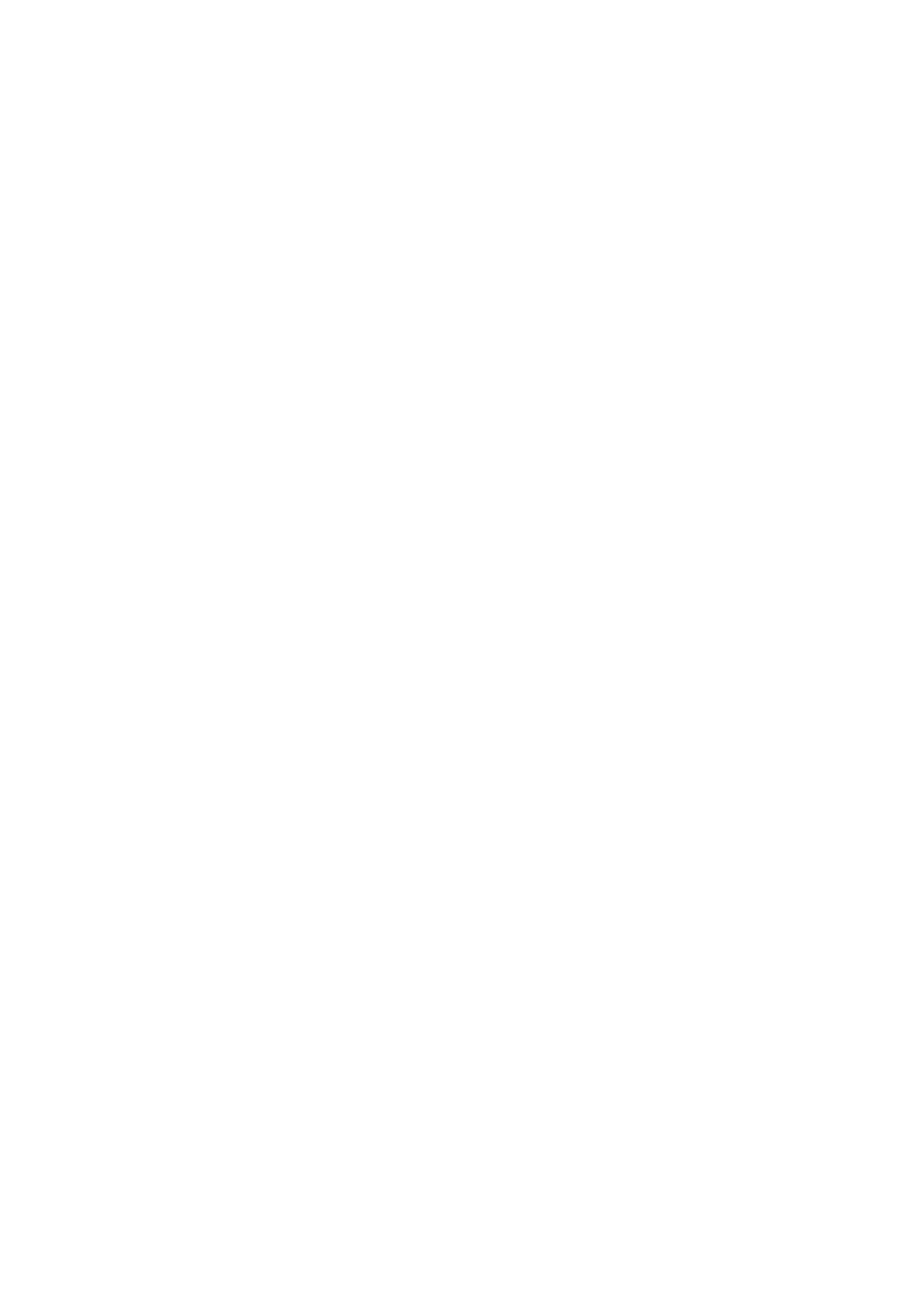#### **Introduction**

As undergraduate fees at English universities have gradually increased since 1998, a number of studies have considered the extent to which costs, net costs, expected financial outcomes (such as levels of debt) and perceived benefits (in the form of higher lifetime earnings) have influenced the higher education choices of potential undergraduates. They have explored the extent to which the shift in the balance of 'cost sharing' (Johnstone 2004), that places greater financial burdens on individual participants in higher education while reducing those on the state, has affected the decision-making of groups within society differentially.

The first significant shift in this direction in England came in 1998, when a £1000 means-tested student contribution to fees was introduced. At the same time, all grants were abolished, meaning that the only source of support for undergraduates' living costs was Student Loans. The political controversy that surrounded the introduction of these changes focused on the ending of 'free' degrees, however, it was soon clear that attitudes to debt played a major role in the choices made by potential applicants to higher education. A study looking at the 2002 admissions round found:

Debt aversion, and aversion to debt arising from student loans in particular, may not appear to be economically rational, especially given the in-built safeguards on repayments for low earners. However, decisions and choices are not informed purely by economic calculations. Other important factors, such as cultural values, also play a role… However, given the risks of failure, non-completion and financial hardship associated with HE participation, especially for those from low-income families, debt aversion and concerns about debt may be highly rational. Research clearly shows that the costs of participation and debt levels on graduation are inversely related to the risks involved. They are highest for those with the lowest rates of return on HE and who take the greatest risks – low-income students. (Callender 2003: 155)

It also found that a tolerant attitude to debt made an individual 1.25 times as likely to go to university than someone who was debt-averse. Groups identified as being particularly debt-averse were: those from the lowest social classes; lone parents; Muslims (especially Pakistanis); and members of black and ethnic minority groups (Callender 2003: 10). Although the concept of 'graduate premium' was not one that was promoted strongly by politicians or institutions in the early 2000s, 'a desire to improve labour market prospects' played a strong part in the decision-making of university applicants (Callender 2003: 114).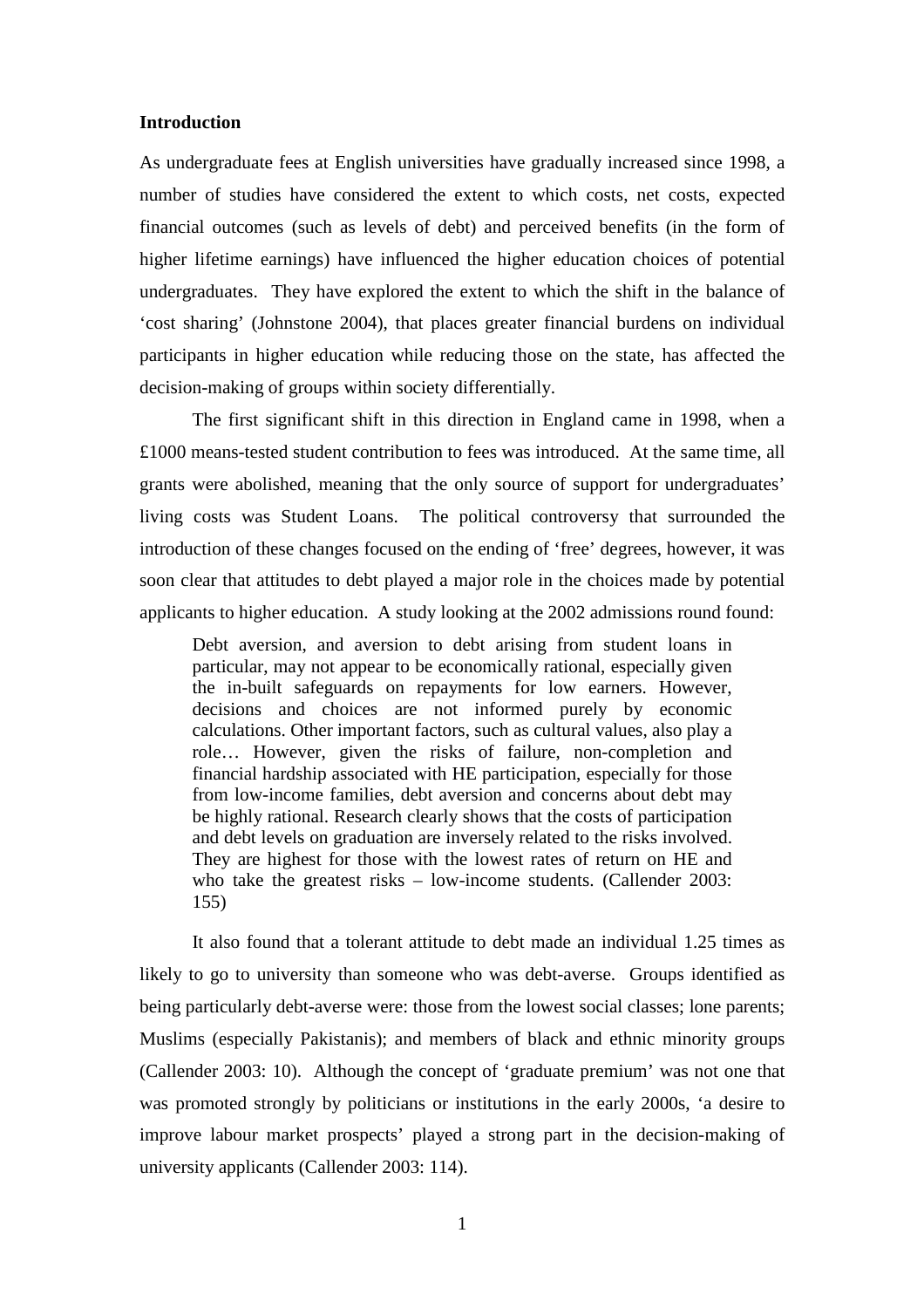The next major shift in undergraduate fees and funding took effect in 2006; looking at applicants entering university with a maximum fee of £3000, members of this group were found to remain highly positive about both the social and the economic value of higher education (Purcell *et al* 2008). Although perceptions of the return on investment in higher education varied by course as well as by institution, there was a view that more expensive courses may be a better investment because of the careers and earning potential they open up (UUK/HEFCE 2010: 41). While cost and possible returns played a role in decision-making relating to higher education, younger applicants and those from higher socio-economic groups were more likely to select a course out of interest or because they thought they were best at this subject, rather than due to career or salary expectations (Purcell *et al* 2008).

Nevertheless, financial considerations were found to have an impact on degree choices, with some groups more concerned about debt than others. Specifically, those from lower socio-economic groups were slightly more likely to be concerned about financial outcomes after graduation than others (CHERI/LSBU 2005, UUK/HEFCE 2010) and financial concerns were significantly more likely to constrain their higher education choices (Callender and Jackson 2008). However, many young people from across the social spectrum made their decisions about whether or not to apply for higher education with limited awareness of the financial support for which they might be eligible (Davies *et al* 2008: 34-35).

Although some concern about student debt is more or less universal, different attitudes to this, and to returns on a degree, were found among young people from different ethnic backgrounds: Asian Bangladeshi were most likely, and Asian Chinese least likely, to be concerned about the levels of debt they would have to repay on graduation (a consideration that is in part related to perceptions of expected graduate premium) (UUK/HEFCE 2010). Similarly, identifying 'the salary I could earn on graduation' as 'very important' in choice of course was only significant for some groups of applicants: males; Chinese; those from low income families; and mature students (Davies *et al* 2010: 8).

The overall upward trend in UCAS applications (shown in Figure 1) nevertheless suggests that, with fees capped at an (index-linked) £3000, the pricesensitivity point was not reached, at least as far as participation in higher education as a whole – rather than at specific universities or for particular subjects – is concerned.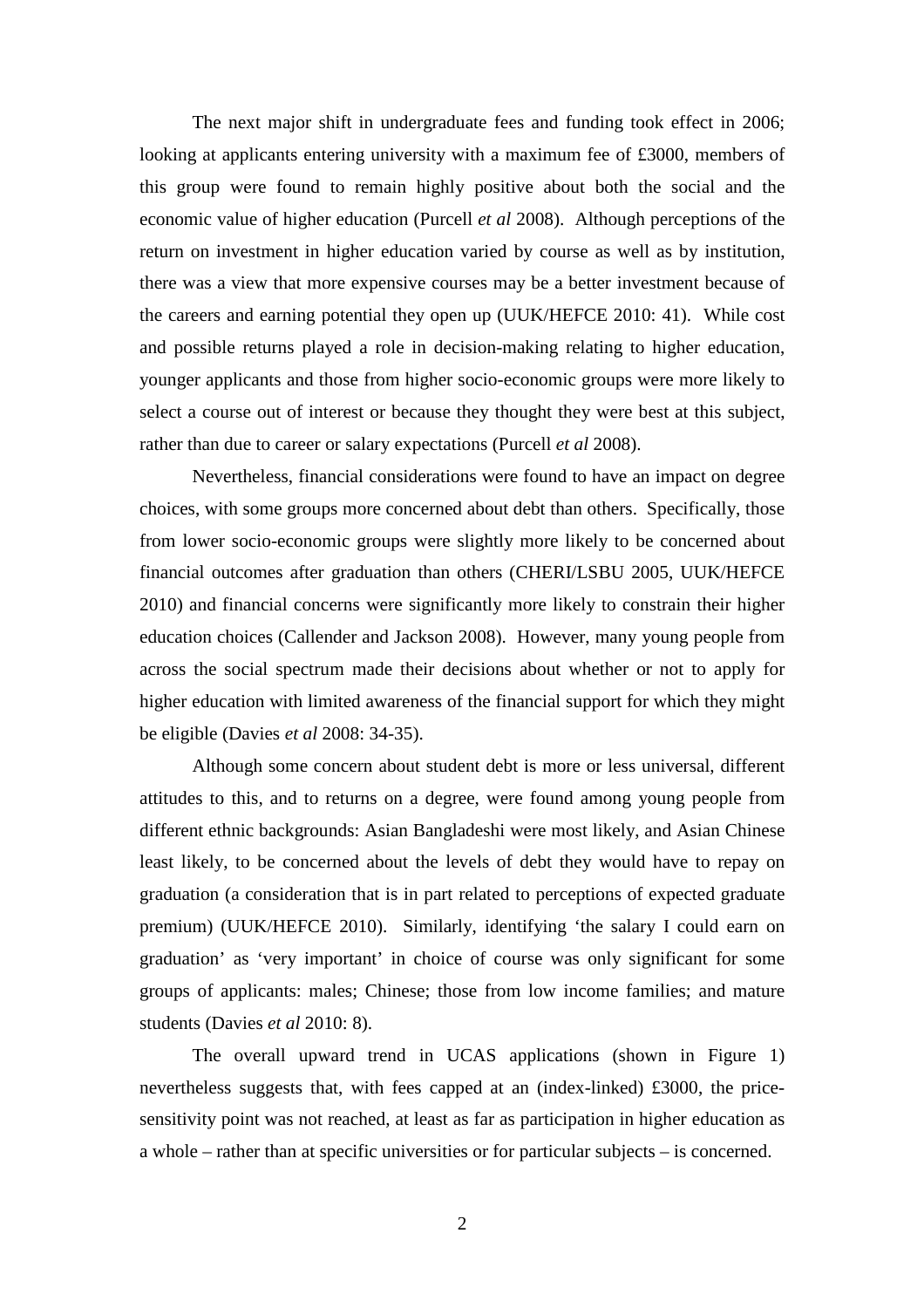

**Figure 1: UG applicants and acceptances (000s) 1994-2011 Source: UCAS** 

However, the 2012 iteration of an annual panel survey (OpinonPanel 2012) found the prospect of significantly increased tuition fees from that autumn had changed the behaviour of almost a quarter (23%) of applicants; a number of changes were identified, but the most common trend was not to look for a cheaper place to study, but to seek a greater return on investment, by aiming for institutions with higher reputations or courses with higher earnings potential. These effects are not evenly distributed, with an effect size of 0.38 for those from lower socio-economic groups with lower predicted grades, as compared to 0.18 for those from higher socioeconomic groups with higher predicted grades.

A separate study conducted among Year 12 students (Wilkins *et al* 2012), also found that financial issues played a key role in intentions about whether to apply to higher education and if so where; however, it found that the effect was most pronounced in the two highest socio-economic groups, where applicants were more likely to be considering alternative options for further study due to their lower  $cost<sup>1</sup>$ . Across the sample as a whole, options cited most frequently were: study at a university outside the UK (36.0% of respondents); taking time out to work before

<sup>&</sup>lt;sup>1</sup> This may be entirely rational as these students can expect to receive little or no non-repayable support from schemes such as institutional bursaries and the National Scholarship Programme.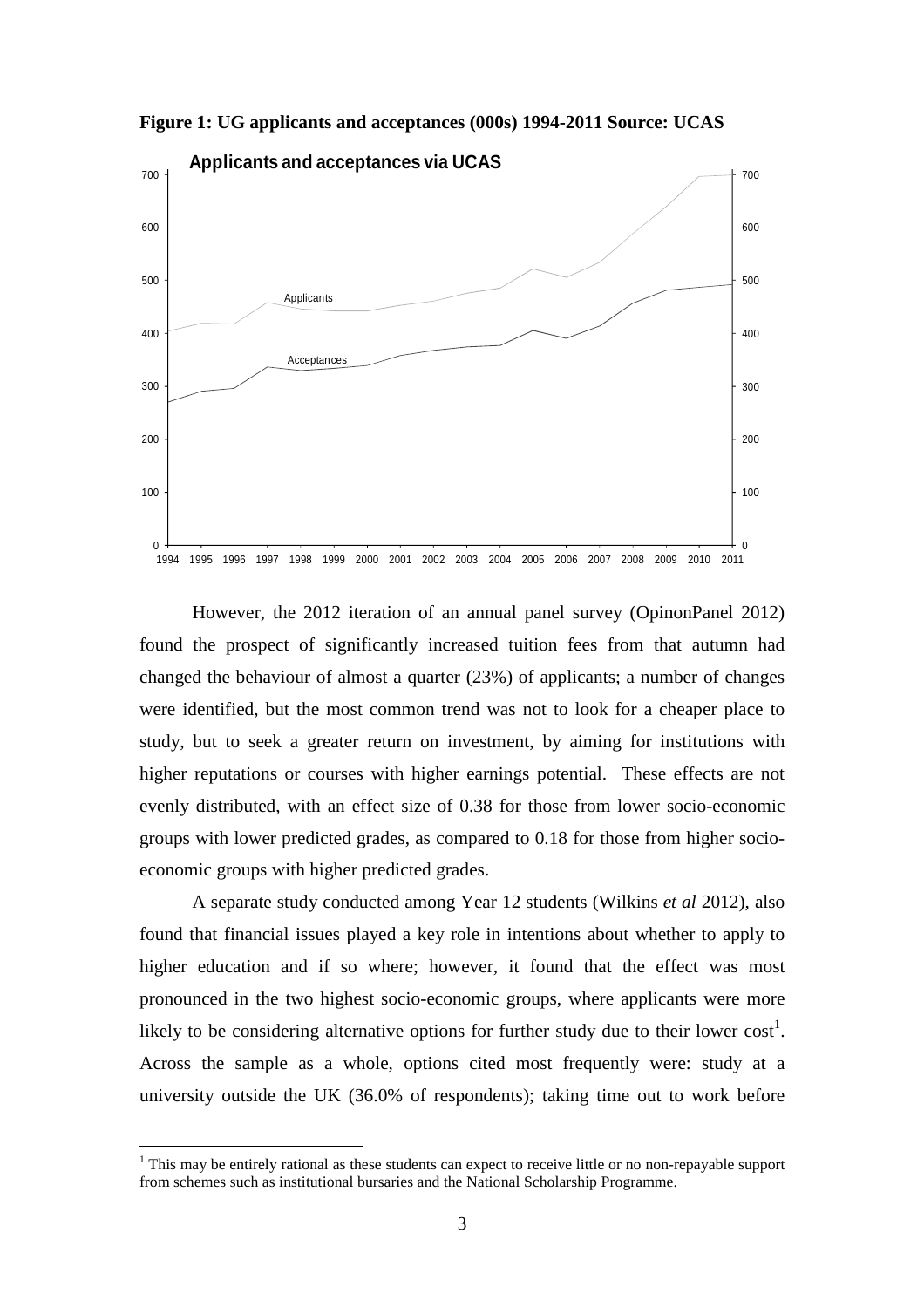entering higher education (25.2%); and study at non-university providers (either private, or FE for HND, followed by a year at university for a bachelor's degree – 18.6%).

However, UCAS data (looking at applications from 2004 to 2012) shows a decline in the application rate of 18 year olds to higher education in 2012 of 1% (when adjusted for demographic changes in the population as a whole). This translates into a number of about 15,000 young people (UCAS 2012a: 4) and may be a similar one-year drop to those seen with increases in fees in 1998 and 2006 (as shown in Figure 1). A more detailed analysis of the 2012 admissions cycle (UCAS 2012b: 30) notes though that there was no 'above-trend' increase in applications from 18 year olds in 2011, as would be expected if a larger proportion of potential entrants had decided to progress to university immediately after leaving school or college, without taking a gap year.

Another study, which compared the profile of admissions in 2012 to that in 2006 (when maximum fees increased to £3000) found that there was no conclusive evidence that the most recent changes in undergraduate fees and funding had discouraged enrolments (Thompson and Bekhradnia 2012); however it suggested that the picture after one year of the new system was not definitive and evidence from further admissions cycles would be needed to establish whether there had been any deterrent effect for all, or some groups of, potential applicants.

Differences are though more marked when considering other groups of the population. The decline in applications from backgrounds with higher participation in higher education (POLAR quintile  $5^2$ ) is 2-3%, compared to 0.1-0.2% for lower participation backgrounds (POLAR quintile 1) (UCAS 2012a: 6) and the trend is significantly more pronounced for mature students. Applicants from England aged over 18 are 15-20% less likely to apply in 2012 than in 2011; this equates to around 30,000 individuals who could have been expected to apply for higher education if rates had remained as in 2011 (UCAS 2012a: 8, para13).

In this context, the current research is designed to explore the reasoning of university applicants which has resulted in differential effects of financial factors on higher education application decisions in different parts of the population, while

 $2^{2}$  POLAR categorises postcode areas into five quintiles, with quintile 1 comprising the 20% of postcode areas with the lowest higher education progression rates amongst young people and quintile 5 the highest.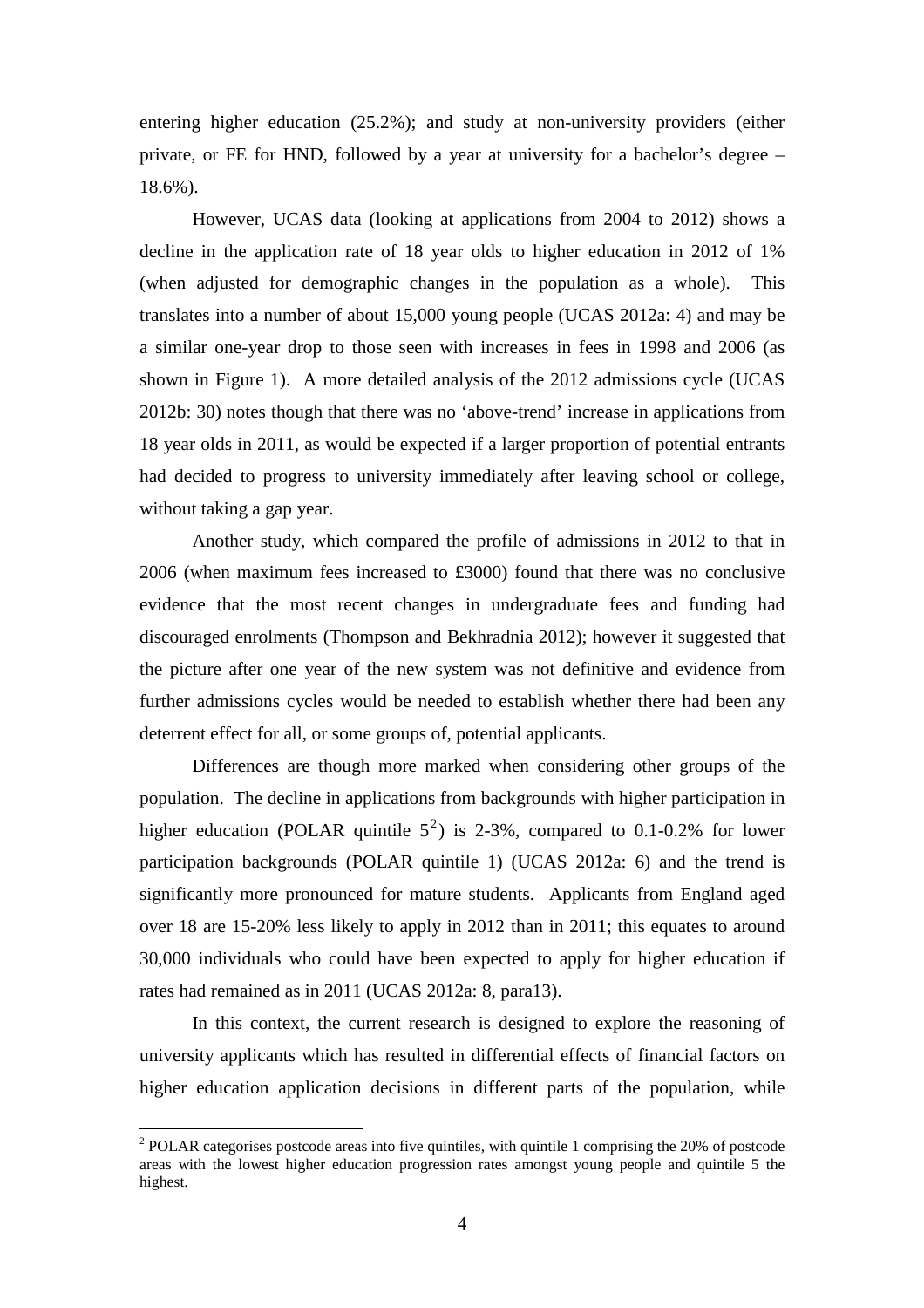recognising that – at present – there is no clear pattern to be found across individual studies. It is relevant to note that, for young applicants from England, there is no significant shift in choice of course or institution either to, or away from, those charging the maximum £9000 from 2012 (UCAS 2012a: 10).

It is important to be aware though that those starting their degrees in 2012 – the group which forms the subject of this study – were making decisions about complex educational and financial matters in a quasi-market that was evolving around them. The Parliamentary vote to increase the cap on Home/EU undergraduate fees at English universities to £9000 was held on 9 December 2010, by when they were already in Year 12 studying for qualifications which (it is to be hoped) they selected at least partly with options and plans for subsequent study or employment in mind. They have been facing an information deficit similar to that identified within the US higher education system by the Spellings Commission, which found:

...a lack of clear, reliable information about the cost and quality of postsecondary institutions, along with a remarkable absence of accountability mechanisms to ensure that colleges succeed in educating students. The result is that students, parents, and policymakers are often left scratching their heads over the answers to basic questions, from the true cost of private colleges (where most students don't pay the official sticker price) to which institutions do a better job than others not only of graduating students but of teaching them what they need to learn. (Spellings 2006: *x*)

Furthermore, students applying for university in 2012 had no comparable experience of earlier cohorts on which to draw. In an attempt to address this information deficit, institutions are being required to produce data about their courses in a standardised format as Key Information Sets (KIS). These have been strongly endorsed by the Minister for Universities and Science, David Willetts:

One prerequisite for putting students at the heart of the system is to improve radically the information on offer to prospective students. The new Key Information Set and existing initiatives like Unistats and the National Student Survey are important here. Student Charters will be a step forward. But we need to go much further. Our goal should be to make as much information available as we can about different courses, different institutions and different outcomes and to let whoever wants to use this data do so in innovative ways. The best way to encourage improvements in the quality of information is to start using it in more transparent ways.

There are few things that cost as much as higher education where the costs are so murky. When you receive your Council Tax bill, you often get a pie chart showing what you are getting for your money. Why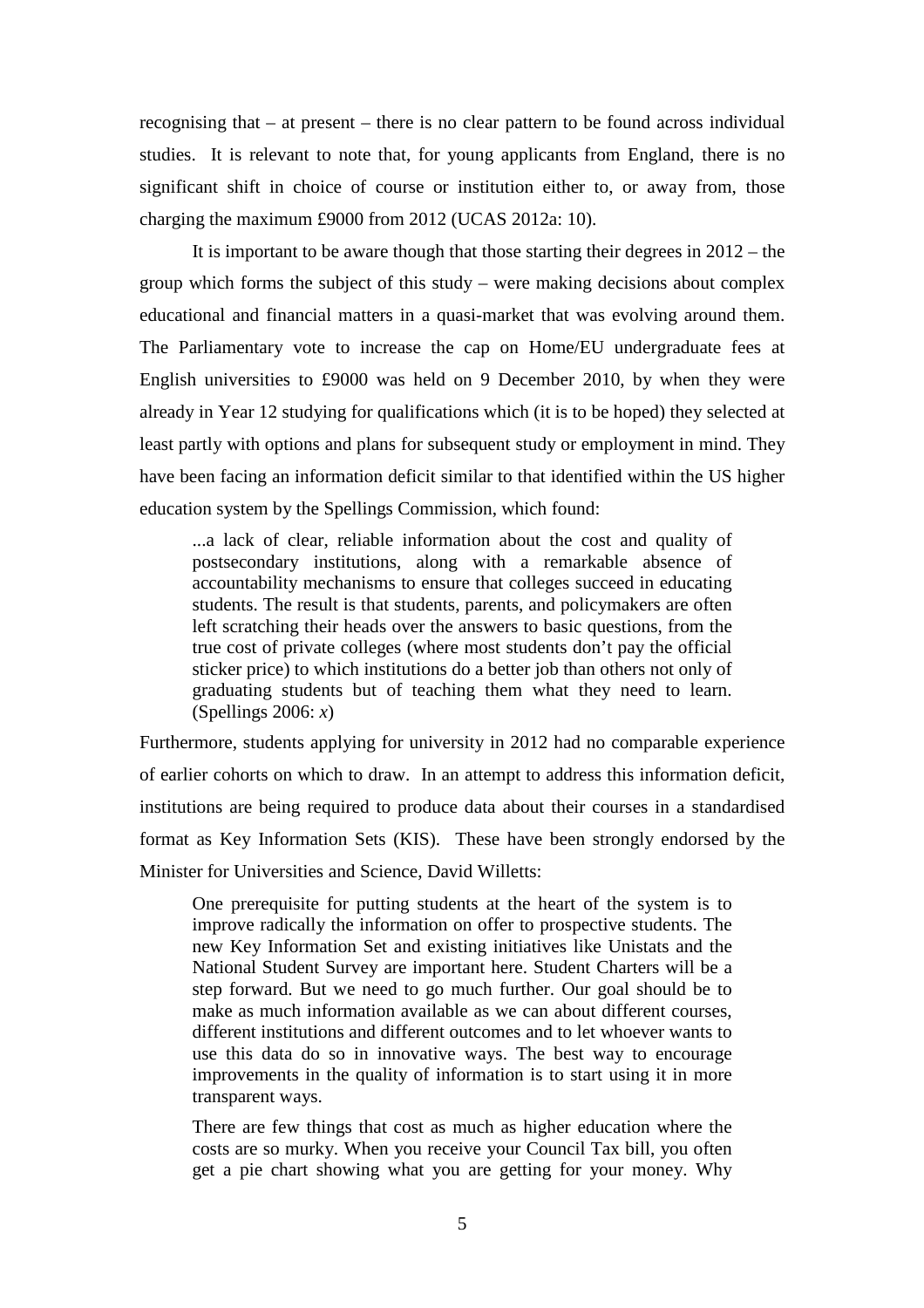shouldn't prospective students be able to see similarly useful information about where their money is being spent? (Willetts 2011b)

The data contained in the KIS is described by HEFCE, which is responsible for its collection and collation, as:

It gives prospective students access to robust, reliable and comparable information in order to help them make informed decisions about what and where to study…

It contains information which prospective students have identified as useful, such as student satisfaction, graduate outcomes, learning and teaching activities, assessment methods, tuition fees and student finance, accommodation and professional accreditation. (HEFCE 2012)

However, due to the time taken to develop and test the data collection system and then populate it with accurate information, KIS were launched in September 2012, with information for those applying to higher education in 2013; thus they were not available to the potential applicants studied here. It remains to be seen whether the provision of improved information will offset the conclusion of a recent study of secondary school pupils' views of their need for a higher education qualification, that:

Our data shows a striking increase in the percentage of young people who believe they can be successful without qualifications since the announcement of the increase in tuition fees. This implies that many young people are now considering whether there are alternative means by which they can pursue their goals; without the need for the expense of a university degree. (Benton 2012: 9)

### **The Study**

Against the background of higher fees for undergraduate study and the provision of new bursaries and scholarships offered by higher education institutions, this study examines the decision-making rationales of students in year 13 in schools and colleges shortly after the UCAS application deadline in January 2012. This target group was chosen because the study was interested in gaining insights into the considerations of the people who were most immediately affected by the new higher education funding regime that came into force with the beginning of the 2012/13 academic year. While engaging with this target group just after the UCAS application deadline ensured that their decisions were still very much at the forefront of their minds, the timing of the investigation also prevented the study from influencing decision-making processes.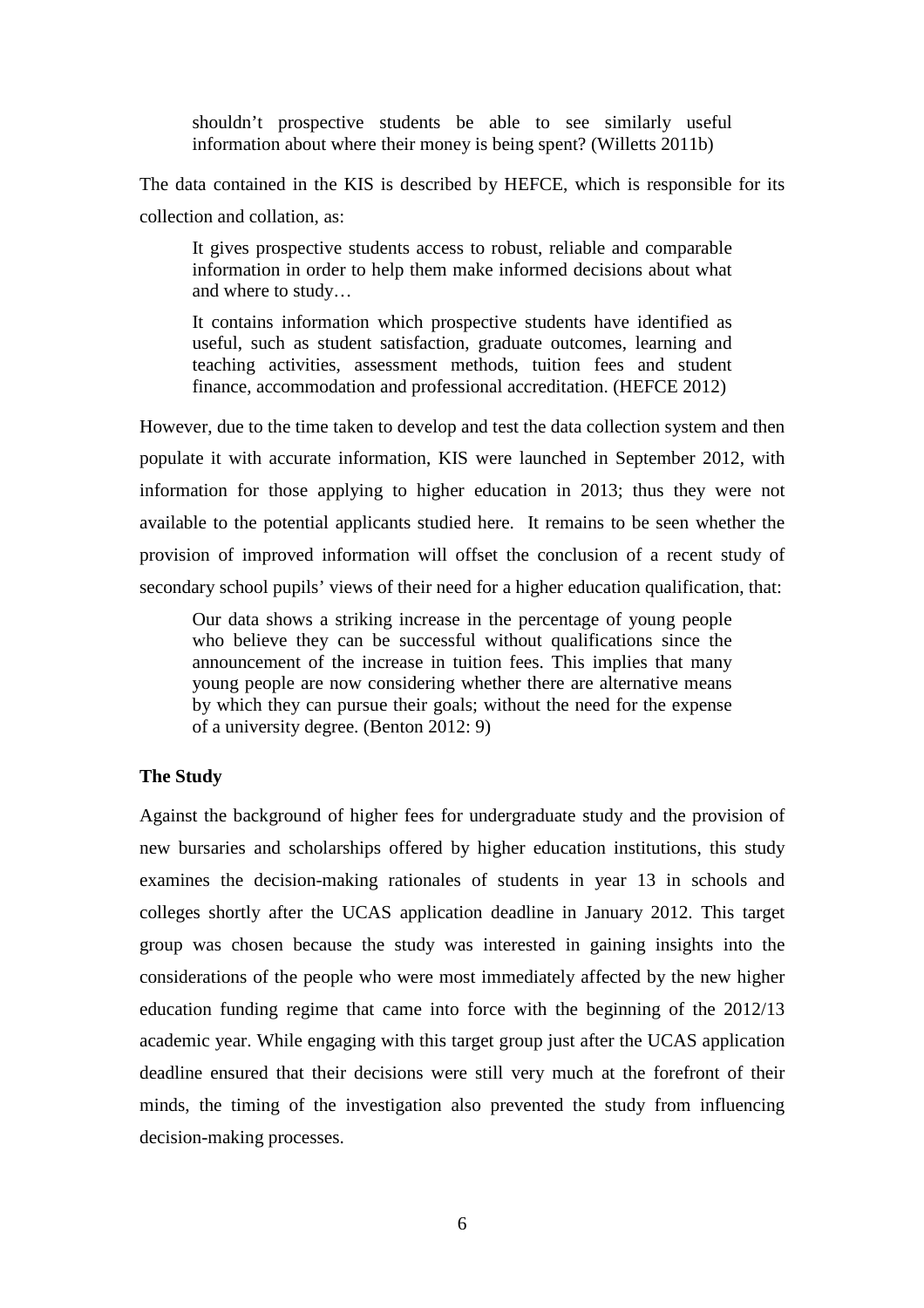One particular focus of the study is the notion of private economic gain of individuals, as this is frequently cited by politicians as a justification of higher private contributions to the cost of higher education. Linked to this is the study's exploration of participants' expectations of debt and future financial benefits of studying. A second focus is on the factors that influence the choice of particular institutions and subjects. Sources of information and guidance are a third area of interest.

Due to the exploratory character of the study, seven different types of schools and colleges in one geographic area (six institutions in Oxfordshire, one in Buckinghamshire) were selected, utilising to some extent the connections the Oxford University Department of Education has with local schools through its PGCE partnership programme. The participating institutions included state comprehensive schools, sixth form colleges and an independent school. Thus, the sample includes individuals from a broad range of year 13 students, however, no attempt was made to structure it to be nationally statistically representative.

In part one of the study, questionnaires were administered to the year 13 cohorts of all participating institutions, either in electronic or paper format. The questionnaire included questions on the following areas:

- background of participants (gender, age, ethnicity, postcode, higher education participation of parents/carers and siblings, etc.),
- their current studies (school, subjects, qualifications),
- their decisions regarding higher education (whether or not to apply to higher education, if yes, where and for what subject),
- their rationales for making these decisions (in particular focussing on financial issues such as expectations of benefits and costs), and
- the main sources of information and guidance used for making their decisions.

The questionnaire mainly consisted of a combination of closed and Likert-scale items. Over 700 questionnaires were returned and analysed using descriptive techniques and factor analysis.

In part two, in order to gain a deeper understanding of the decision making processes and rationales suggested by the questionnaires, five focus group interviews were conducted, each at a different participating institution. With the support of sixth form coordinators at the institutions, groups of five to 12 interviewees were selected for 45 to 60 minute interviews. The 43 focus group participants represented a broad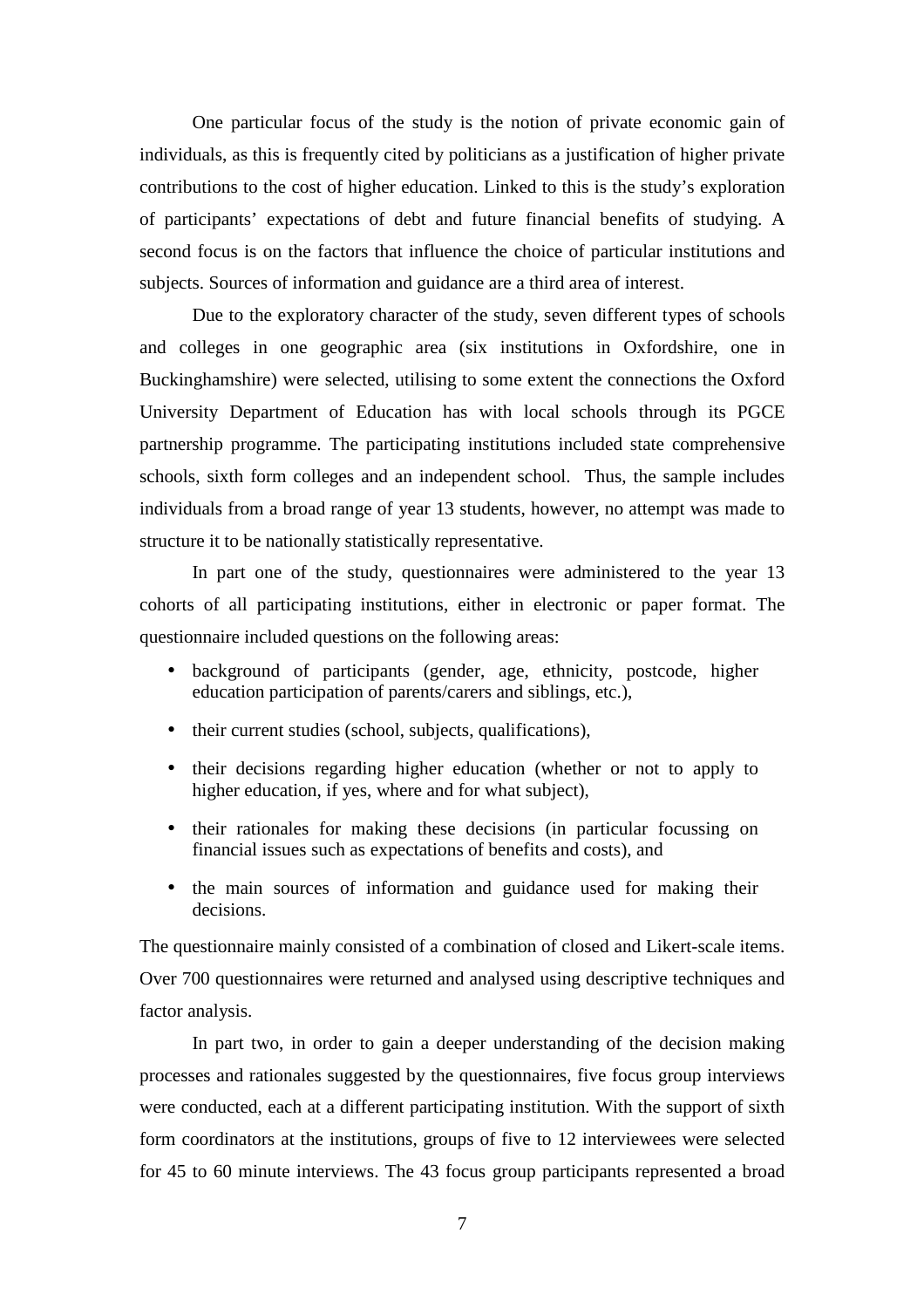range of characteristics and backgrounds in terms of their current and anticipated studies, but all were applying to higher education at the time they were recruited<sup>3</sup>.

These interviews generated additional data on the plans and expectations of students beyond their anticipated studies in higher education and deeper insights into the connection between perceived financial burdens and benefits of studying and institutional and subject choices. The focus groups were also used to present the participants with some of the findings from the questionnaire. For instance, participants were asked to comment on the quarter of questionnaire respondents who indicated that they had not thought about the financial implications of entering higher education. Focus group data was analysed by developing and refining themes identified in the literature and the questionnaire data.

In the next sections, results and findings drawn from the questionnaire data are presented. These findings resulted from descriptive analysis of the data as well as common exploratory factor analysis of the questions that elicited Likert scale responses.

### **Results and Findings**

 $\overline{a}$ 

### **The decision to apply to higher education**

The survey collected data on the following characteristics and background variables of respondents: gender, age, ethnicity, school attended, home postcode, higher education participation of parents and siblings, and qualifications and subjects currently studied.<sup>4</sup> The questionnaire then asked whether respondents have applied to higher education or not. Table 1 provides an overview of the likelihood of applying for different groups of respondents in our sample.

This overview shows that just under three-quarters of respondents applied to higher education, with female respondents significantly more likely to apply than male respondents, in line with higher application rates of female students nationally (UCAS 2012b: 7). Asian respondents were the most likely to apply, whereas respondents of mixed ethnicity were the least likely to apply. Respondents who were studying for A-levels were significantly more likely to apply to higher education than

<sup>&</sup>lt;sup>3</sup> One participant had withdrawn her application by the time the focus group took place and another (in a different group) it transpired in discussion, had decided not to apply to higher education.

<sup>&</sup>lt;sup>4</sup> For a breakdown of the main background variables of the participants in the sample see Appendix 1, Section 1.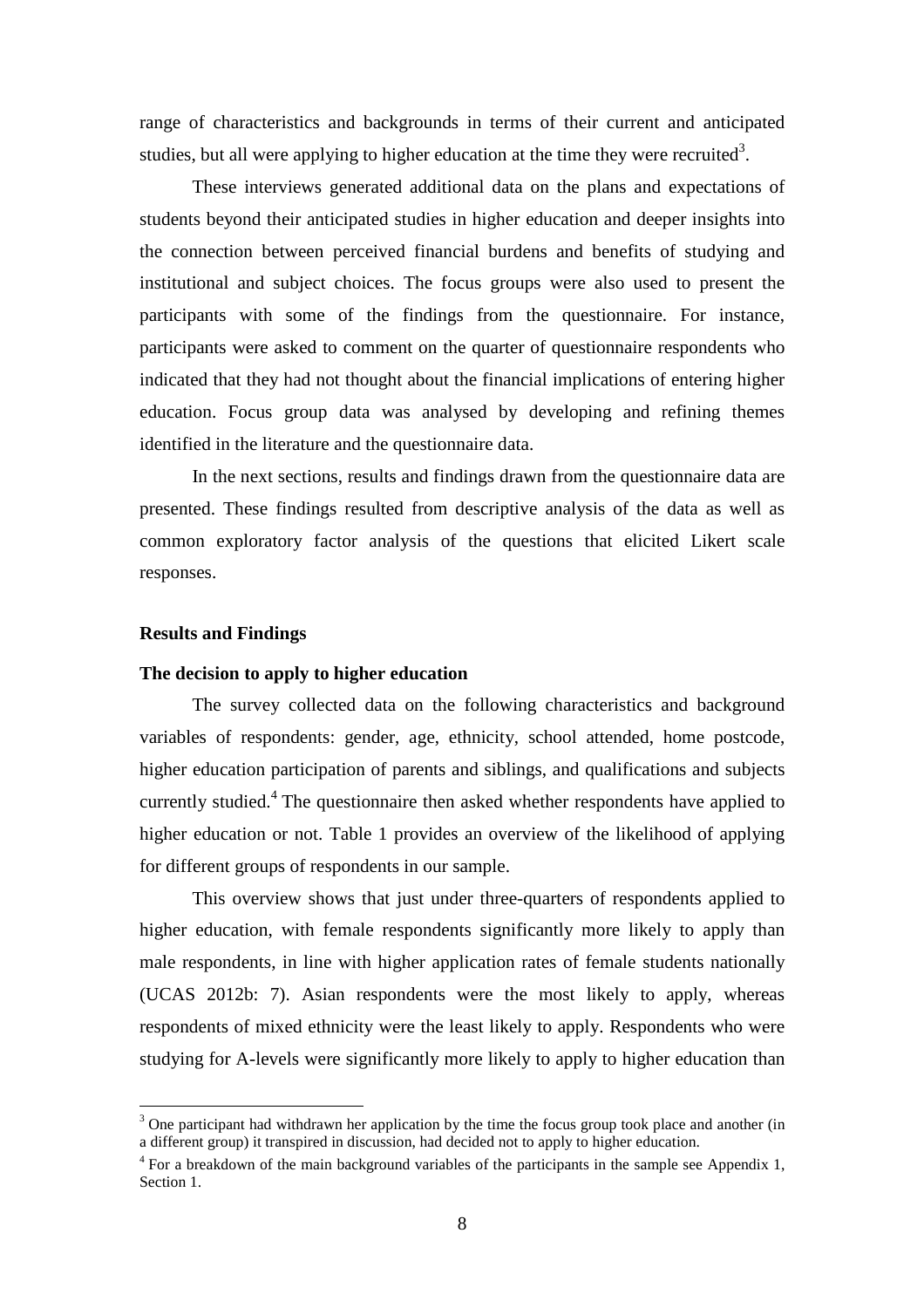students who were working towards other types of qualifications. The likelihood of applying for respondents who would be the first in their immediate family to participate in higher education is lower (70.5%) than for respondents who have parents and/or siblings in higher education (75.3%), but this difference is not statistically significant.

**Table 1: Likelihood of applying to higher education according to selected student characteristics.** 

|                     | All<br>respondents | <b>Female</b> |       | Male White  | <b>Black</b> | Asian | <b>Mixed</b> | A<br>levels | Other | $1st$ in<br>qualif. family | not $1st$<br>i.f. |
|---------------------|--------------------|---------------|-------|-------------|--------------|-------|--------------|-------------|-------|----------------------------|-------------------|
| <b>Applied</b>      | 73.4%              | 78.6%         |       | 66.4% 71.5% | 85.3%        | 88.5% | 62.5%        | 77.8%       | 50.9% | 70.5%                      | 75.3%             |
| <b>Not Applied</b>  | 26.6%              | 21.4%         | 33.6% | 28.5%       | 14.7%        | 11.5% | 37.5%        | 22.2%       | 49.1% | 29.5%                      | 24.7%             |
| <b>Significance</b> |                    | $***$         | ref.  | ref.        | $\ast$       | **    |              | ref.        | **    | ref.                       |                   |
| IN                  | 723                | 416           | 307   | 589         | 34           | 61    | 24           | 591         | 114   | 207                        | 481               |

Note: Differences in likelihoods (relative to the indicated reference group) tested using two-sided Student's t-test. \*\*=significant at 5% or lower level; \*=significant at 10% level, ref.=reference group.

Of the nearly three-quarters of respondents that had applied to higher education, the vast majority (88.4%) applied for an undergraduate degree (BA, BSc, etc.), with Foundation Degrees accounting for 6.7% of applicants. Given that our sample is focused on the cohort of young students in year 13 of school or college who are studying full time for a level 3 qualification, it is perhaps not surprising that only three respondents of the 531 applicants applied for a part-time course. Over half of the respondents (56.8%) gave at least one Russell Group university in the list of institutions they applied for. Just over a quarter (26.5%) of respondents had only post-1992 institutions in their lists of institutions.

In terms of the schools covered by the questionnaire survey, the respondents from the independent school had the highest propensity to apply to higher education (97.1%), significantly higher than the corresponding figures for respondents from the two Sixth Form Colleges (66.0 and 70.2%) and for the three state comprehensive schools (ranging from  $60.8$  to  $83.1\%$ ).<sup>5</sup>

The information respondents gave on their home postcode was used to classify the geographical areas respondents live in according to rates of progression to higher

<sup>&</sup>lt;sup>5</sup> See Appendix 1, Section 2, for school level data.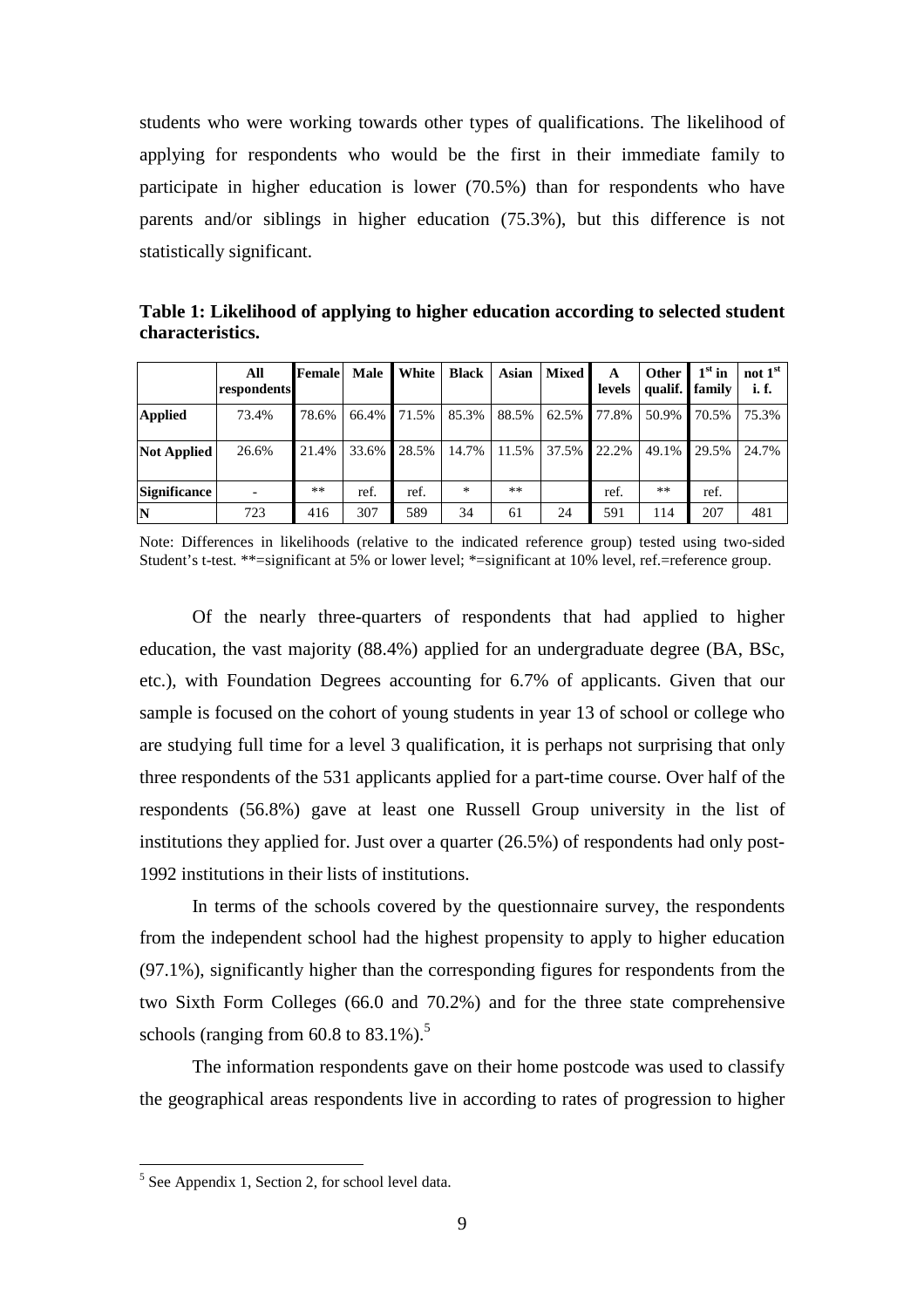education (using POLAR 2). $6$  The respondents from the various schools and colleges differed markedly in terms of coming from higher or lower participating areas. Figure 2 illustrates the mean POLAR values of respondents from the six institutions.



**Figure 2: Mean POLAR 2 values for participating schools/colleges** 

Key:

 $\overline{a}$ 

Institutions 1, 2, 4: state comprehensive schools

Institutions 3, 5: Sixth form colleges

Institution 6: Independent school

POLAR (participation of local areas) values: the higher the value, the higher higher education participation in a postcode area

Despite the differences in the background of respondents from different institutions, using the POLAR 2 classifications did not produce a clear picture in terms of propensity for applying to higher education amongst respondents to the questionnaire, with differences in mean POLAR scores between respondents who applied and who did not apply to higher education being small (see Table 2). Respondents from the lowest higher education participation quintile had the highest application rate, which seems counter-intuitive. However, the small number of respondents who fell into POLAR quintile 1 might distort the picture to some extent.

<sup>6</sup> See http://www.hefce.ac.uk/whatwedo/wp/ourresearch/polar/

Note that this analysis was conducted before the new POLAR data (POLAR 3) became available and is based on data on higher education participation of 2007.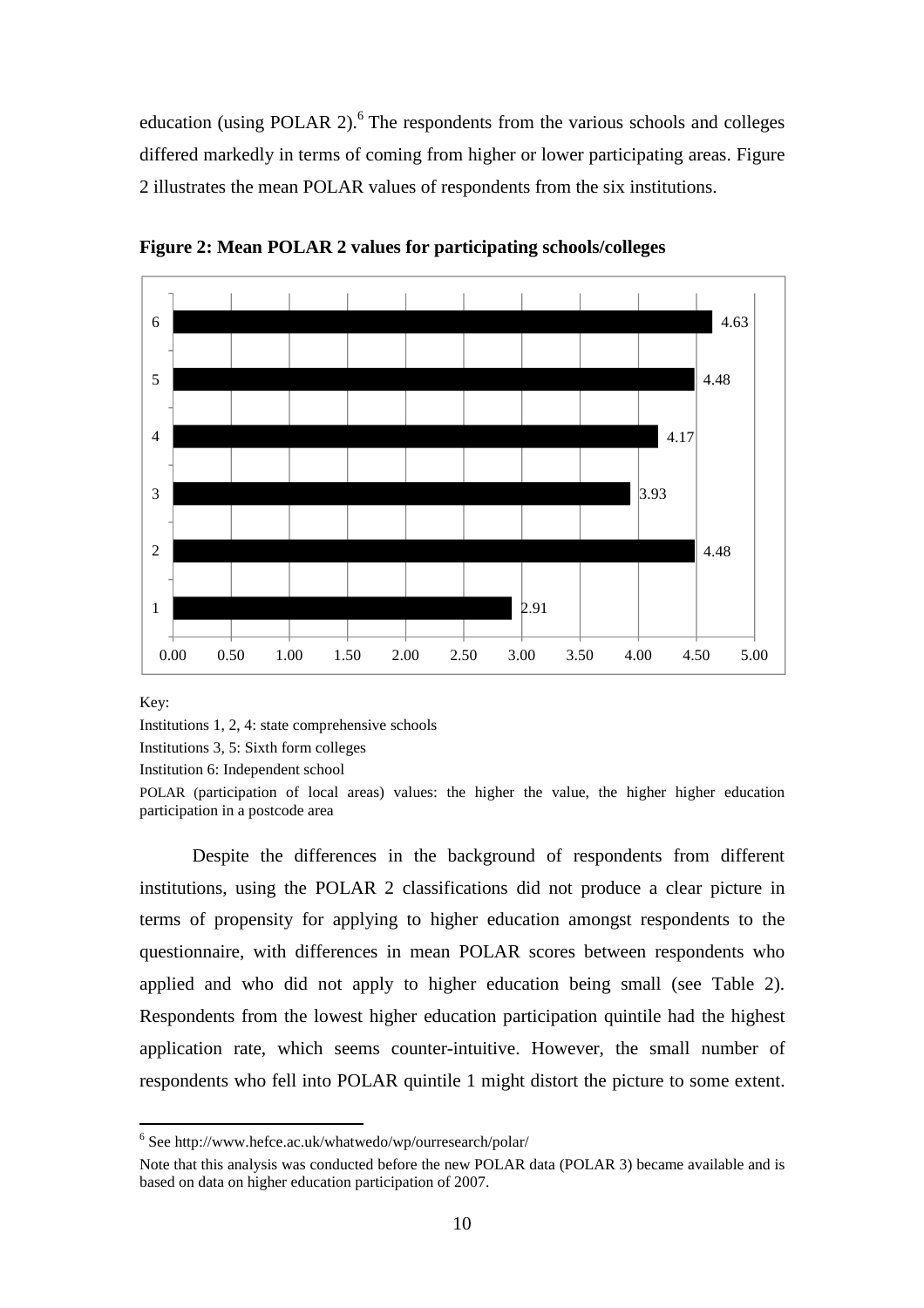For quintiles 2 to 5 the expected positive correlation between background and application rate was found: respondents with postcodes in the higher quintiles (i.e. areas with higher participation in higher education) are more likely to apply to higher education.

| POLAR <sub>2</sub><br>quintile      | applied | not<br>applied | application<br>rate | overall N<br>in sample | share |
|-------------------------------------|---------|----------------|---------------------|------------------------|-------|
| 1                                   | 14      | 2              | 87.5%               | 16                     | 2.6%  |
| $\overline{2}$                      | 26      | 12             | 68.4%               | 38                     | 6.1%  |
| $\mathbf{3}$                        | 51      | 23             | 68.9%               | 74                     | 11.8% |
| $\overline{\mathbf{4}}$             | 162     | 57             | 74.0%               | 219                    | 35%   |
| 5                                   | 212     | 66             | 76.3%               | 278                    | 44.5% |
| <b>Mean POLAR 2</b><br>$\mathbf{Y}$ | 4.14    | 4.08           |                     |                        |       |

**Table 2: Propensity of applying to higher education according to POLAR 2 classification of postcodes** 

Key:

POLAR (participation of local areas) quintile 1: 20% of postcode areas with lowest higher education participation, quintile 5: 20% of postcode areas with highest higher education participation.

However, there also seems to be a 'school effect' that has an impact on students' likelihood to apply to higher education that is not directly linked with the geographic background of students (in terms of the participation of their local community in higher education). This can be illustrated by comparing the mean POLAR value and the higher education application rate of institutions (see Appendix 1, Section 2). Somewhat predictably, the independent school (school 6) in the sample has the highest mean POLAR value and also the highest application rate (97.1%). However, the participants at school 1, a state comprehensive school, had the lowest mean POLAR value by some margin but also had the second highest higher education application rate (83.1%).

### **Financial considerations regarding higher education**

#### *Expected earnings*

Participants who applied to higher education were asked about their expectations regarding their earnings in their first job after graduation. This was done using a series of income brackets  $(0.£15,000, £15-21,000, etc.)$  and an option 'don't know / have not thought about this'. This latter option was selected by 28.6% of respondents, indicating a high degree of uncertainty about, or little engagement with, questions of future earnings. This figure was particularly high for respondents who only applied to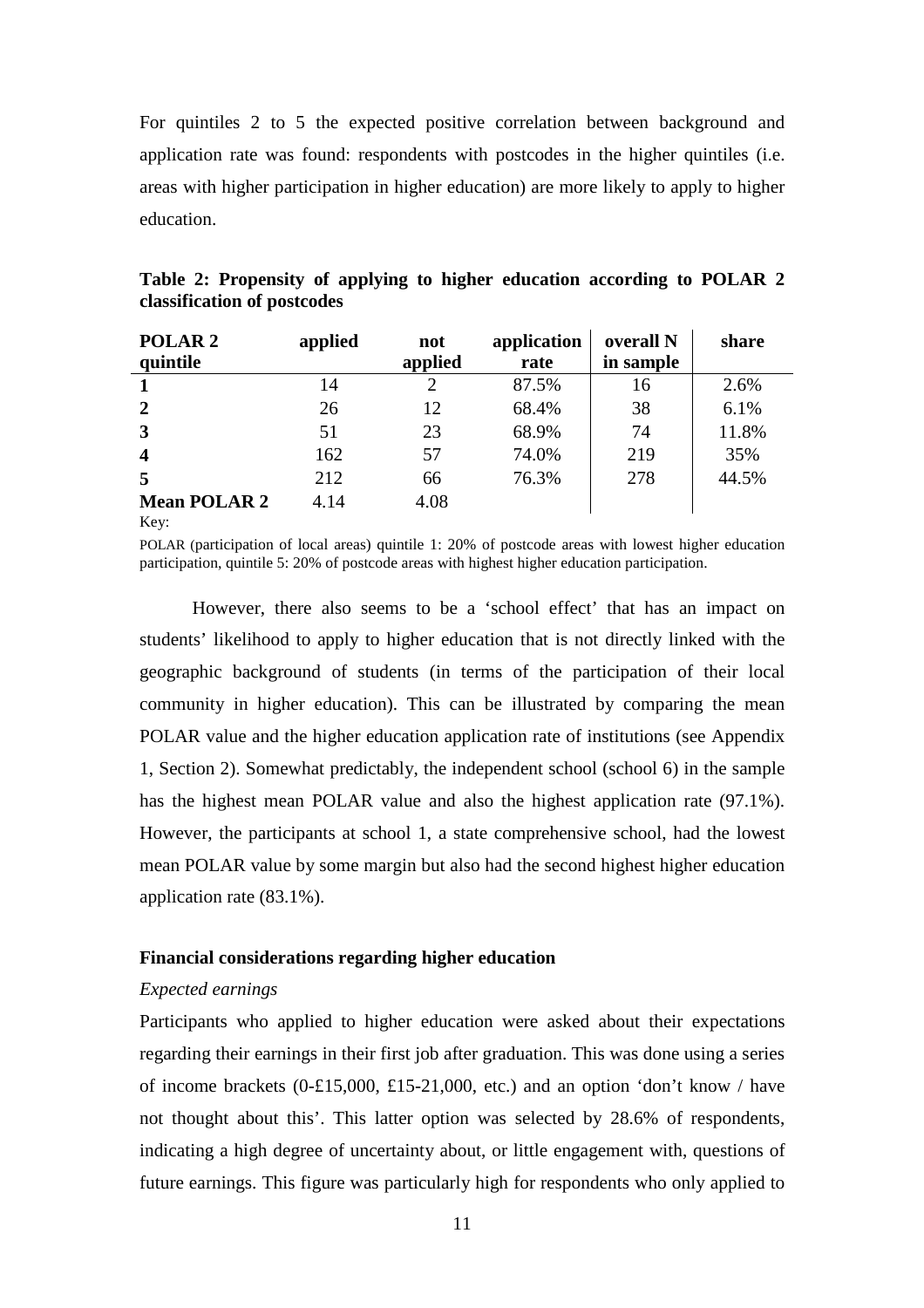post-1992 universities (31.5%). A further 28.4% of respondents indicated that they expect annual earnings below the loan repayment threshold of £21,000. The share of respondents who expect their earnings after graduation to be below the repayment threshold varies with gender (female: 32.6%, male: 21.2%) and first in family in higher education (37.2%) or not (24.9%). Of those who expected the earnings in their first job to be below the repayment threshold, 24.7% did not expect to repay their loan in full. For those who expected to earn above the threshold in their first job, this figure was lower (13.8% for those expecting earnings between £21,000 and £30,000, and 13.4% for those anticipating a first job salary in excess of £30,000).

Only 16.3% of respondents expect a salary of more than £30,000 after graduation, with clear variation according to gender (female: 12.8%, male: 22.2%). There is also a measurable difference in the expectation of high earnings between applicants who would be the first of their family in higher education (11.5%) and those who would not (18.2%) (see Figure 3). This possibly demonstrates a lack of knowledge about the graduate labour market on the part of respondents who come from families with no higher education experience.



**Figure 3: Income expectations (in £) according to higher education experience of family** 

A higher proportion of applicants to pre-1992 university applicants (8.1%) expect earnings above £30,000 than do applicants to post-1992 universities (4.8%). There is no clear pattern in income expectations according to POLAR quintiles.<sup>7</sup>

<sup>&</sup>lt;sup>7</sup> For the full distribution of income expectations see tables in Appendix 2, Section 1.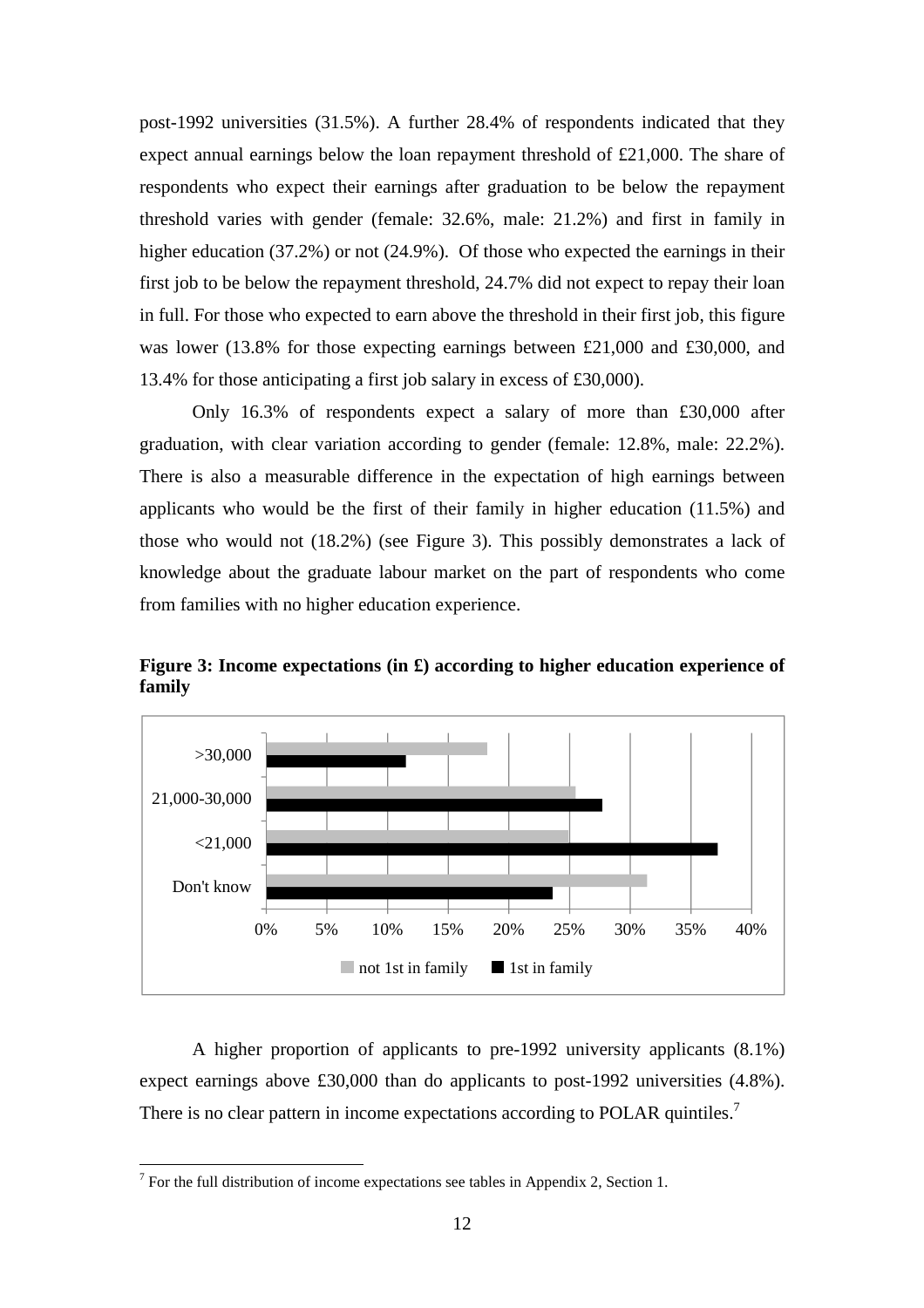#### *Expected debts*

Participants who applied to higher education were also asked about the level of debt they expected to accumulate during their studies. Again, the questionnaire used clustered answer ranges to generate this data, including the option of 'don't know / have not thought about this', which was selected by 20.7% of respondents. This option was chosen by fewer respondents who would be the first in their family to enter higher education (16.2%) than respondents who would follow members of their immediate family (23%). Thus respondents who cannot draw on family experience of higher education are more likely to look into the issue of debt. Possibly as a result of this, first in family respondents are more likely (27.7%) to expect high levels of debt (over £40,000) than their counterparts (21.3%).

Again, there are significant gender differences in the expectations of the financial aspects of studying, with male respondents expecting higher debts overall (see Figure 4). <sup>8</sup> The expectation of accumulating debt is linked to levels of concern about debt. Overall, just over 40% of respondents indicated that they were 'concerned' or 'very concerned' about this debt. Unsurprisingly, students who expected higher levels of debt were more concerned about debt (see Table A2.9). The results also show a clear gender difference: while 48.6% of female respondents indicated concern about debt, the corresponding figure for male respondents is  $27.5\%$ .<sup>9</sup>



### **Figure 4: Debt expectations (in £) according to gender**

<sup>&</sup>lt;sup>8</sup> For the full distribution of debt expectations see tables in Appendix 2, Section 2.

 $9^9$  For the full information on debt concern see tables in Appendix 2, Section 3.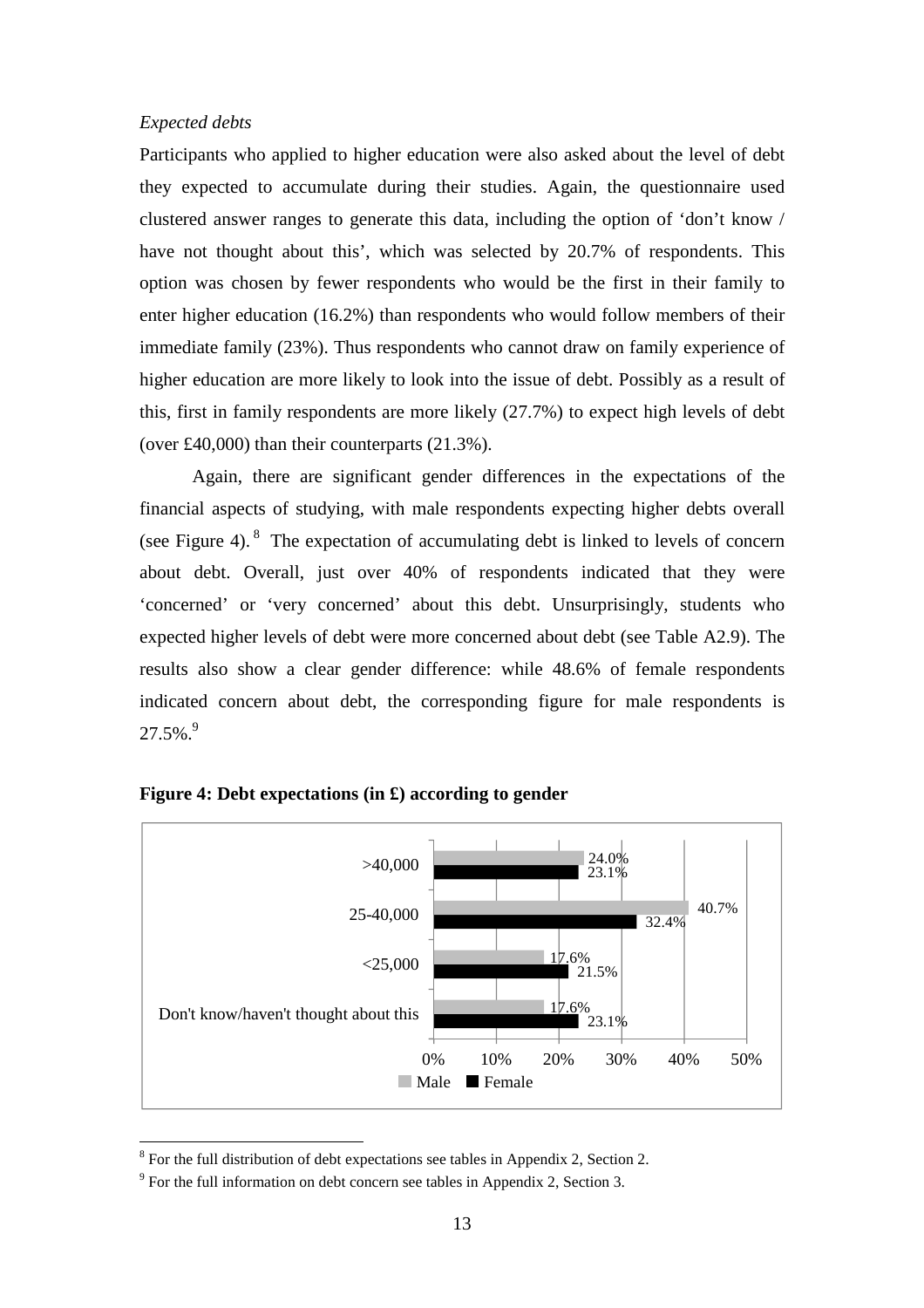#### *Expected repayment period*

When applicants to higher education were asked to estimate the time they expect they would take to pay back the debt accumulated during their higher education studies, 20.0% of respondents selected the option 'I don't expect I will pay back all the debt'. The corresponding figure for respondents who gave a post-1992 institution as their first choice is significantly higher (30.3%), reflecting the lower earnings expectations of these respondents. The proportion of Russell Group applicants who did not expect to pay back their debts in full is only 15.2%. A sizable minority of respondents (9.4%) did not expect to incur any debts.

Overall, 49.8% of respondents expected a long repayment period (10-30 years), a figure that rises to 51.0% amongst female respondents and to 57.6% among students who were concerned about higher education debt. First generation higher education applicants were also more likely to expect long repayment periods (58.5% as opposed to 46.4% for those with a family history of attending university).





Expectations regarding debt repayment are correlated to the expected amount of debt. Therefore, the share of respondents who do not expect to repay their debt in full is highest (25.4%) amongst those who expect to accumulate debts of over £40,000. Conversely, the proportion of respondents who expect a short repayment period (less than 10 years) is highest (33.3%) amongst those who expect low levels of debt. Unsurprisingly, respondents who expect long repayment periods are more likely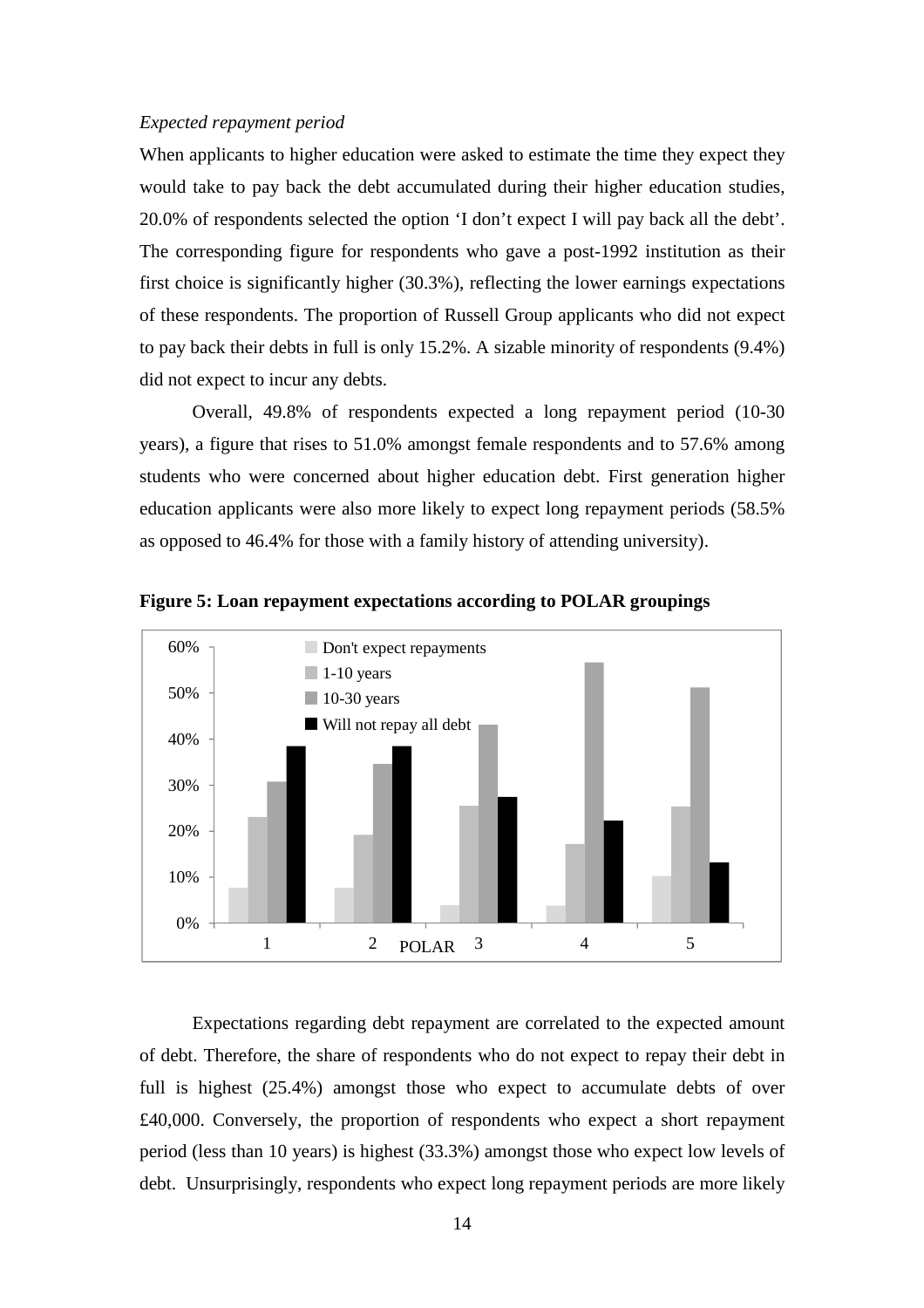to be concerned about debt (see Table A2.13). There are some variations by POLAR group – those from higher groups are less likely to expect not to pay back all their debt and (consequently) more likely to expect to repay in full between 10 and 30 years, as seen in Figure 5.<sup>10</sup>

### *Graduate premium*

 $\overline{a}$ 

#### **Figure 6: Views on graduate premium**

|                                                                                       | The questionnaire contained a question regarding the respondent's view on the       |  |  |  |  |  |
|---------------------------------------------------------------------------------------|-------------------------------------------------------------------------------------|--|--|--|--|--|
|                                                                                       | monetary benefits of higher education. Respondents were asked if and how much they  |  |  |  |  |  |
| thought graduates earned more than non-graduates with the same qualification at the   |                                                                                     |  |  |  |  |  |
| point of school-leaving. Figure 6 shows the distribution of answers to this question. |                                                                                     |  |  |  |  |  |
|                                                                                       | While nearly 78% of respondents believed that graduates earned more, only 22%       |  |  |  |  |  |
| expected that graduates earned significantly more (over $£5,000$ ) per year.          |                                                                                     |  |  |  |  |  |
|                                                                                       |                                                                                     |  |  |  |  |  |
| Figure 6: Views on graduate premium                                                   |                                                                                     |  |  |  |  |  |
|                                                                                       |                                                                                     |  |  |  |  |  |
| I don't know / I have never thought about this                                        | 14.85%                                                                              |  |  |  |  |  |
| The graduate will earn a lot more each year<br>$(\geq £5000)$                         | 22.06%                                                                              |  |  |  |  |  |
| The graduate will earn some more each year<br>$£2001-E5000$                           | 36.18%                                                                              |  |  |  |  |  |
| The graduate might earn a little more each year<br>( <b>£2000</b> )                   | 19.56%                                                                              |  |  |  |  |  |
| They will both earn about the same                                                    | 5.59%                                                                               |  |  |  |  |  |
| The non-graduate will earn more                                                       | 1.76%                                                                               |  |  |  |  |  |
|                                                                                       |                                                                                     |  |  |  |  |  |
|                                                                                       |                                                                                     |  |  |  |  |  |
|                                                                                       | There was some variation depending on whether respondents would be the first        |  |  |  |  |  |
|                                                                                       | in their immediate family to go to higher education or not: while 80.4% of students |  |  |  |  |  |
|                                                                                       | who have family members with higher education experience considered there to be a   |  |  |  |  |  |
|                                                                                       | gap in earnings, the corresponding figure for first in family respondents was only  |  |  |  |  |  |

There was some variation depending on whether respondents would be the first in their immediate family to go to higher education or not: while 80.4% of students who have family members with higher education experience considered there to be a gap in earnings, the corresponding figure for first in fa family respondents was only 72.4%. This variation is important since the attitude towards the notion of a graduate premium has a strong influence on the propensity for applying to higher education: whereas only 19.8% of respondents who believed in a graduate premium did not apply to higher education, the corresponding figure for respondents who did not believe in a graduate premium is 46.9%.

 $10$  For the full distribution of repayment expectations see tables in Appendix 2, Section 4.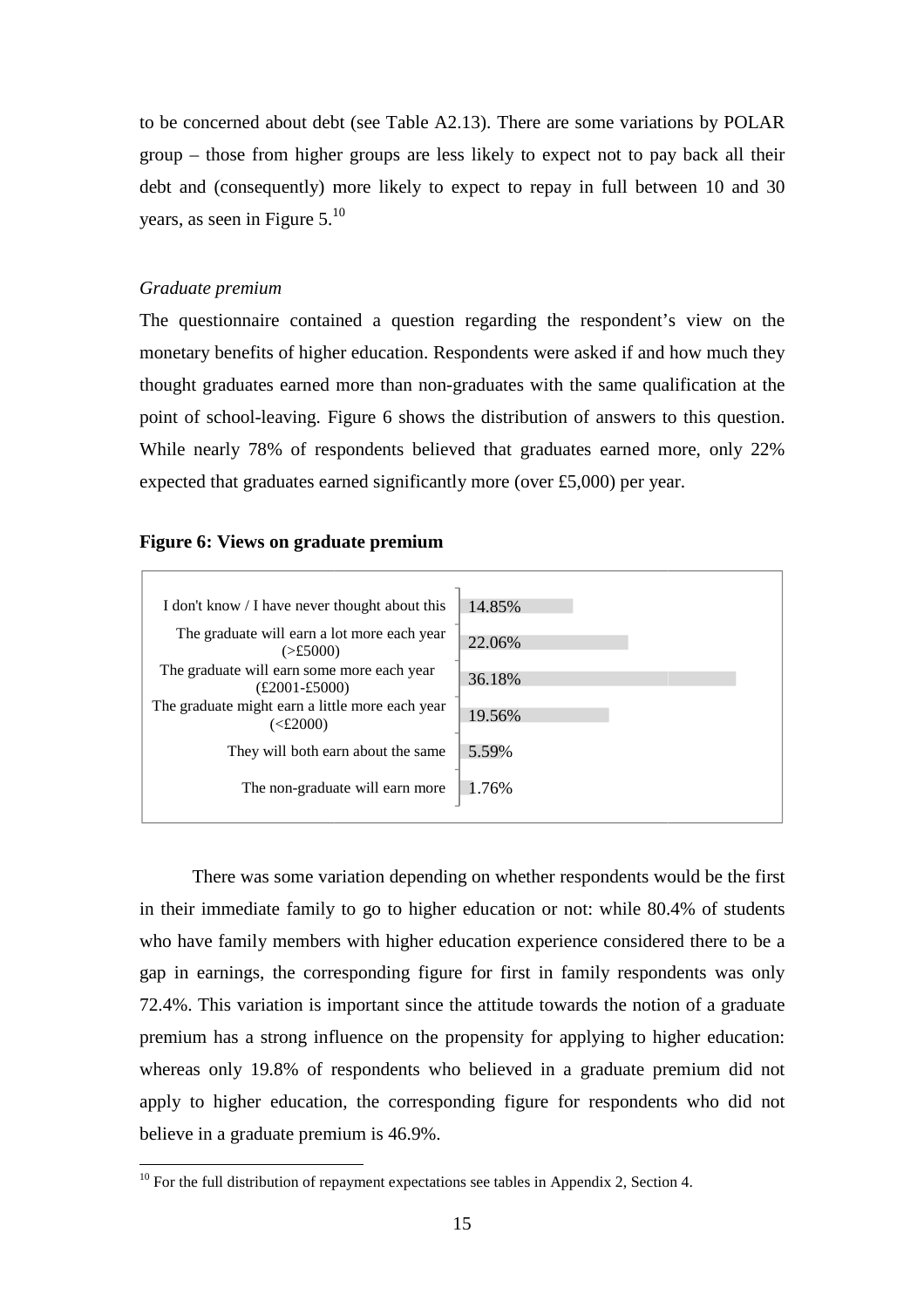### **Rationales underpinning higher education decisions**

### *Reasons for applying to higher education*

The 528 respondents who indicated that they applied for a place in higher education were asked how important items on a list of considerations were in their decision making. This question used a five-point Likert scale format, providing the options of 'very important', 'important', 'slightly important', 'hardly at all', 'not at all'<sup>11</sup>. The list of 13 considerations suggested ranged from items focused on the subject chosen, to the future benefits of studying, to items on the financial implications of their decision. Table 3 lists the considerations suggested in the order of perceived importance, combining 'very important' and 'important' responses into an approval rate for each item. The table also reports the mean score for each item and the standard deviation of responses.

### **Table 3: Responses to 'How important were the following considerations in your decision making?'**

|                  |                                                                                         | $AR^{12}$ | <b>Mean</b> | SD   |
|------------------|-----------------------------------------------------------------------------------------|-----------|-------------|------|
| $\mathbf{1}$     | I am interested in learning more about my subject                                       | 81.6%     | 3.08        | 1.35 |
| $\boldsymbol{2}$ | A further qualification will help me to get a better job                                | 79.4%     | 2.97        | 1.35 |
| 3                | A further qualification is essential for my intended<br>profession/career               | 68.4%     | 2.68        | 1.61 |
| 4                | A further qualification will help me to get a job with<br>higher earnings               | 63.1%     | 2.47        | 1.57 |
| 5                | As jobs become scarcer I am more likely to find one if I<br>have a higher qualification | 43.9%     | 1.77        | 1.59 |
| 6                | I am doing well academically so it seems to make sense<br>to continue my studies        | 36.6%     | 1.64        | 1.47 |
| 7                | The financial support I could get                                                       | 23.3%     | 1.08        | 1.44 |
| 8                | The amount I would have to pay                                                          | 20.3%     | 1.02        | 1.39 |
| 9                | It's what my family/friends/teachers expect me to do                                    | 14.8%     | 0.92        | 1.25 |
| 10               | I don't know what I want to do next so I might as well<br>go to university              | 11.4%     | 0.66        | 1.16 |
| 11               | There are no jobs available so I might as well study for<br>longer                      | 9.1%      | 0.54        | 1.06 |
| 12               | It's what everyone in my family has done                                                | 6.6%      | 0.44        | 0.97 |
| 13               | It's what all my friends are doing                                                      | 4.7%      | 0.43        | 0.87 |

 $11$  These ratings were translated into a 4-0 scale for the quantitative analysis.

<sup>&</sup>lt;sup>12</sup> AR = Approval Rate – share of respondents that regarded item as 'very important' or 'important'.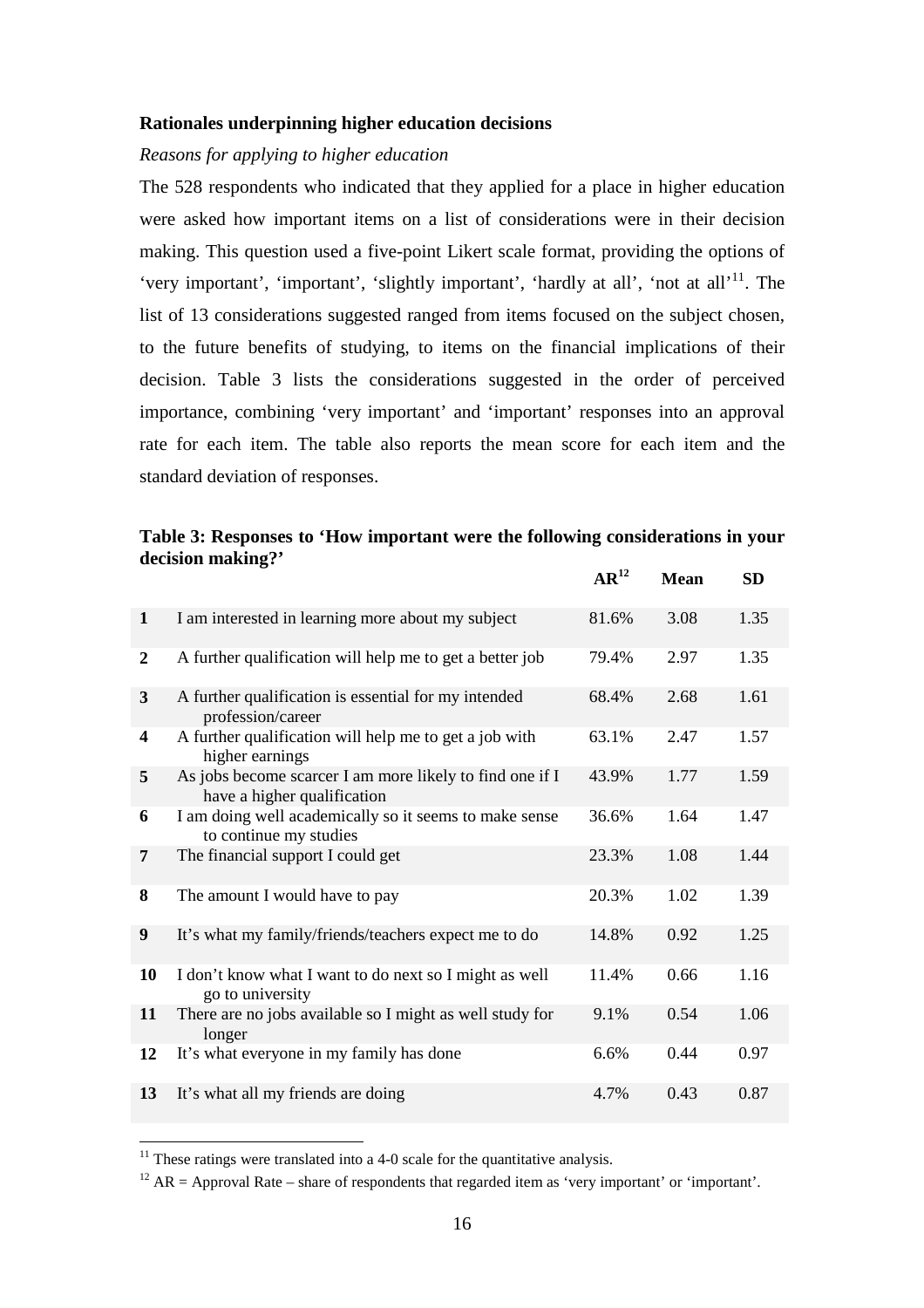The results indicate that interest in the subject (item 1) and considerations concerning the future career-related benefits of having a degree (items 2, 3, 4, 5) are the most important issues for students' decisions about whether or not to continue to higher education. Item 4 gives an indication of the degree to which respondents have taken the prospect of earning more in the future (i.e. graduate premium) into account, an issue discussed in a previous section. Items that indicate that higher education is regarded as a 'default' option that is entered without any particular reason (items 6, 10, 11) are less important than those that indicate a career-related rationale. Shortterm financial considerations (items 7, 8) are also less important, with social expectations least important (items 9, 12, 13).

A common factor analysis of the data generated by the question about the considerations that guided the decisions of respondents concerning whether or not to apply to higher education revealed five underlying factors,  $^{13}$  with the first factor explaining 73% of the total variance in responses. Table 4 gives the loadings of each of these five factors onto each of the questions. The first factor was most strongly connected to questions about fees and financial support. The second factor was connected to questions about job and earning prospects. The third factor related to questions about the lack of alternative options to further study (including no jobs and uncertainty about what to do next). The fourth factor identified is connected to social norms, where the respondent may have felt they were expected to go to university. The final factor relates to an interest in further study for its own sake.

The factor scores for each respondent are calculated using a linear projection. Table 5 compares mean factor scores between different groups. The most important factor, which is linked to financial concerns, is significantly different within two groups – those with and without other family members in higher education and those with different levels of concern about future debt. Concerns about future prospects (and the benefits of having a degree for future earnings and employment opportunities) are stronger for those applying to pre-1992 universities (especially those applying to Russell Group universities), and for those who believe that graduates do earn more than non-graduates. By contrast, those who do not believe in a graduate premium are more strongly influenced by feelings that there are no

<sup>&</sup>lt;sup>13</sup> For more details on the way the common factor analysis was conducted and the criteria used for determining the number of factors see Appendix 3.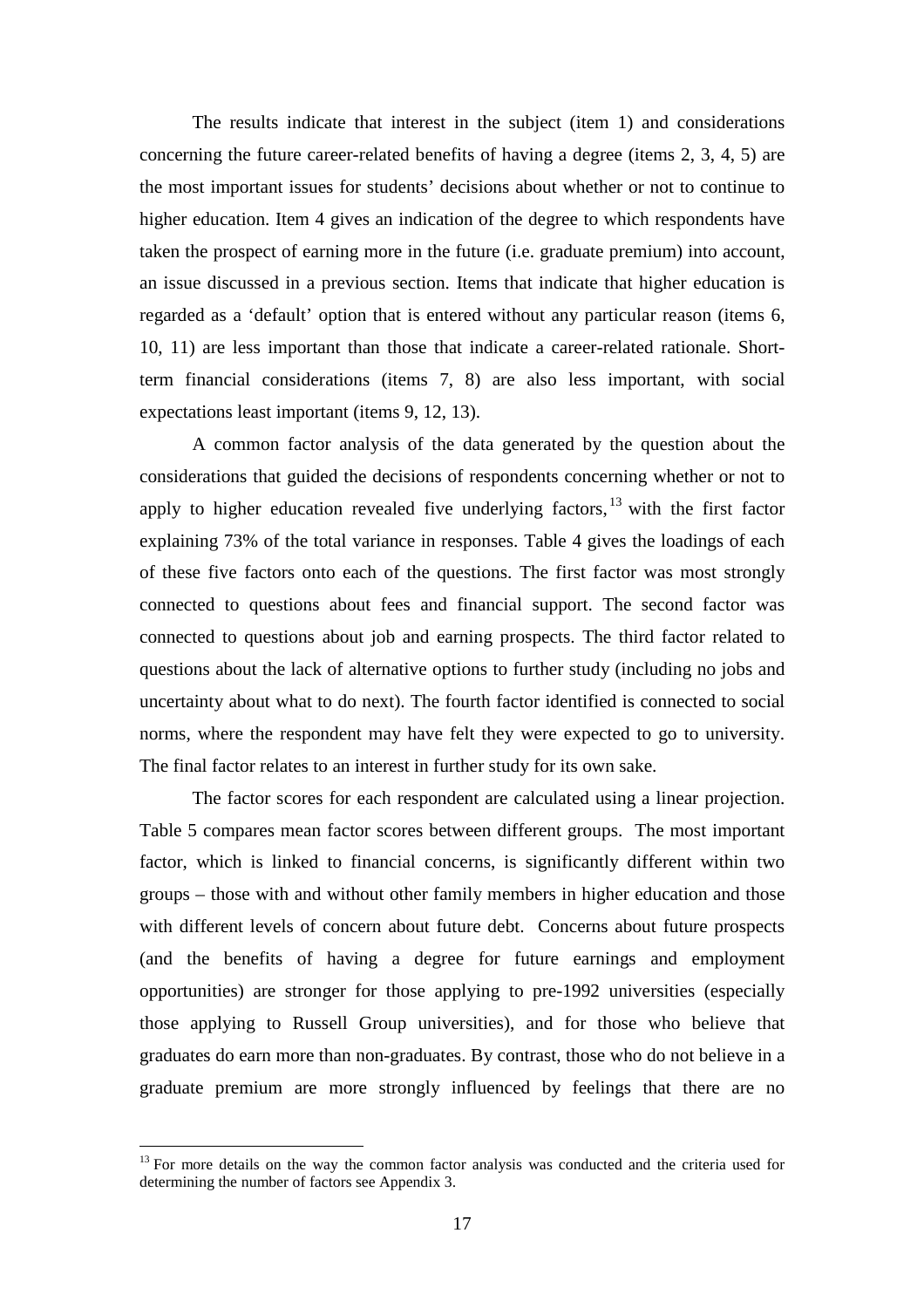alternatives to higher education. Finally, the motivation to study further for its own sake is more strongly felt by those applying to pre-1992 universities.

| <b>Item</b>                                                                               | Factor 1  | Factor 2         | Factor 3  | Factor 4  | Factor 5  |
|-------------------------------------------------------------------------------------------|-----------|------------------|-----------|-----------|-----------|
| I am interested in learning more about<br>my subject                                      | 0.2428    | 0.1533           | $-0.1285$ | $-0.0495$ | 0.3269    |
| A further qualification is essential for my<br>intended profession/career                 | 0.1438    | 0.3547           | $-0.1864$ | 0.1627    | 0.0152    |
| A further qualification will help me to<br>get a better job                               | 0.1048    | 0.6358           | 0.0595    | 0.0612    | 0.1025    |
| A further qualification will help me to<br>get a job with higher earnings                 | 0.1654    | 0.6656           | 0.0718    | 0.1538    | $-0.0228$ |
| It's what all my friends are doing                                                        | 0.1836    | 0.0851           | 0.3304    | 0.5157    | 0.0546    |
| It's what everyone in my family has done                                                  | 0.1609    | 0.1285           | 0.1395    | 0.5696    | 0.0117    |
| It's what my family/friends /teachers<br>expect me to do                                  | 0.1218    | 0.1581           | 0.1928    | 0.5770    | $-0.0102$ |
| The amount I would have to pay                                                            | 0.7370    | 0.0889           | 0.1696    | 0.1048    | 0.0206    |
| The financial support I could get                                                         | 0.7479    | 0.1472           | 0.1113    | 0.1122    | 0.0475    |
| I don't know what I want to do next so I<br>might as well go to university                | 0.1716    | 0.0055           | 0.6606    | 0.2190    | $-0.0021$ |
| There are no jobs available so I might as<br>well study for longer                        | 0.2393    | 0.1744           | 0.5832    | 0.1586    | 0.0005    |
| As jobs become scarcer I'm more likely<br>to find one if I have a higher<br>qualification | 0.1919    | 0.4389           | 0.3602    | 0.0768    | 0.0729    |
| I am doing well academically so it seems<br>to make sense to continue my<br>studies       | 0.2497    | 0.2783           | 0.2186    | 0.2240    | 0.2956    |
| Factor name                                                                               | Financial | Job<br>prospects | Default   | Social    | Learning  |

**Table 4: Factors influencing the decision to apply to higher education** 

Note: Principal factor analysis; varimax rotation

The questionnaire asked participants who had applied to higher education whether they planned to take a gap year and if so whether they would use the year to earn money for financing their higher education studies. Of the 17% of respondents that were planning a gap year, two-thirds indicated that they would want to earn money to help to pay for their subsequent studies.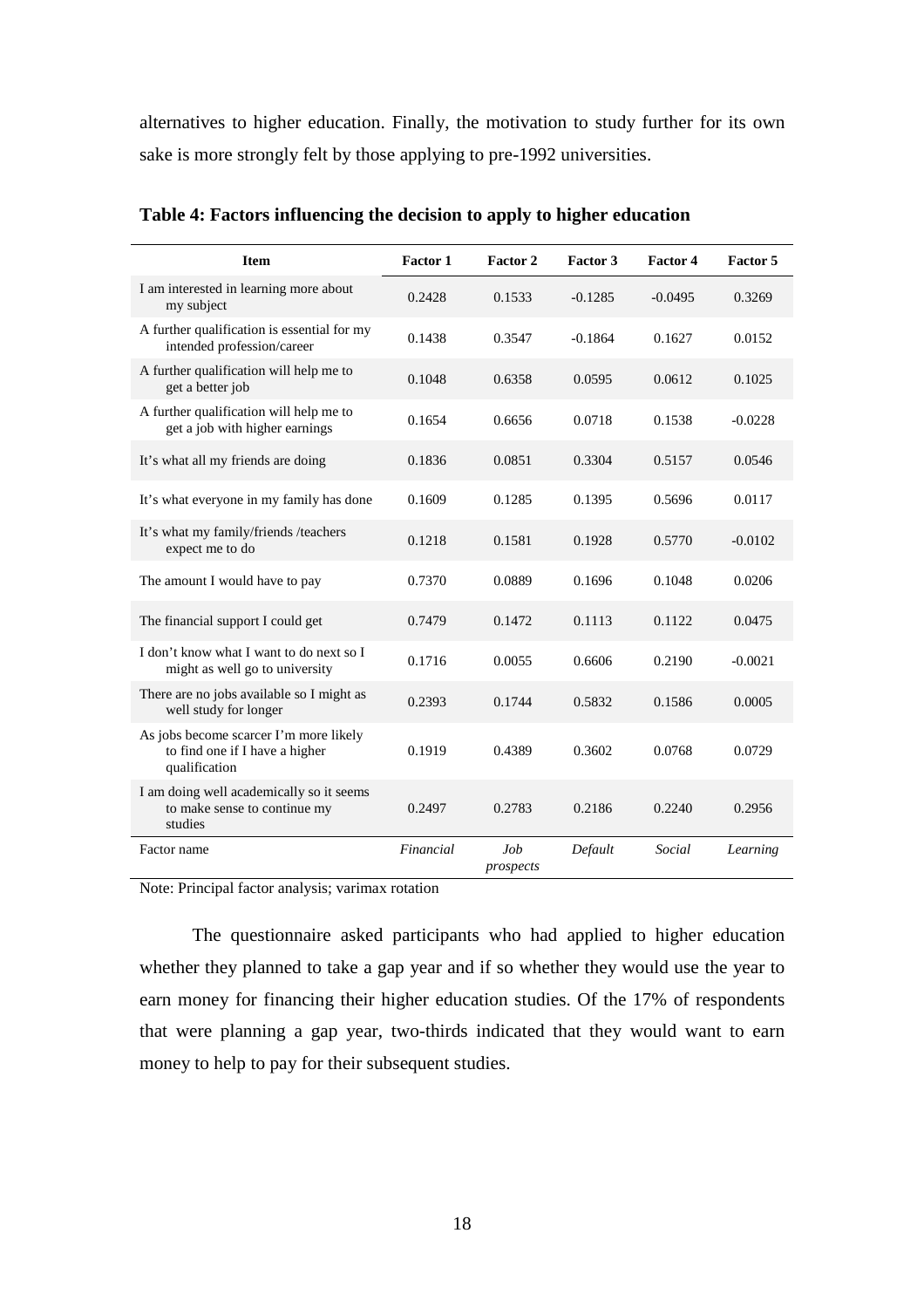|                                        |             | <b>Financial Prospects</b> | <b>Default</b> | <b>Social</b> | Learning   | $\mathbf n$ |
|----------------------------------------|-------------|----------------------------|----------------|---------------|------------|-------------|
| Female                                 | $-0.043$    | $-0.025$                   | $-0.050$       | $-0.024$      | 0.009      | 319         |
| <b>Male</b>                            | $-0.069$    | 0.036                      | 0.078          | 0.040         | $-0.012$   | 208         |
| <b>Difference</b>                      | $-0.112$    | $-0.060$                   | $-0.128*$      | $-0.064$      | 0.021      |             |
| <b>Pre-1992</b>                        | $-0.010$    | 0.063                      | $-0.016$       | 0.008         | 0.066      | 347         |
| Post-1992                              | $-0.014$    | $-0.118$                   | $-0.060$       | $-0.021$      | $-0.132$   | 126         |
| <b>Difference</b>                      | 0.004       | $0.182**$                  | 0.044          | 0.028         | $0.198***$ |             |
| <b>Russell Group</b>                   | $-0.037$    | 0.089                      | 0.000          | 0.053         | 0.086      | 270         |
| <b>Non-Russell Group</b>               | 0.031       | $-0.078$                   | $-0.052$       | $-0.062$      | $-0.079$   | 205         |
| <b>Difference</b>                      | $-0.068$    | $0.168**$                  | 0.050          | $0.115*$      | $0.165***$ |             |
| Not first in HE                        | $-0.049$    | 0.042                      | 0.019          | 0.064         | 0.007      | 367         |
| <b>First in HE</b>                     | 0.134       | $-0.085$                   | $-0.064$       | $-0.160$      | $-0.008$   | 153         |
| <b>Difference</b>                      | $-0.182**$  | $0.127*$                   | 0.083          | $0.224***$    | 0.015      |             |
| Doesn't believe in graduate<br>premium | $-0.01$     | $-0.21$                    | 0.23           | 0.11          | $-0.03$    | 81          |
| Believes in graduate premium -0.01     |             | 0.05                       | $-0.04$        | $-0.01$       | 0.01       | 416         |
| <b>Difference</b>                      | 0.003       | $-0.257***$                | $0.276***$     | 0.121         | $-0.042$   |             |
| Not concerned about debt               | $-0.177$    | 0.024                      | $-0.002$       | 0.039         | 0.021      | 303         |
| <b>Concerned about debt</b>            | 0.264       | $-0.024$                   | 0.020          | $-0.040$      | $-0.028$   | 204         |
| <b>Difference</b>                      | $-0.441***$ | 0.048                      | $-0.022$       | 0.079         | 0.049      |             |

**Table 5: Factor cross-tabulation, question 10** 

Notes: Significance of difference in scores tested using two-sided Student's t-test. \*\*\*=1% significance, \*\*=5% significance  $* = 10%$  significance.

### *Institutional choice*

Participants were asked to which institution they had applied. 73.6% of respondents applied to at least one pre-1992 university, of whom 75.3% applied to at least one Russell Group university. This was followed by a question about the relative importance of a series of aspects that might influence their decision about where to apply. This question used a five-point Likert scale format, providing the options of 'very important', 'important', 'slightly important', 'hardly at all', 'not at all'. This was done by providing a list of 15 aspects and asking respondents to evaluate their importance on a 5-point Likert scale (from 'very important' to 'not at all important'). Table 6 reports the results for this question in the same way as for the previous Likert scale question.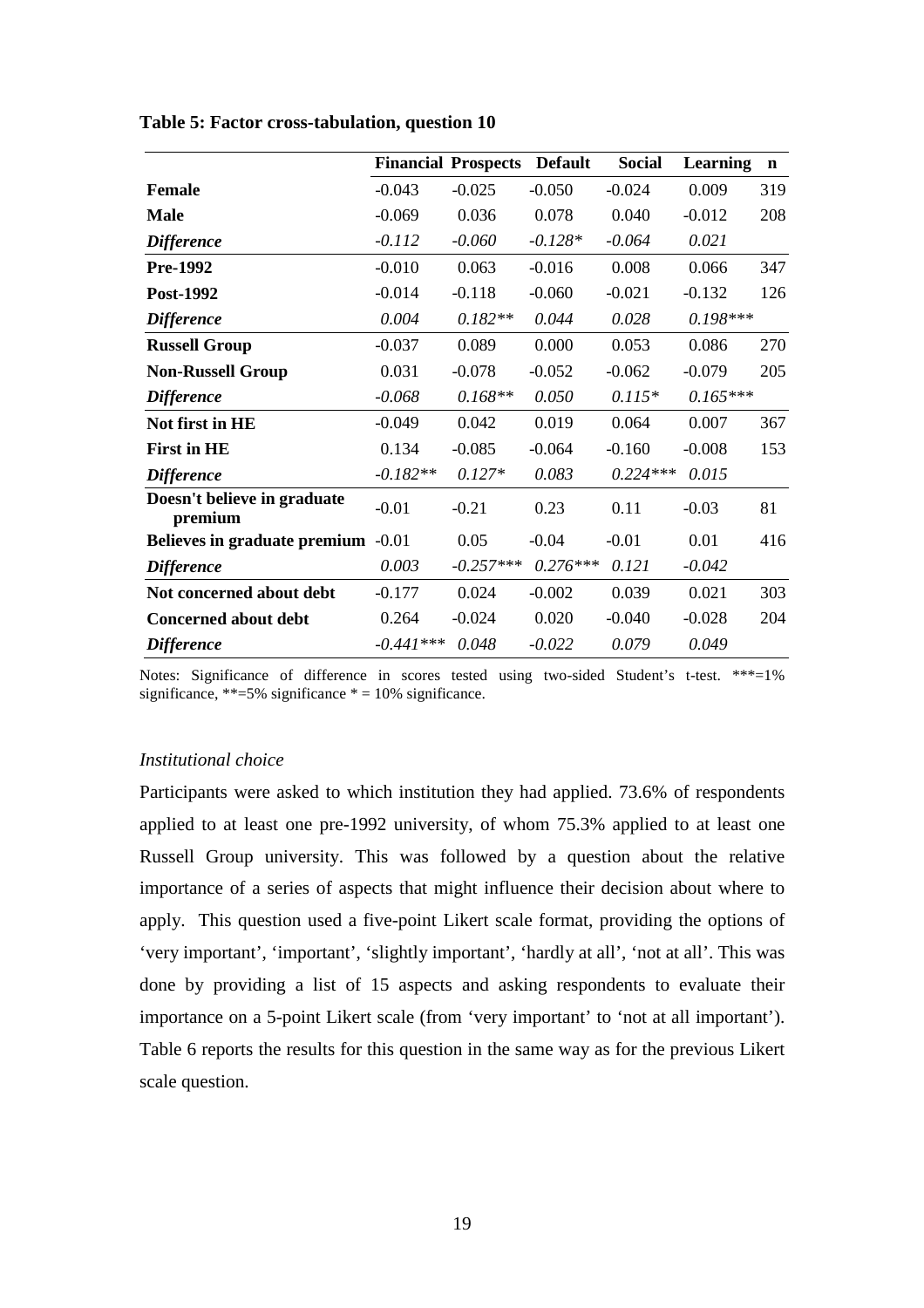|           |                                                             | N   | <b>AR</b> | <b>Mean</b> | <b>SD</b> |
|-----------|-------------------------------------------------------------|-----|-----------|-------------|-----------|
| 1         | Content of course                                           | 518 | 85.5%     | 3.24        | 1.25      |
| 2         | Facilities for study                                        | 509 | 70.1%     | 2.60        | 1.51      |
| 3         | Reputation of institution                                   | 524 | 68.1%     | 2.56        | 1.46      |
| 4         | Success of graduates in getting jobs                        | 524 | 55.2%     | 2.06        | 1.68      |
| 5         | Professional accreditation of course                        | 524 | 49.6%     | 1.90        | 1.72      |
| 6         | Social life                                                 | 524 | 48.9%     | 2.00        | 1.55      |
| 7         | Wanted to go away from home                                 | 524 | 32.4%     | 1.45        | 1.53      |
| 8         | Sports facilities                                           | 524 | 26.1%     | 1.19        | 1.48      |
| 9         | Recommendations of teacher(s) family member(s)<br>friend(s) | 524 | 16.6%     | 0.86        | 1.30      |
| <b>10</b> | Bursaries/scholarships available                            | 524 | 15.8%     | 0.82        | 1.29      |
| 11        | High level of fees                                          | 524 | 13.5%     | 0.72        | 1.24      |
| 12        | Wanted to live at home                                      | 524 | 8.8%      | 0.42        | 1.06      |
| 13        | Low level of fees                                           | 524 | 5.3%      | 0.46        | 0.96      |
| 14        | It's where my family/friends have gone in the past          | 524 | 3.2%      | 0.22        | 0.70      |
| 15        | It's where my friends are going                             | 524 | 2.7%      | 0.22        | 0.65      |

### **Table 6: Responses to 'How important were the following aspects in your decision on where to apply?'**

The content of the course was the most important aspect for respondents when choosing their university, corresponding with the interest in learning more about the chosen subject in the earlier question on the main considerations for entering higher education (see Table 3). For more than two-thirds of respondents study facilities and the reputation of the institution played a very important or important part in their institutional choice, followed by career-related aspects (transition to the labour market and professional accreditation of course) with approval rates of around 50%. The social life offered by an institution was important or very important for just under half of respondents, nearly double the approval rate for sports facilities. As in the previous question on reasons for studying, social expectations and recommendations (items 9, 14, 15) were relatively less important in deciding on an institution. Short-term financial considerations were not considered as important by many respondents (items 10, 11, 13). Linked to this is a low approval rate for item 12 'Wanted to live at home', which also has financial implications which were deemed less important by respondents. Indeed, the approval rate of item 7 ('Wanted to go away from home') was more than three times higher than that for item 12.

The factor analysis identified five factors underlying the institutional choice.<sup>14</sup> Once again, financial considerations are most important – here, it is the concern about

 $14$  See Figures and Tables in Appendix 3 for Eigenvalues and loadings of the identified factors.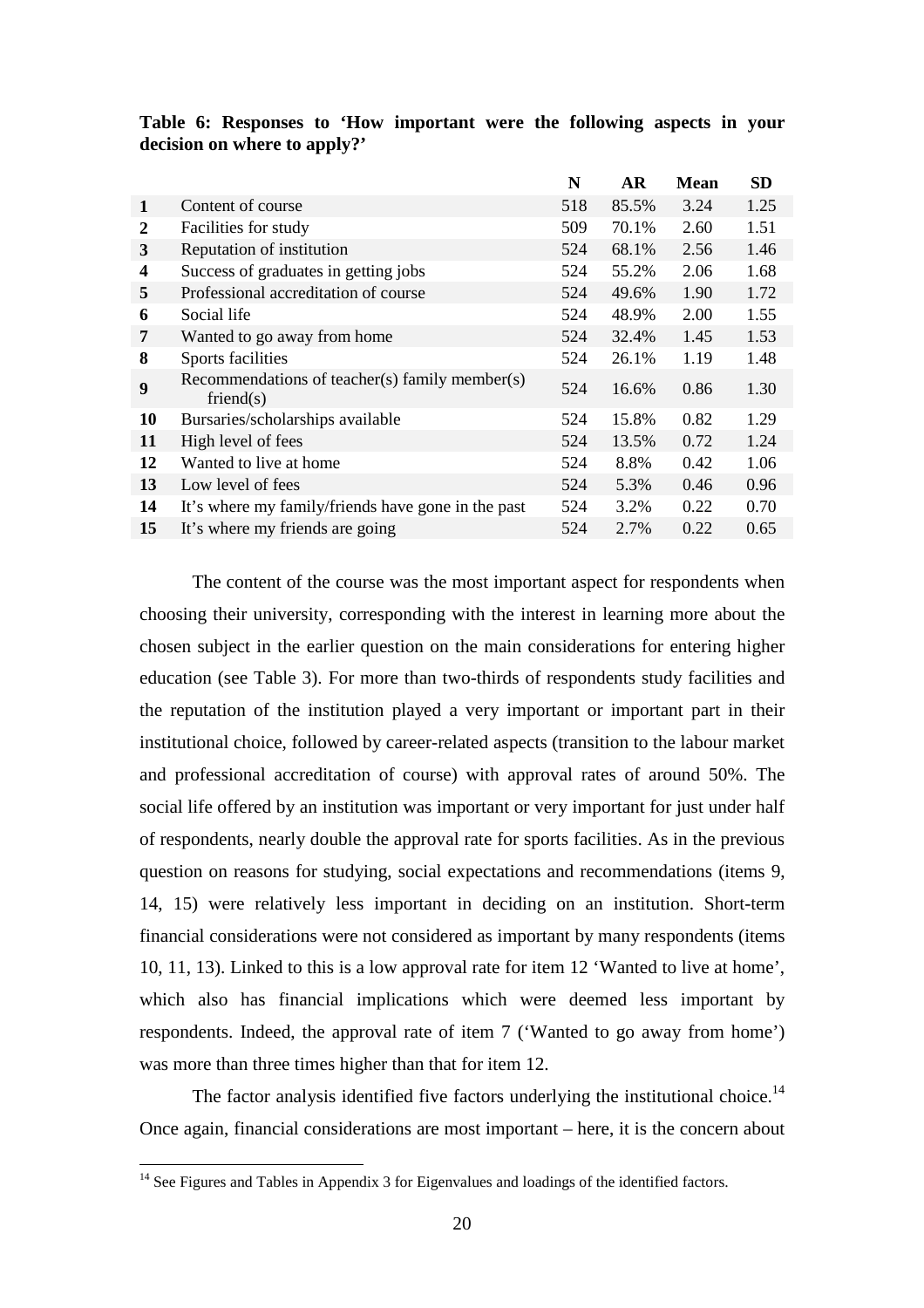the levels of fees and bursaries at a particular institution that matters. This concern is combined with giving significance to recommendations by teachers or family members, which suggests individuals that care more about cost also rely more heavily on personal advice. This first factor explains 77% of the total variance in responses. More objective differences in the quality of institutions and courses also matter, as captured by the second and fourth factor. As with the previous analysis, decisions made by friends and family also matter. Finally, some individuals are motivated by being able to get away from home and enjoy the social life aspects of university.

Table 7 compares predicted scores for these factors between different subgroups. Concerns about cost are higher for men, for those applying to post-1992 universities (as compared to those applying to Russell Group universities) and, unsurprisingly, for those concerned about the debt burden. Those who expect to earn above the repayment threshold in their first job after graduation were also more concerned with costs. This suggests cost is less of a concern if individuals do not expect to start repayments immediately. We may also tentatively conclude from this that respondents view repayments as an income-contingent obligation (like a tax) rather than as a debt, and are therefore happy to delay it and worry less about its size. If they viewed it like a regular debt (like a mortgage or a credit card bill), then we would expect individuals who anticipate longer repayment periods to be more concerned about the total cost.

Respondents who have applied to pre-1992 (including Russell Group) institutions were more concerned about the reputation and quality of the institution. Those anticipating higher earnings (both for themselves, and in general) were more motivated by the quality of the institution, perhaps reflecting a belief that the choice of institutions matters for achieving success in the labour market after graduation.

Male respondents were more motivated by the choices of their peers, either those made by friends or those made previously by family members. Respondents who did not believe graduates earn more were also more motivated by this. Course quality does not appear to be a factor that differs much across the various subgroups, however, a concern about the social aspects of going to university does matter. Those applying to the older universities, those who are not the first to go to university and those who anticipated higher earnings when they completed their studies were more influenced by social life issues.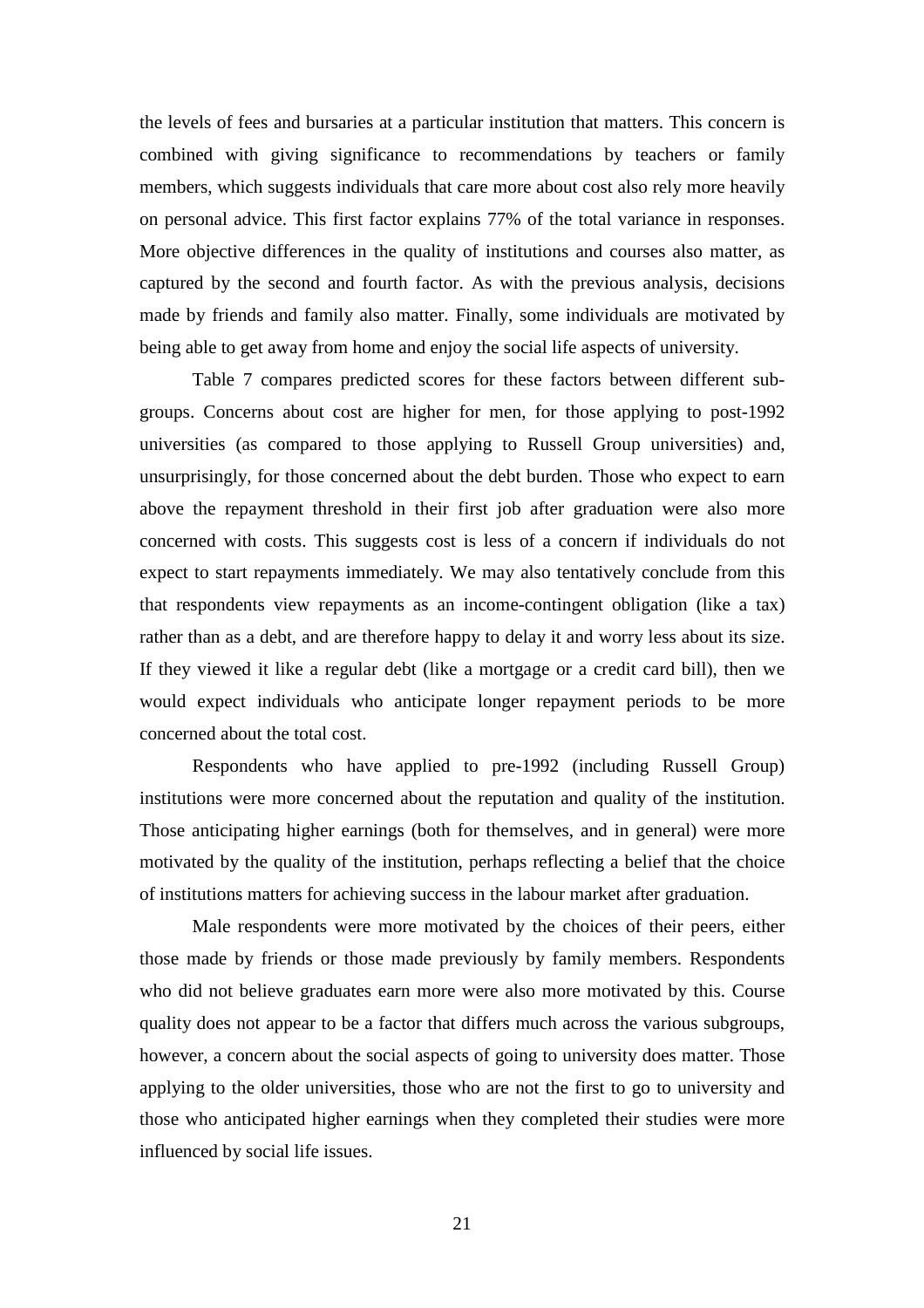|                                              | Cost        | <b>Institution</b><br>quality | <b>Peers</b> | Course<br>quality | <b>Social life</b> | $\mathbf n$ |
|----------------------------------------------|-------------|-------------------------------|--------------|-------------------|--------------------|-------------|
| Female                                       | $-0.090$    | 0.023                         | $-0.080$     | 0.004             | $-0.082$           | 306         |
| <b>Male</b>                                  | 0.148       | $-0.038$                      | 0.127        | $-0.015$          | 0.130              | 199         |
| <b>Difference</b>                            | $-0.238***$ | 0.061                         | $-0.207***$  | 0.018             | $-0.212***$        |             |
| Pre-1992                                     | $-0.047$    | 0.086                         | $-0.020$     | 0.003             | 0.046              | 338         |
| Post-1992                                    | 0.061       | $-0.195$                      | 0.003        | $-0.003$          | $-0.084$           | 123         |
| <b>Difference</b>                            | $-0.108$    | $0.281***$                    | $-0.023$     | 0.006             | $0.131**$          |             |
| <b>Russell Group</b>                         | $-0.095$    | 0.145                         | 0.004        | $-0.002$          | 0.060              | 263         |
| <b>Non-Russell Group</b>                     | 0.095       | $-0.168$                      | $-0.029$     | $-0.002$          | $-0.044$           | 200         |
| <b>Difference</b>                            | $-0.190**$  | $0.312***$                    | 0.033        | $-0.001$          | $0.104**$          |             |
| Not first in HE                              | $-0.009$    | 0.017                         | 0.020        | $-0.004$          | 0.044              | 351         |
| <b>First in HE</b>                           | 0.048       | $-0.038$                      | $-0.048$     | 0.005             | $-0.124$           | 145         |
| <b>Difference</b>                            | $-0.057$    | 0.055                         | 0.068        | $-0.009$          | $0.168***$         |             |
| Doesn't believe in<br>graduate premium       | 0.099       | $-0.294$                      | 0.111        | $-0.072$          | $-0.101$           | 80          |
| <b>Believes in graduate</b><br>premium       | $-0.035$    | 0.058                         | $-0.030$     | 0.012             | 0.019              | 404         |
| <b>Difference</b>                            | 0.134       | $-0.352***$                   | $0.141*$     | $-0.084$          | $-0.120$           |             |
| Not concerned about<br>debt                  | $-0.062$    | 0.028                         | $-0.013$     | $-0.004$          | 0.058              | 300         |
| <b>Concerned about debt</b>                  | 0.090       | $-0.045$                      | 0.016        | 0.007             | $-0.081$           | 201         |
| <b>Difference</b>                            | $-0.152**$  | 0.072                         | $-0.029$     | $-0.011$          | $0.139**$          |             |
| Above threshold first<br>job earnings        | 0.148       | 0.175                         | 0.035        | 0.057             | 0.108              | 215         |
| <b>Below threshold first</b><br>job earnings | $-0.232$    | $-0.202$                      | $-0.087$     | $-0.047$          | $-0.147$           | 144         |
| <b>Difference</b>                            | $0.380***$  | $0.377***$                    | $0.122*$     | 0.104             | $0.255***$         |             |

**Table 7: Factor cross-tabulation, question 17** 

Notes: Significance of difference in scores tested using two-sided Student's t-test. \*\*\*=1% significance, \*\*=5% significance \* = 10% significance.

## *Reasons for not applying to higher education*

The 134 participants who did not apply to higher education were asked about their reasons for not applying. Table 8 summarises the results on this question. Out of a list of 13 possible reasons, immediate financial considerations ('I want to earn money', 'I don't want to get into debt') were the two most frequently mentioned. This is in stark contrast to participants who applied to higher education, for whom short-term financial considerations were not overly important (see Table 3). Items that indicate a preference for entering the labour market over studying ('I want to find a job straight away', 'I want to do an apprenticeship') were also important for those not applying to higher education. Similar to the results about the main reasons for applying, social expectations of family, friends and teachers did not play a major role for respondents not applying to higher education.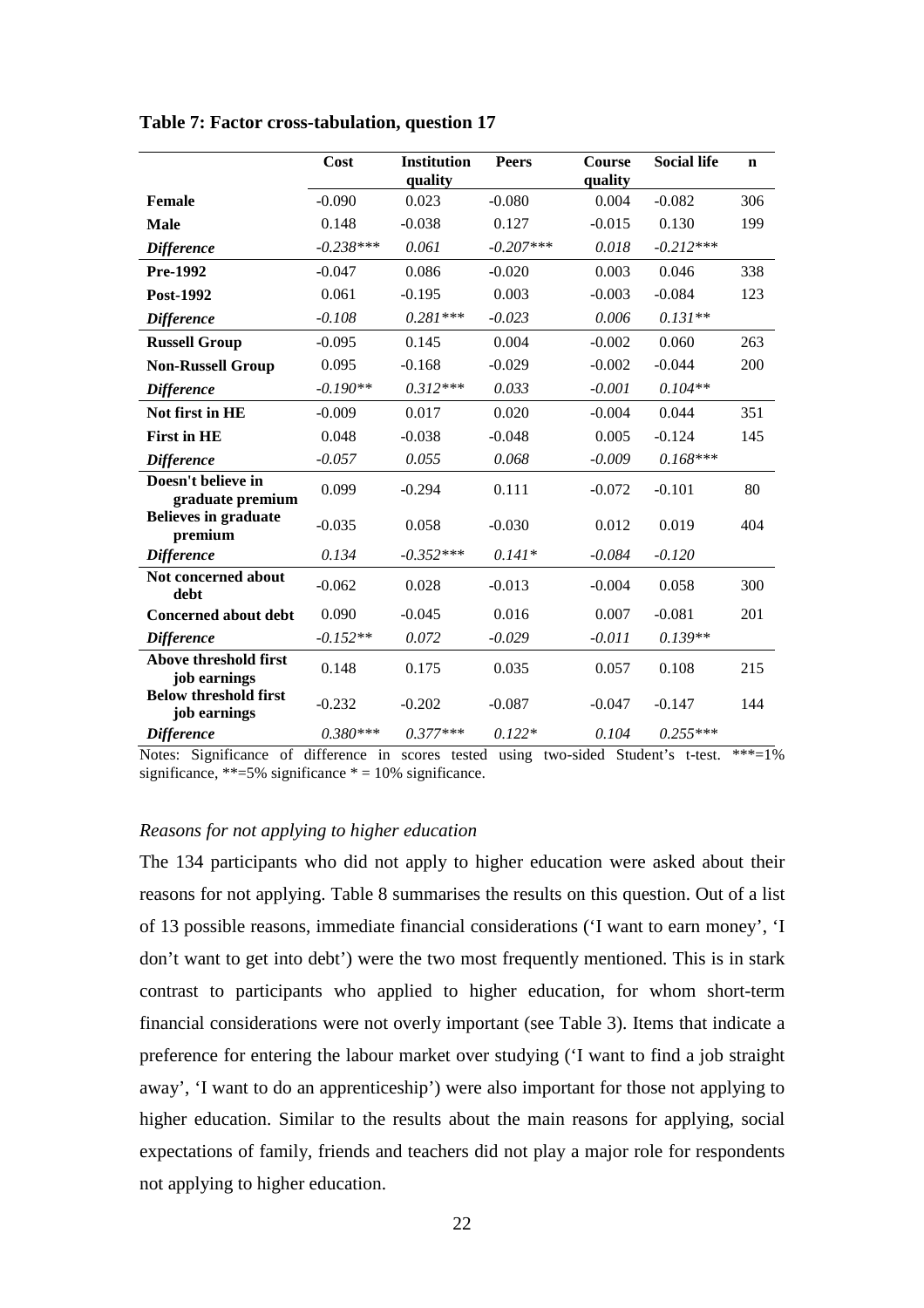|                                                                                                                     | <b>AR</b> | Mean | <b>SD</b> |
|---------------------------------------------------------------------------------------------------------------------|-----------|------|-----------|
| I want to earn money                                                                                                | 59.7%     | 2.48 | 1.56      |
| I don't want to get into debt                                                                                       | 44.8%     | 1.97 | 1.57      |
| I want to find a job straight away                                                                                  | 40.3%     | 1.75 | 1.66      |
| I want to do an apprentice ship                                                                                     | 35.8%     | 1.57 | 1.58      |
| I am not interested in further study                                                                                | 20.1%     | 1.24 | 1.34      |
| My intended career does not require a further qualification                                                         | 17.2%     | 1.07 | 1.32      |
| I don't think I would fit in at university or college<br>A further qualification will not help me to get a job with | 11.2%     | 0.78 | 1.18      |
| higher earnings                                                                                                     | 11.2%     | 0.81 | 1.20      |
| I have got an offer of a job so I want to take it up while I can                                                    | 9.0%      | 0.60 | 1.14      |
| No-one in my family has ever been to university before                                                              | 4.5%      | 0.34 | 0.91      |
| I cannot combine further study with my family commitments                                                           | 3.0%      | 0.34 | 0.81      |
| None of my friends are going to university or college                                                               | 2.2%      | 0.25 | 0.72      |
| It's not what my family/friends/teachers expect me to do                                                            | 2.2%      | 0.33 | 0.77      |

**Table 8: Responses to 'What considerations influenced your decision not to apply to either university or college (Select all that are relevant)?'** 

A significant number of respondents (29) provided one or more reasons for not applying to higher education in a free text field provided after the Likert scale question on this issue. Eight respondents expressed uncertainty regarding what to study (e.g., 'Don't know what I want to study so didn't bother applying') or, more generally, what to do next (e.g., 'Unsure of what I want to do'). Six respondents had not applied because they wanted to do a gap year or go travelling and five respondents each wanted to follow other types of education (additional A levels or professional qualifications) or career paths (e.g., 'I want to have my own business and do it myself').

The parallel analysis identified five underlying factors for not applying to higher education. Financial motivations are once again the most important factor – in this case, it was the prospect of lost earnings that was most strongly influencing the decision not to apply to higher education. This first factor explains 67% of the total variance in responses. Second is the ability to find employment and follow a career path without a higher education qualification. The third factor relates to the attitudes of family and friends – the obverse of the social norm reasons given by those who had decided to go to university. The fourth factor combines aversion to debt and a sense that university is not the sort of place where they belong, suggesting that some nonappliers were concerned with all the negative perceptions around going to university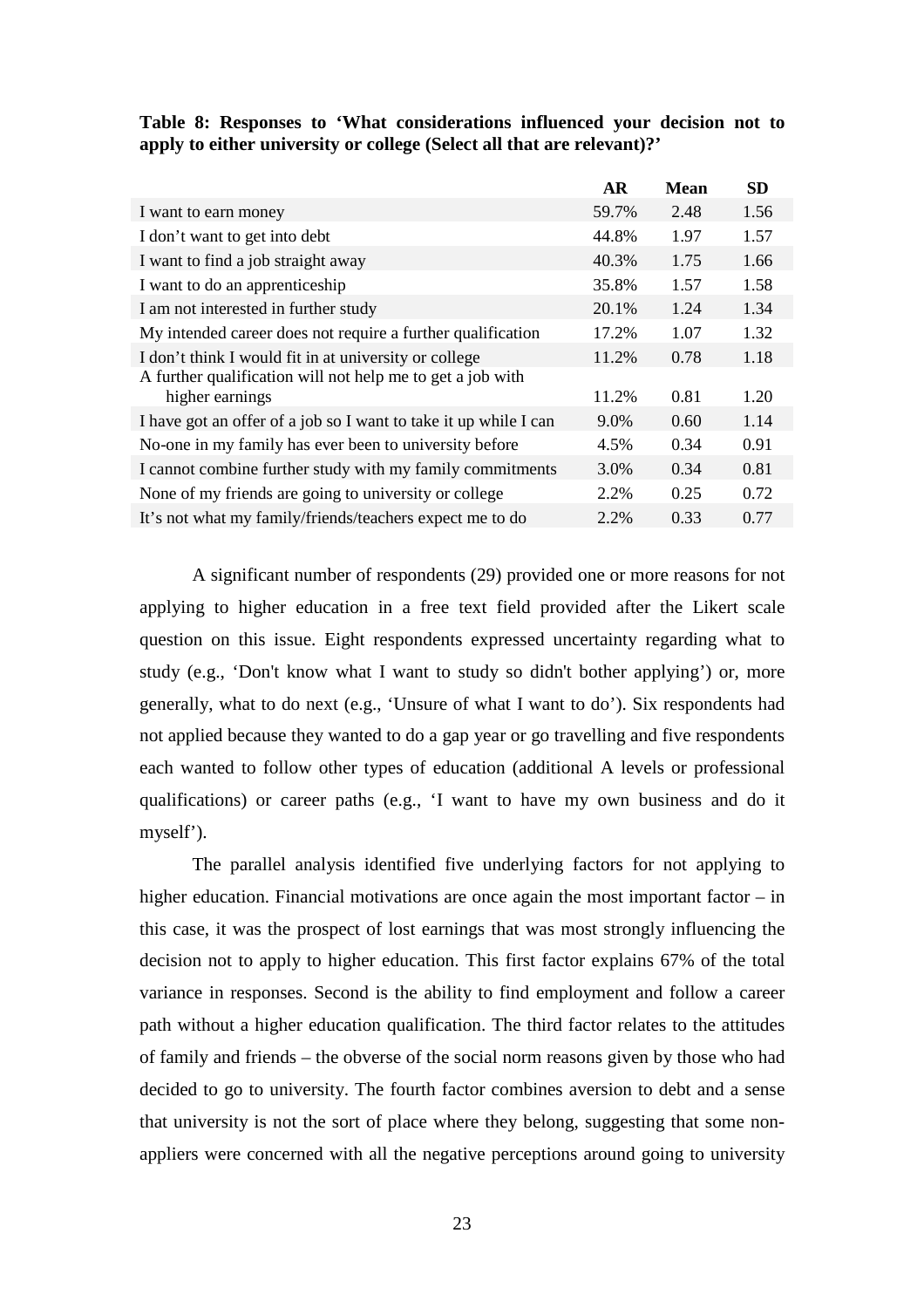(some of which are highlighted in the media, such as the debt burden and the image that students are a particular 'type' of person). The final factor is related to family commitments and the alternative of an apprenticeship, and does not have an obvious interpretation. It is excluded from the remainder of the analysis.<sup>15</sup>

Table 9 compares mean factor scores across a number of groups. Unlike previous analyses, there are far less distinctions between the groups. A concern about lost earnings was stronger for those who are not planning to apply to higher education later in the year, for those who would be the first in their family to go onto university and for those that did not believe that graduates will earn more. All of these differences are as we would expect. Similarly, those who were not applying for university later and those who did not believe in the graduate premium scored higher for having an alternative career plans that did not require attending university. The one significant difference between male and female students was the influence of negative perceptions about university – male students were much influenced by concerns about not fitting in and going against family norms.

|                             | Lost       | <b>Career</b> | <b>Negative</b> | <b>Negative</b> | n  |
|-----------------------------|------------|---------------|-----------------|-----------------|----|
|                             |            |               |                 |                 |    |
|                             | earnings   |               | social          | perceptions     |    |
| <b>Female</b>               | 0.010      | 0.032         | $-0.175$        | $-0.042$        | 62 |
| Male                        | 0.021      | $-0.002$      | 0.140           | 0.015           | 73 |
| <b>Difference</b>           | $-0.011$   | 0.034         | $-0.315**$      | $-0.056$        |    |
| Not applying later          | 0.102      | 0.039         | $-0.016$        | 0.000           | 96 |
| <b>Applying later</b>       | $-0.441$   | $-0.229$      | $-0.215$        | 0.036           | 28 |
| <b>Difference</b>           | $0.543***$ | $0.268*$      | 0.199           | $-0.036$        |    |
| Not first in HE             | $-0.089$   | 0.015         | 0.043           | $-0.031$        | 83 |
| <b>First in HE</b>          | 0.211      | $-0.055$      | $-0.086$        | 0.031           | 46 |
| <b>Difference</b>           | $-0.300**$ | 0.070         | 0.129           | $-0.062$        |    |
| Doesn't believe in          | 0.108      | 0.140         | 0.003           | $-0.061$        | 54 |
| graduate premium            |            |               |                 |                 |    |
| <b>Believes in graduate</b> | $-0.167$   | $-0.154$      | $-0.032$        | 0.043           | 70 |
| premium                     |            |               |                 |                 |    |
| <b>Difference</b>           | $0.275*$   | $0.294**$     | 0.035           | $-0.104$        |    |

#### **Table 9: Factor cross-tabulation, question 24**

 $\overline{a}$ 

Notes: Significance of difference in scores tested using two-sided Student's t-test. \*\*\*=1% significance, \*\*=5% significance  $* = 10%$  significance.

<sup>&</sup>lt;sup>15</sup> See Figures and Tables in Appendix 3 for Eigenvalues and loadings of the identified factors.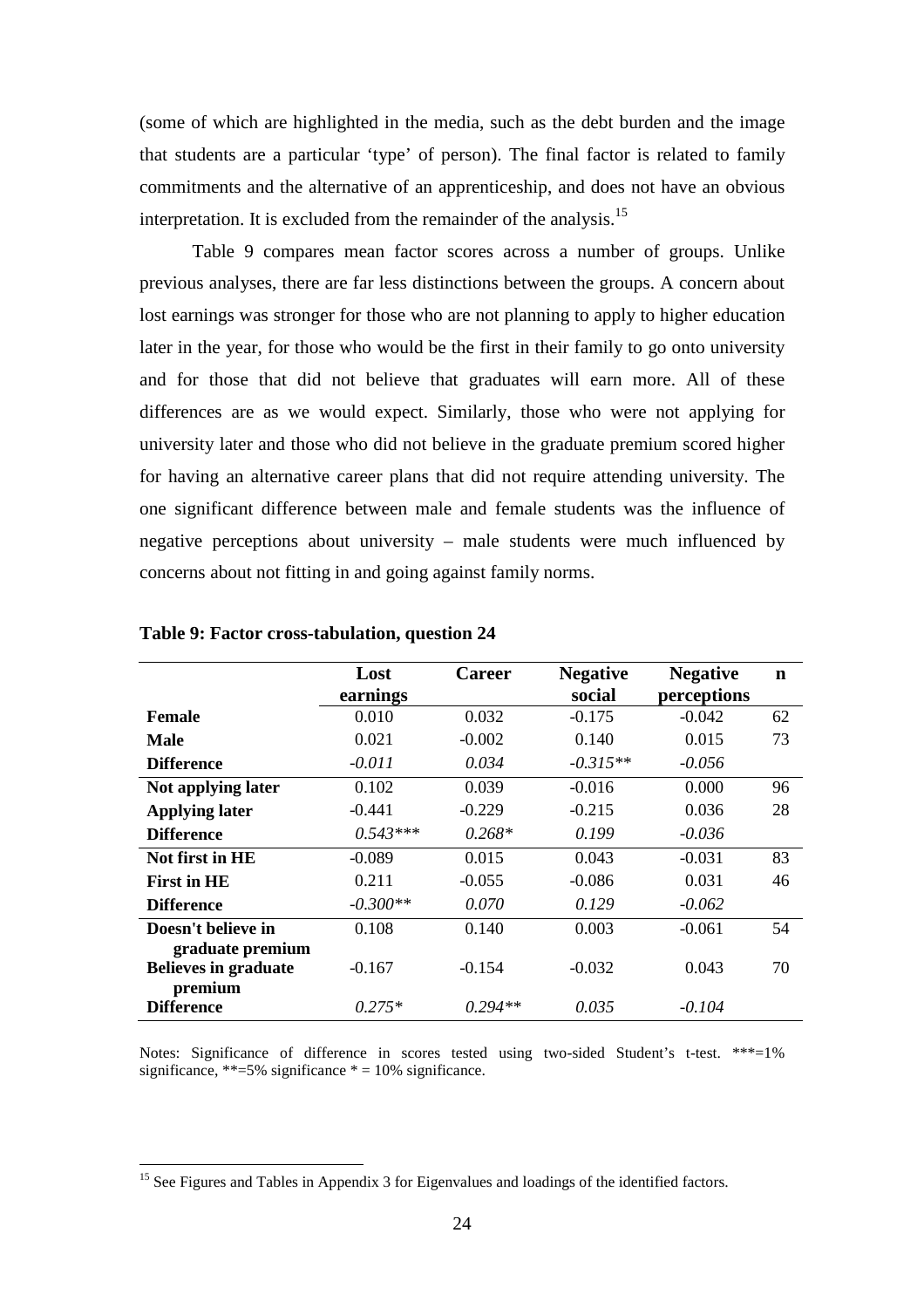#### *Sources of information and advice*

All 652 respondents to the questionnaire were asked where they sought information and advice when deciding whether or not to apply to university<sup>16</sup>. They were asked to choose as many of the 13 options stated as relevant for them and to provide further sources. Table 10 provides an overview of the answers to this question and shows that advice from a student's teachers and social network are particularly important. UCAS and university open days follow closely in this respect.

|  |  | Table 10: Responses to 'When reaching your decision about whether or not to |  |  |  |
|--|--|-----------------------------------------------------------------------------|--|--|--|
|  |  | study, where did you seek advice (Select all that apply)?'                  |  |  |  |

|                                                                   | AR    | <b>Mean</b> | <b>SD</b> |
|-------------------------------------------------------------------|-------|-------------|-----------|
| Teachers or tutors at school                                      | 61.2% | 2.44        | 1.33      |
| Parents/carers                                                    | 49.1% | 2.02        | 1.56      |
| University open days                                              | 45.9% | 1.83        | 1.69      |
| <b>UCAS</b>                                                       | 45.2% | 1.91        | 1.57      |
| Friends/family who are now or have recently<br>been at university | 35.9% | 1.51        | 1.55      |
| Universities own publications/www site                            | 28.8% | 1.26        | 1.51      |
| University directories league tables or<br>comparison www sites   | 26.4% | 1.19        | 1.48      |
| Other family or friends                                           | 23.9% | 1.15        | 1.43      |
| Careers fairs                                                     | 11.7% | 0.67        | 1.13      |
| <b>OFFA</b>                                                       | 1.4%  | 0.19        | 0.60      |
|                                                                   |       |             |           |

Factor analysis indicated there are four underlying patterns for the use of information sources in the decision to apply to higher education. The first underlying factor combines items on formal sources of information (such as UCAS, university websites and open days) and explains 83% of the total variance in responses. The second factor brings together informal sources (such as parents or friends), and a third factor loads onto information from OFFA (Office for Fair Access) and careers fairs – there is not an obvious interpretation here. Information from teachers is the fourth factor.<sup>17</sup>

Table 11 compares factor scores across groups. As this survey question was asked both to those who applied to higher education and to those who did not, we can compare scores for information sources between the two. Those who did apply relied

 $16$  KIS were not published for candidates applying for 2012 entry, but will be available to subsequent cohorts.

<sup>&</sup>lt;sup>17</sup> See Figures and Tables in Appendix 3 for Eigenvalues and loadings of the identified factors.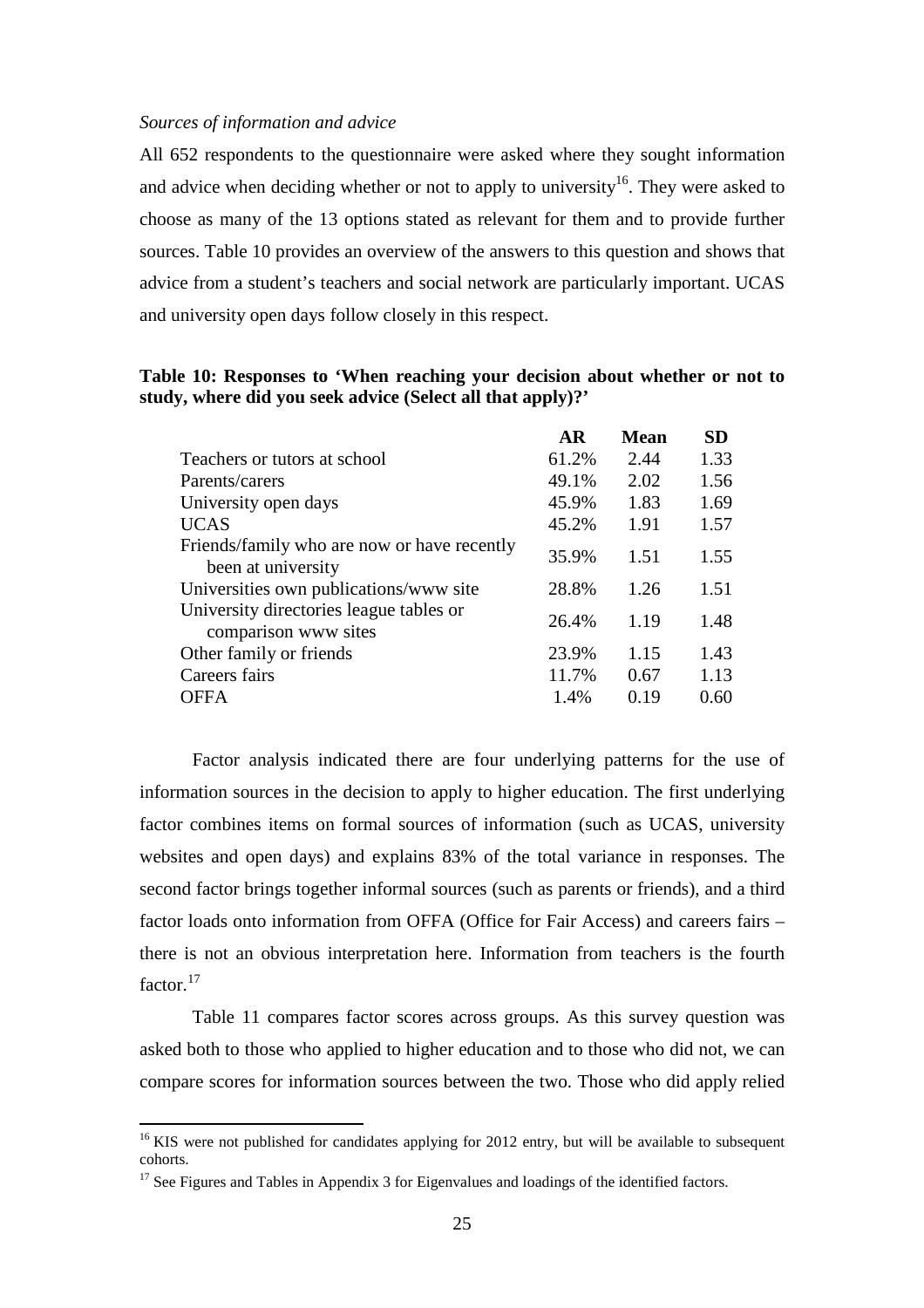much more heavily on official information and teachers. Those that did not apply relied more heavily on informal sources, OFFA and careers fairs. Care should be taken with interpretation here. We are not able to say that those looking at formal sources were, consequently, more likely to apply. Without additional information, it is equally likely that those who were more likely to apply to higher education anyway would look at university and UCAS information. Similarly, those who were less predisposed to applying may have preferred to speak to friends and relied on information from OFFA (perhaps because they were from a family with little background in attending university) and careers fairs (because they were already thinking about nonhigher education jobs).

|                                        | <b>Formal</b> | <b>Informal</b> | <b>Careers</b> | <b>Teachers</b> | $\mathbf n$ |
|----------------------------------------|---------------|-----------------|----------------|-----------------|-------------|
| Didn't apply to HE                     | $-0.427$      | 0.226           | 0.081          | $-0.177$        | 154         |
| <b>Applied to HE</b>                   | 0.105         | $-0.112$        | $-0.047$       | 0.062           | 473         |
| <b>Difference</b>                      | $-0.532***$   | $0.338***$      | $0.127***$     | $-0.239***$     |             |
| <b>Female</b>                          | $-0.004$      | 0.000           | $-0.031$       | 0.021           | 367         |
| <b>Male</b>                            | $-0.004$      | $-0.019$        | 0.049          | $-0.031$        | 278         |
| <b>Difference</b>                      | 0.000         | 0.019           | $-0.080**$     | 0.052           |             |
| <b>Pre-1992</b>                        | 0.156         | $-0.107$        | $-0.052$       | 0.066           | 322         |
| Post-1992                              | 0.129         | $-0.120$        | $-0.038$       | 0.127           | 123         |
| <b>Difference</b>                      | 0.027         | 0.013           | $-0.014$       | $-0.061$        |             |
| <b>Russell Group</b>                   | 0.151         | $-0.031$        | $-0.055$       | 0.075           | 248         |
| <b>Non-Russell Group</b>               | 0.161         | $-0.195$        | $-0.028$       | 0.087           | 198         |
| <b>Difference</b>                      | $-0.010$      | $0.164**$       | $-0.027$       | $-0.012$        |             |
| Not first in HE                        | 0.013         | 0.067           | 0.003          | $-0.016$        | 442         |
| <b>First in HE</b>                     | $-0.041$      | $-0.152$        | 0.006          | 0.036           | 195         |
| <b>Difference</b>                      | 0.054         | $0.219***$      | $-0.003$       | $-0.051$        |             |
| Doesn't believe in graduate<br>premium | $-0.162$      | 0.036           | 0.047          | $-0.145$        | 130         |
| <b>Believes in graduate</b><br>premium | 0.035         | $-0.023$        | $-0.012$       | 0.032           | 500         |
| <b>Difference</b>                      | $-0.197**$    | 0.059           | 0.059          | $-0.177***$     |             |
| Not concerned about debt               | 0.101         | $-0.119$        | $-0.018$       | 0.040           | 287         |
| <b>Concerned about debt</b>            | 0.182         | $-0.016$        | $-0.035$       | 0.097           | 193         |
| <b>Difference</b>                      | $-0.082$      | $-0.103$        | 0.017          | $-0.057$        |             |

## **Table 11: Factor cross-tabulation, question 26**

Notes: Significance of difference in scores tested using two-sided Student's t-test. \*\*\*=1% significance, \*\*=5% significance  $* = 10%$  significance.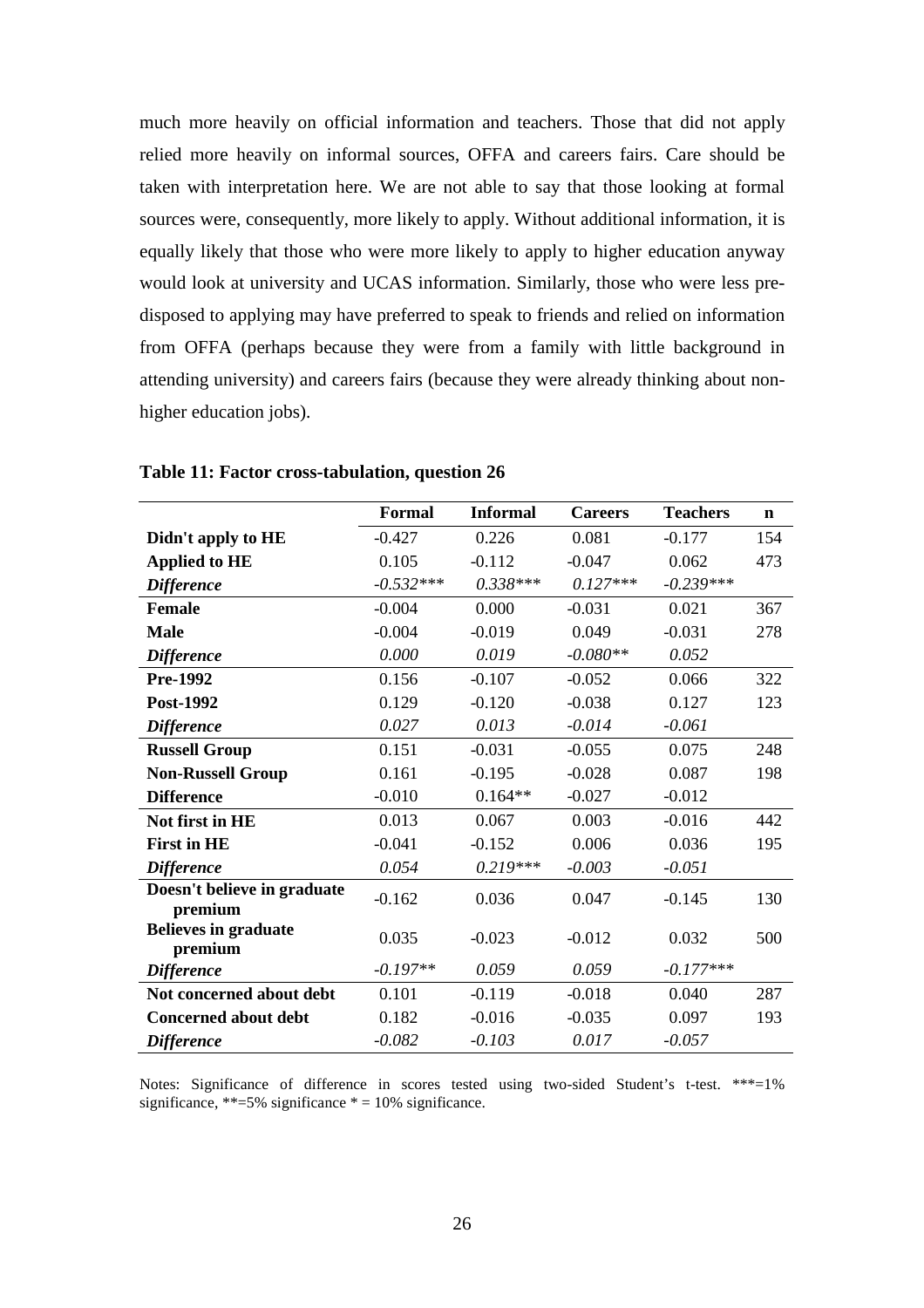When asked in a separate question about the main sources of information concerning the cost of studying for a degree, respondents who applied to higher education indicated very similar sources. However, this time UCAS was the most widely used source of information (by over 70% of respondents), followed by university open days. Only then teachers or tutors at schools and parents and carers are mentioned (see Table A2.15, Appendix 2). The lack of experience with the new fee and financial support regime on the side of teachers and family members may be a reason for this result.

#### **Decision to apply to university: further analysis**

The analysis tested the factors that affect the decision to apply to university using a logistic regression. The model estimates the marginal effects of various individual characteristics on the probability of survey respondents applying to HE. This analysis aimed at a better understanding of the factors associated with a higher probability of choosing to apply to higher education. It does not make any claims about causality.

A number of variables were included which the above analysis would suggest has an effect on the decision to apply to HE, for example demographic information on gender and racial background. The analysis looks at the effect of whether anyone in the family has applied to higher education in the past, and the POLAR 2 code for the individual's postcode. Academic qualifications are included via an indicator variable for whether the student is currently doing A levels, and a second one for if the student is currently doing AS levels. The reference group for these variables are those doing all other qualifications, including BTECs, NVQs and the IB.

Finally, the analysis includes measures which capture individual attitudes and perceptions about university and its value. One of the variables captures whether the student believes in the graduate premium. It would have been desirable to include a measure of whether the student is concerned about debt, but this was not asked to non-appliers, so this variable was constructed using the question that asked about reasons they did not apply to HE. The student is considered to be concerned about debt if they list that as a reason for not applying. However, this variable needs to be treated carefully, as it is potentially endogenous if non-appliers respond to the two questions differently. For instance, if they were asked about why they did not apply, they might mention debt as being a factor (as there was the option to do so), even if it was not the major factor and even if they are not in general concerned about debt.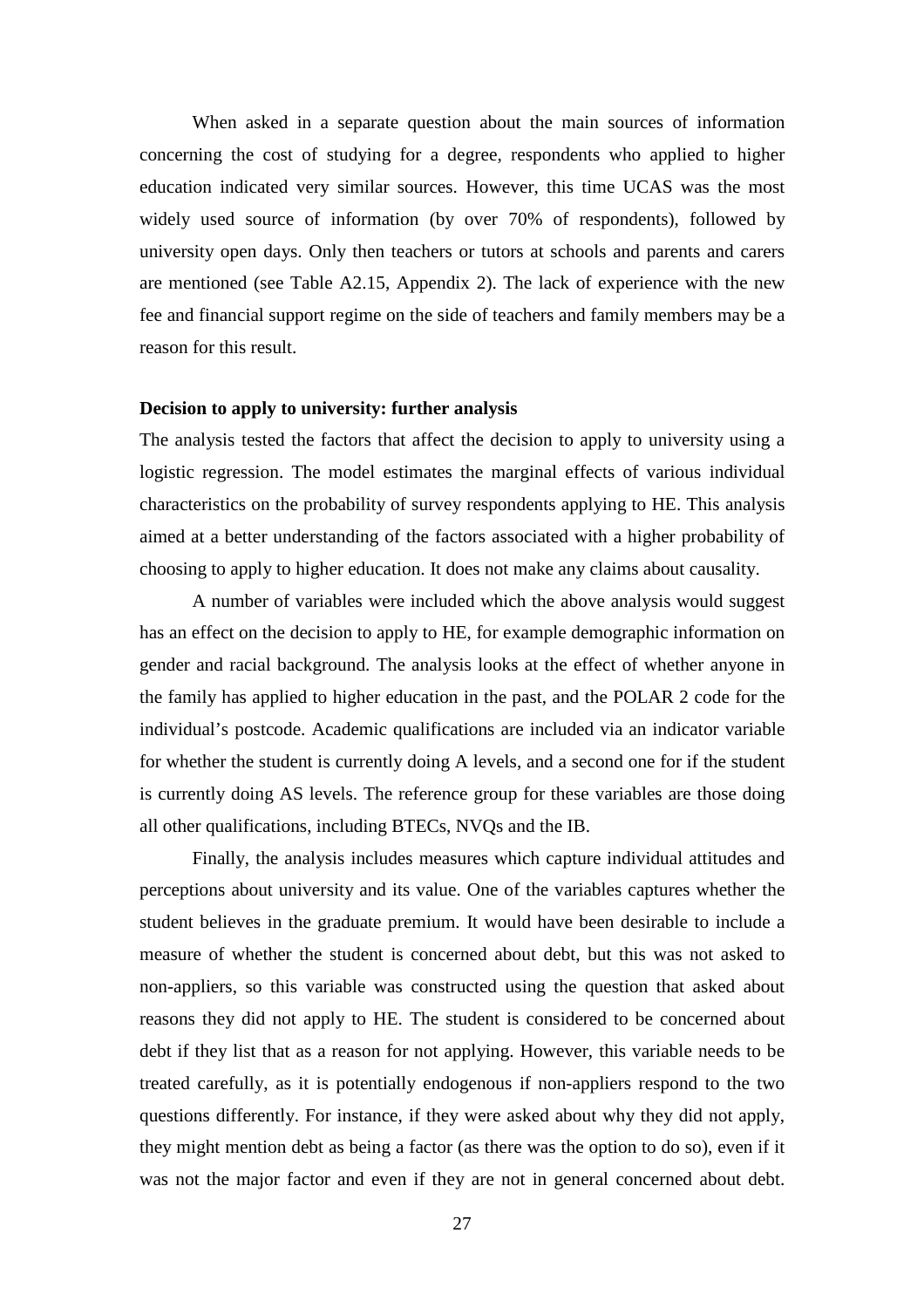Finally, the factor scores for the sources of information used, as discussed above, were included. Several specifications of the model were tested, shown in Table 12. Figures in brackets are the p-values of the coefficients.

|                                   | (1)         | (2)        | (3)        | (4)        | (5)         | (6)         | (7)         |
|-----------------------------------|-------------|------------|------------|------------|-------------|-------------|-------------|
| <b>FEMALE</b>                     | $0.485**$   | $0.440**$  | $0.428**$  | $0.492**$  | $0.745***$  | $0.550**$   | $0.876***$  |
|                                   | (2.60)      | (2.33)     | (2.21)     | (2.36)     | (2.93)      | (2.34)      | (2.91)      |
| <b>WHITE</b>                      | $-0.907***$ | $-0.814**$ | $-0.788**$ | $-0.698**$ | $-1.203**$  | $-0.946**$  | $-1.443***$ |
|                                   | $-(2.90)$   | $-(2.59)$  | $-(2.45)$  | $-(2.05)$  | $-(2.50)$   | $-(2.57)$   | $-(2.77)$   |
| POLAR2                            | 0.138       | 0.131      | 0.135      | 0.133      | $0.215*$    | $0.217*$    | $0.354**$   |
|                                   | (1.47)      | (1.38)     | (1.39)     | (1.28)     | (1.75)      | (1.82)      | (2.35)      |
| <b>FIRST IN HE</b>                |             | $-0.142$   | $-0.070$   | $-0.067$   | $-0.064$    | $-0.148$    | $-0.161$    |
|                                   |             | $-(0.71)$  | $-(0.34)$  | $-(0.30)$  | $-(0.24)$   | $-(0.58)$   | $-(0.51)$   |
| <b>A LEVELS</b>                   |             |            | 1.468***   | $1.269***$ | 0.428       | 1.324***    | 0.388       |
|                                   |             |            | (4.90)     | (3.88)     | (1.03)      | (3.44)      | (0.74)      |
| <b>AS LEVELS</b>                  |             |            | 0.740      | 0.557      | 0.521       | 0.821       | 0.940       |
|                                   |             |            | (1.53)     | (1.07)     | (0.77)      | (1.40)      | (1.18)      |
| A LEVELS *<br><b>AS LEVELS</b>    |             |            | $-1.043**$ | $-0.775$   | $-0.499$    | $-1.170*$   | $-1.105$    |
|                                   |             |            | $-(1.97)$  | $-(1.37)$  | $-(0.68)$   | $-(1.81)$   | $-(1.29)$   |
| <b>GRADUATE</b><br><b>PREMIUM</b> |             |            |            | $1.127***$ | 1.381***    | $0.843***$  | 1.214***    |
|                                   |             |            |            | (4.89)     | (5.09)      | (3.12)      | (3.65)      |
| <b>DEBT</b><br><b>CONCERN</b>     |             |            |            |            | $-1.335***$ |             | $-1.193***$ |
|                                   |             |            |            |            | $-(5.08)$   |             | $-(3.96)$   |
| <b>FORMAL</b>                     |             |            |            |            |             | 1.144***    | 1.880***    |
|                                   |             |            |            |            |             | (5.83)      | (6.41)      |
| <b>INFORMAL</b>                   |             |            |            |            |             | $-0.763***$ | $-0.685***$ |
|                                   |             |            |            |            |             | $-(4.08)$   | $-(2.85)$   |
| <b>CAREERS</b>                    |             |            |            |            |             | $-0.910***$ | $-1.605***$ |
|                                   |             |            |            |            |             | $-(3.00)$   | $-(3.99)$   |
| <b>TEACHERS</b>                   |             |            |            |            |             | $0.516**$   | 0.231       |
|                                   |             |            |            |            |             | (1.96)      | (0.69)      |
| <b>CONSTANT</b>                   | $1.020**$   | $1.050**$  | $-0.129$   | $-0.935$   | 0.570       | $-0.555$    | 0.958       |
|                                   | (2.25)      | (2.27)     | $-(0.24)$  | $-(1.57)$  | (0.77)      | $-(0.84)$   | (1.12)      |
| ${\bf N}$                         | 621         | 611        | 610        | 566        | 516         | 540         | 492         |
| Pseudo $\mathbb{R}^2$             | 0.0246      | 0.0214     | 0.0568     | 0.0974     | 0.1600      | 0.2326      | 0.3468      |

**Table 12: Specifications of model**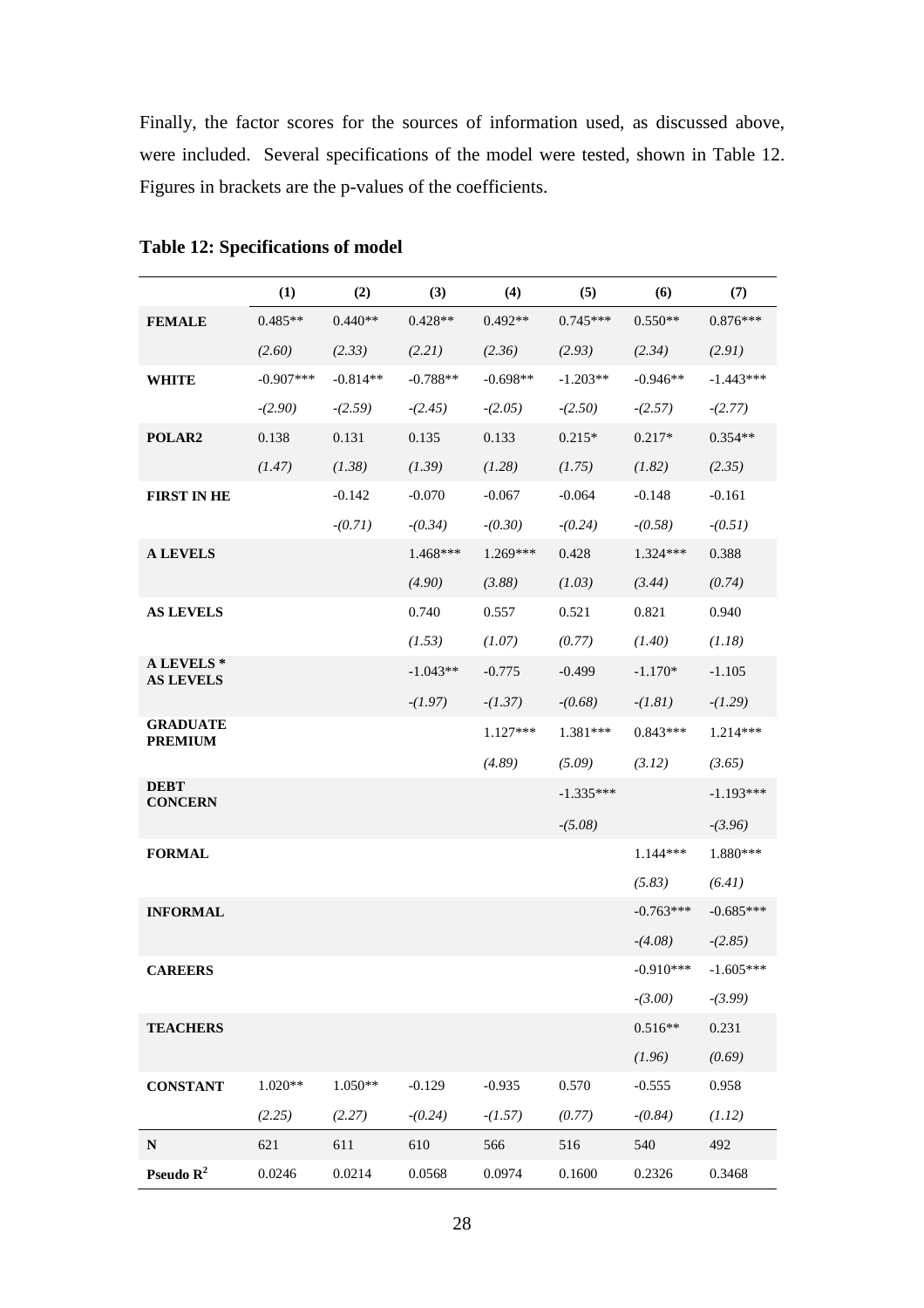The estimations show that female students are more likely to apply to university than male students, even after controlling for a number of other factors. White students apply in smaller numbers – this could be explored further and to look at black and Asian students separately, but the small numbers do not allow it. From the earlier analysis, it can be supposed that this result is driven by the higher application numbers of Asian students in tis sample.

Perceptions about earnings are important – students that believe graduates earn more than non-graduates are far more likely to apply. Students doing A-Levels, the traditional pathway into higher education, are more likely to go into higher education in some of the specifications. However, once attitudes towards debt are controlled for, this variable loses its significance. This could be interpreted as either meaning that A-Level students do not have a greater propensity to apply to higher education than others, once other demographic and perception factors are controlled for, or that there are some problems with the 'concern about debt' variable, as indicated above.

Finally, the table shows that the 'sources of information' variables are an important predictor of the decision to apply to HE. It is not immediately clear why that might be the case. Firstly, it could be that those who are predisposed towards going to university look for information in different places to those who are less certain about wanting to apply. Secondly, it could be that formal guidance actively encourages applications, while informal guidance makes higher education seem less desirable. To investigate this in more detail, the connection between the use of formal and informal information and family expectations is further investigated. In particular it seem important to question, for those who apply to HE, the use of formal and informal information for those who reported that one of the reasons for applying was because their family expected them to. For those not applying, how information sources relate to family expectations about not going to university seems particularly relevant. Table 13 shows these comparisons.

It becomes clear that non-appliers whose family do not expect them to go to higher education use formal information sources less and tend to rely more heavily on informal sources, which includes family members. This suggests these expectations are important – having taken negative information from their family about going to university, these students are less likely to make use of other information and will therefore be likely to base their decisions on their family's initial expectations for them. For appliers, those with family who expect them to go to higher education use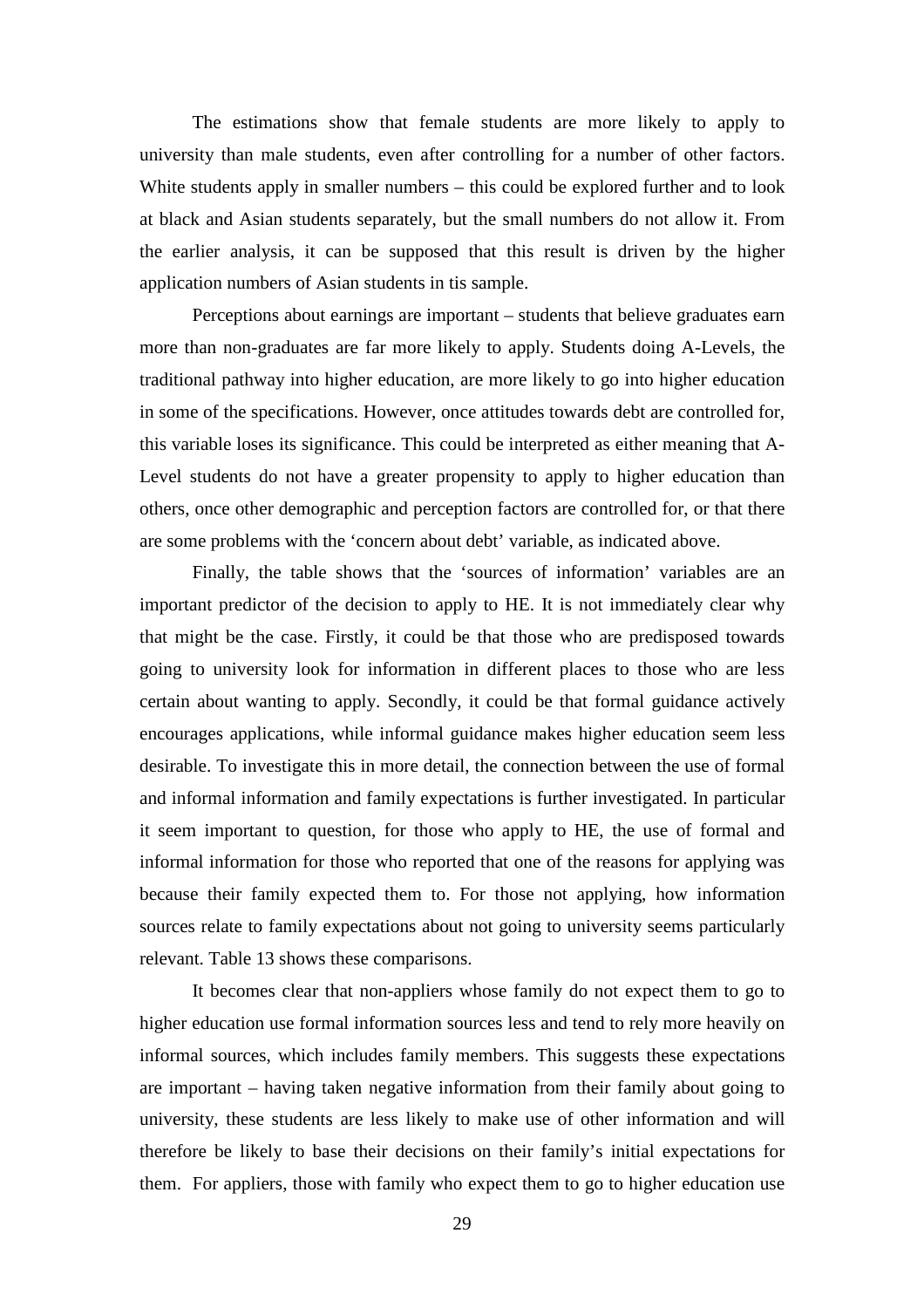both formal and non-formal information sources more. Here, positive informal information (such as a family push for the student to go university) seems to encourage the student to look for more information from other sources.

|                                          | N   | Formal       | <b>Informal</b> |
|------------------------------------------|-----|--------------|-----------------|
| Non-appliers                             |     |              |                 |
| Family expects them not to apply         | 63  | $-0.6585$    | 0.4057          |
| Family does not expect them not to apply | 91  | $-0.0919$    | 0.1008          |
| <b>Difference</b>                        |     | $0.5666$ *** | $-0.3049***$    |
| Mean                                     |     | $-0.3237$    | 0.2255          |
| Appliers                                 |     |              |                 |
| Family expects them to apply             | 193 | 0.3133       | 0.0698          |
| Family does not expect them to apply     | 280 | $-0.0387$    | $-0.2376$       |
| Difference                               |     | $-0.3520***$ | $-0.3074***$    |
| Mean                                     |     | 0.1049       | $-0.1122$       |

#### **Table 13 – Family expectations of appliers and non-appliers**

Therefore, it can be conjectured (given the data generated for this study) that the information source effect in the regression partly reflects family expectations. Positive expectations jointly lead to greater use of formal sources of information and greater rates of application. Negative expectations lead to both a heavy reliance on informal sources of information and lower rates of application.

### **Discussion and Conclusion**

Financial considerations clearly influence the decisions potential applicants make with regard to higher education. The data presented here show that views regarding the graduate premium have a profound impact on the decision of sixth formers about whether or not to apply to higher education. This is compounded by the effect that expectations potential applicants' families have on consulting different sources of information on higher education institutions and programmes. For those that are applying to university, financial issues relating to labour market success and careers remain a big factor in that decision, while financial issues relating to course cost play some part in the choice of institution. Indirect experience of higher education, through family, friends or local community, plays a role in the way perceptions about these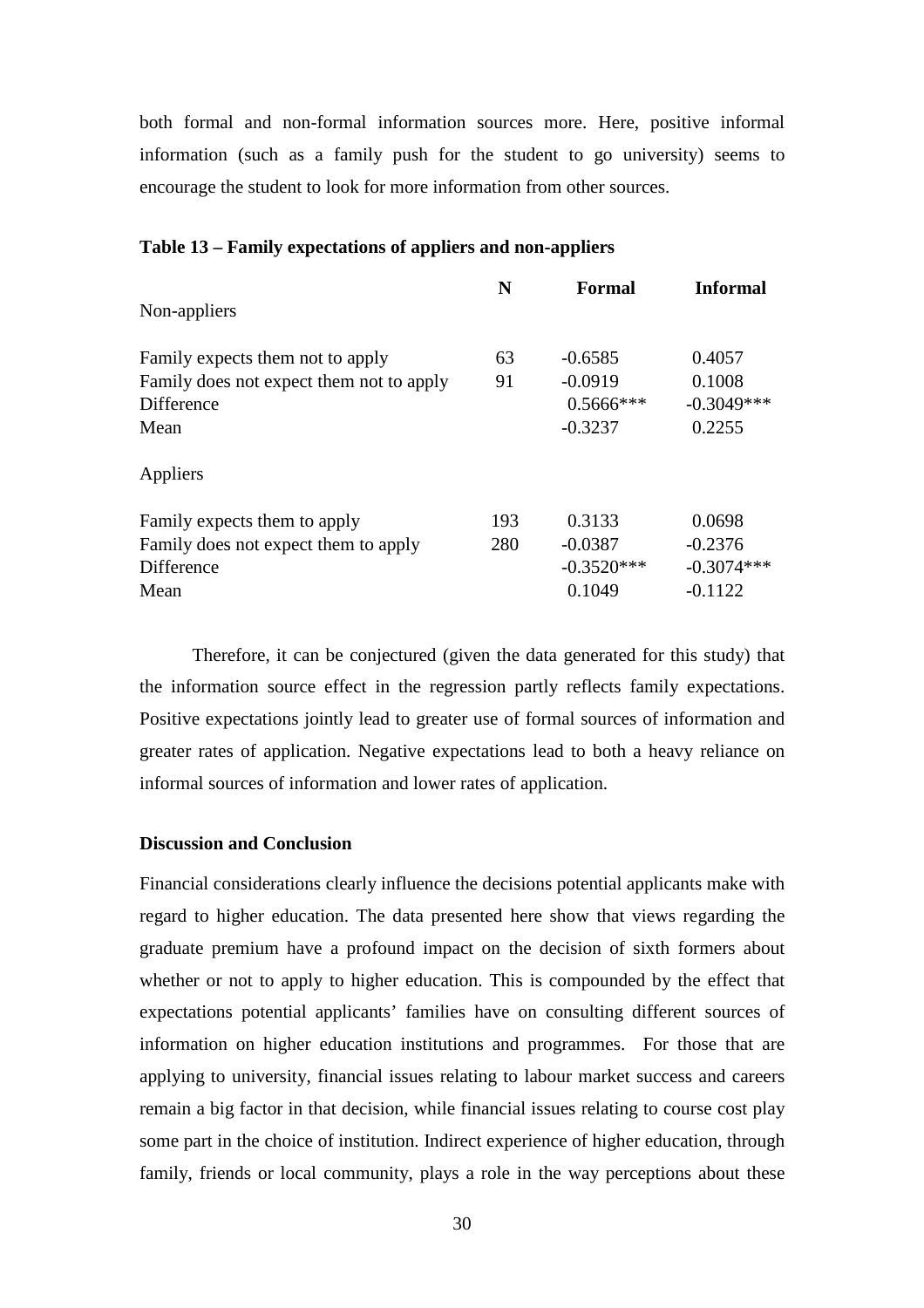financial issues are formed – first-generation appliers tend to be more pessimistic about the financial benefits of going to university, and more concerned about student debt.

While differences in expected cost of studying at different institutions was not the only factor in choices about where to apply, the high level of debt prospective students expect plays an important role in their decisions about higher education. Questions of employability upon graduation are regarded as highly important.

The levels of selectivity that prospective students sampled for this study demonstrated suggested that the Clearing process might operate differently as fees increased, with a reduced number of applicants accepting places on courses or at institutions that they have not previously considered and short-listed. In practice, however, UCAS data on the 2012 admissions cycle (released 13 September 2012) showed a slight increase in places accepted in Clearing 2012, over Clearing 2011 (52,570 as opposed to 49,740), contradicting this possible implication of the findings of this research. It may be that, for applicants who have made a commitment to going to university, the intentions and motivations expressed during this research (conducted more than six months before the start of the new academic year) are less influential just a few weeks before enrolment, making them more open to consider a wider range of courses and institutions than they had originally planned.

This research was not able to clarify conclusively at what point in their decision-making process potential applicants consider the cost implications of studying for a degree. There are some indications cost considerations influence decisions at a number of stages in different ways, but what triggers these considerations remains less clear. This study also highlighted some of the main sources of information potential applicants use when making their decisions and point at connections between which sources of information are used and some of the outcomes of these decisions. Data from the focus group interviews conducted (not reported in this paper) also raises the question whether potential applicants have sufficient information on the cost of studying at specific higher education institutions. There is perceived to be little differentiation between the *net* cost of attending different institutions, an issue that the introduction of key information sets could, at least partly, address.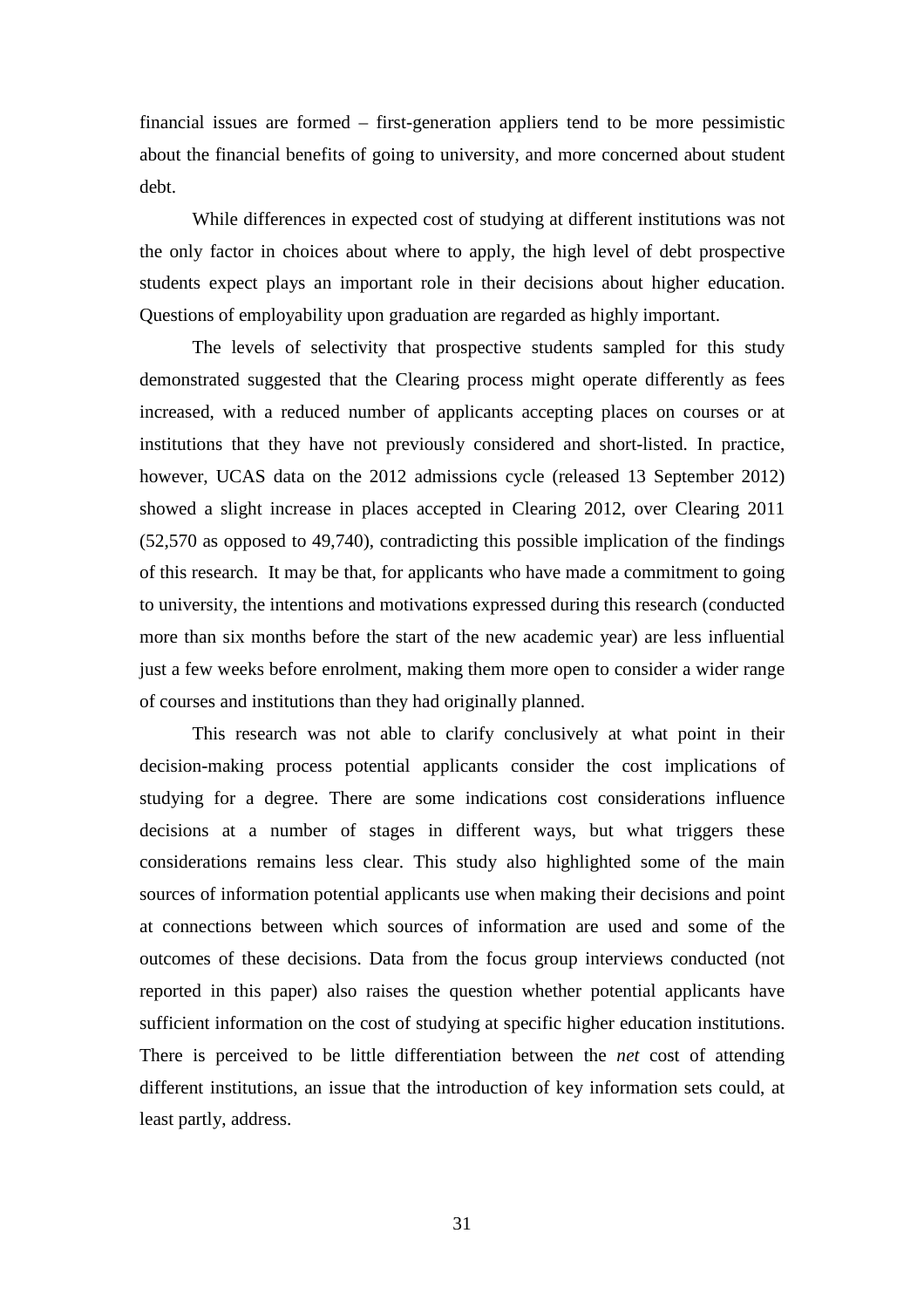#### **References**

- Benton, T. (2012) *Do I Really Need a Degree? The Impact of Tuition Fee Increases on Young People's Attitudes Towards the Need for Qualifications,* Slough: NFER.
- BIS (Department for Business, Innovation and Skills) (2011) *The Returns to Higher Education Qualifications,* Research Paper no 45, London: BIS.
- Callender, C. (2003) *Attitudes to Debt,* London: Universities UK.
- Callender, C. and Jackson, J. (2008) 'Does fear of debt constrain choice of university and subject of study?' *Studies in Higher Education,* 33: 4, 405-429.
- CHERI/LSBU (Centre for Higher Education Research and Information and London South Bank University) (2005) *Survey of Higher Education Students' Attitudes to Debt and Term-Time Working and Their Impact on Attainment,* London: Universities UK.
- Davies, P., Slack, K., Hughes, A., Mangan, J. and Vigurs, K. (2008) 'Knowing where to study? Fees, bursaries and fair access', Institute for Educational Policy Research and Institute for Access Studies, Staffordshire University: Staffordshire, UK.
- Davies P, Mangan, J., Hughes, A. and Slack, K. (2010) 'Labour market motivation and undergraduates' choice of degree subject', Paper presented at SRHE Conference 14-16 December Newport, Gwent.
- HEFCE (Higher Education Funding Council for England) (2012) *Key Information Sets,* http://www.hefce.ac.uk/whatwedo/lt/publicinfo/kis/ (accessed 7 December 2012).
- Johnstone, D. (2004) 'The economics and politics of cost sharing in higher education: comparative perspectives', *Economics of Education Review,* 23, 403-410.
- OpinionPanel (2012) *2012 Applicants Survey: How Have Higher Fees Affected the Decision-Making Processes of 2012 Applicants?* London: OpinionPanel.
- Purcell, K., Elias, P., Ellison R, Atfield, G., Adam, D. and Livanos, I. (2008) *Futuretrack – Applying for Higher Education – The Diversity of Career Choices, Plans and Expectations,* HECSU/Warwick Institute for Employment Research.
- Spellings (The Secretary of Education's Commission on the Future of Higher Education) (2006) *A Test of Leadership: Charting the Future of US Higher Education,* Washington DC: US Department of Education.
- Thompson, J. (2012) *Returns on Investment in HE,* Oxford: HEPI.
- Thompson, J. and Bekhradnia, B. (2012) *The Impact on Demand of the Government's Reforms of Higher Education,* Oxford: HEPI.
- UCAS (Universities and Colleges Admissions Service) (2012a) *How Have Applications for Full-Time Undergraduate Education in the UK Changed in 2012?* Cheltenham: UCAS.
- UCAS (2012b) *End of Cycle Report 2012,* Cheltenham: UCAS.
- UUK/HEFCE (Universities UK/HEFCE) (2010) *Changes in Student Choices and Graduate Employment,* London: Universities UK.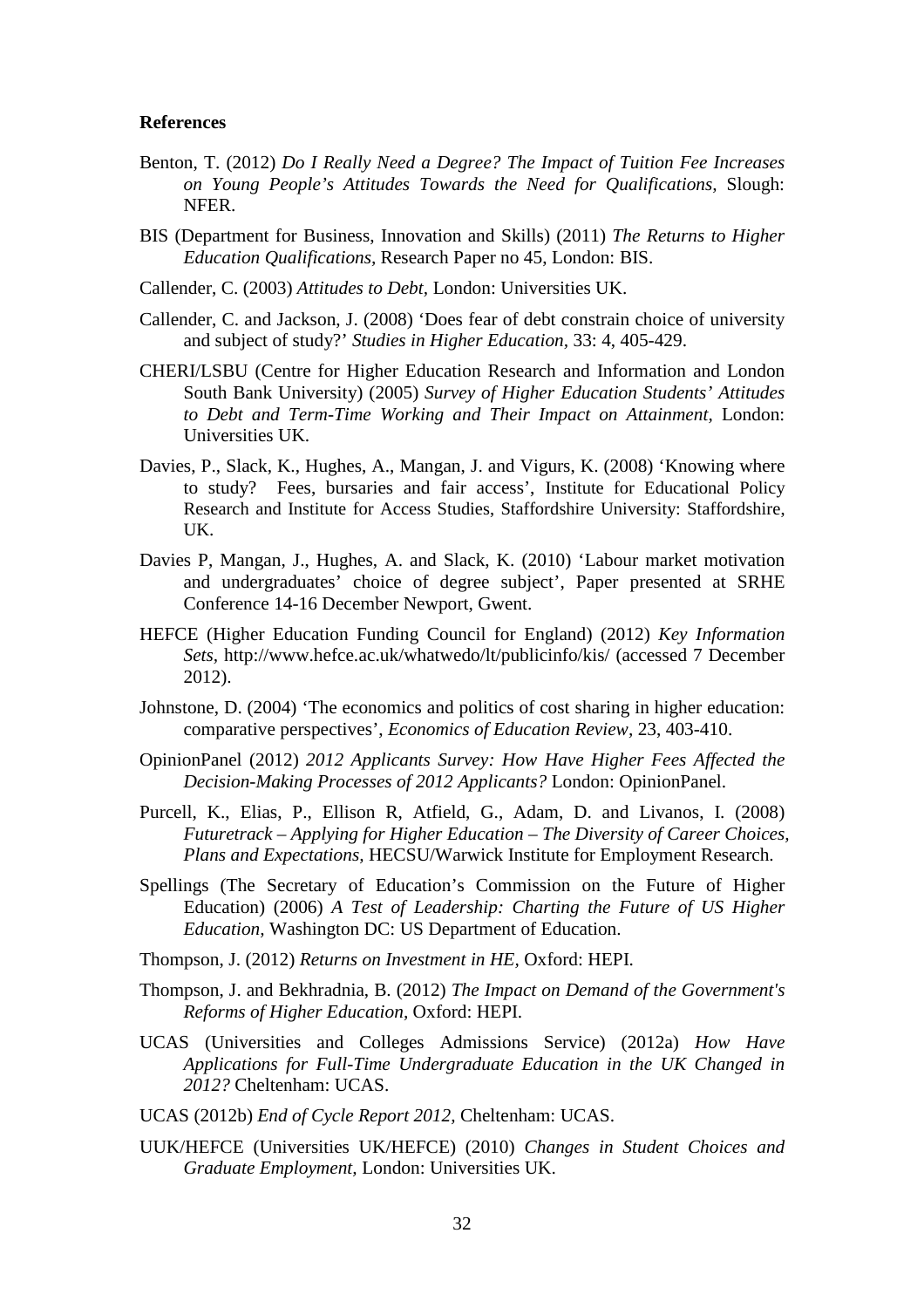Wilkins, S., Shams, F. and Huisman, J. (2012) 'The decision-making and changing behavioural dynamics of potential higher education students: the impacts of increasing tuition fees in England', *Educational Studies,* 39, 2, 125-141.

Willetts, D. (2011a) 'Speech at Guardian HE Summit', 16 March 2011, London.

Willetts, D. (2011b) 'Speech at UUK Spring Conference', 25 February 2011, London.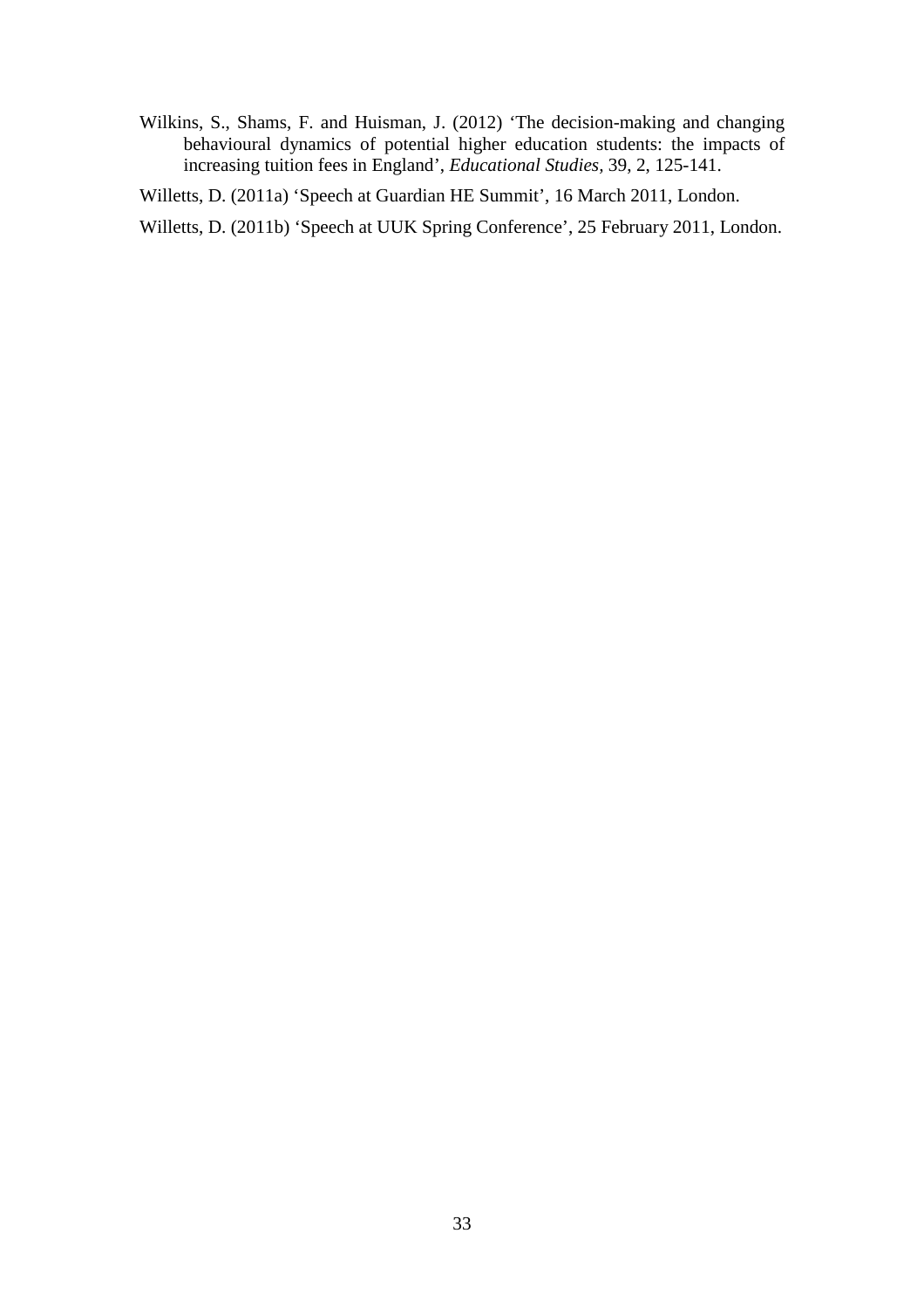# **Appendix 1: Description of sample**

1. Respondents

|                                                               | Respondents    | Share         |
|---------------------------------------------------------------|----------------|---------------|
| Gender:                                                       |                |               |
| female                                                        | 423            | 56.70%        |
| male                                                          | 323            | 43.30%        |
| <b>Ethnicity:</b>                                             |                |               |
| White                                                         | 610            | 81.77%        |
| <b>Black</b>                                                  | 35             | 4.69%         |
| Asian                                                         | 62             | 8.31%         |
| Mixed                                                         | 26             | 3.49%         |
| Other                                                         | $\mathbf{1}$   | 0.13%         |
| I prefer not to provide this information                      | 12             | 1.61%         |
| Age:                                                          |                | Average: 17.6 |
| 17                                                            | 351            | 47.76%        |
| 18                                                            | 320            | 43.54%        |
| 19                                                            | 43             | 5.85%         |
| $20+$                                                         | 7              | 0.95%         |
| No information provided                                       | 13             | 1.90%         |
| First in family in higher education                           |                |               |
| Yes                                                           | 221            | 31.00%        |
| N <sub>o</sub>                                                | 492            | 69.00%        |
| Qualifications currently studied for (Select all that apply): |                |               |
| AS-levels                                                     | 320            | 26.58%        |
| A-levels                                                      | 619            | 51.41%        |
| <b>International Baccalaureate</b>                            | 20             | 1.66%         |
| <b>Other Baccalaureate</b>                                    | $\overline{4}$ | 0.33%         |
| <b>BTEC</b>                                                   | 104            | 8.64%         |
| <b>NVO</b>                                                    | 8              | 0.66%         |
| Diploma                                                       | 19             | 1.58%         |
| <b>Advanced Diploma</b>                                       | 28             | 2.33%         |
| <b>AVCE</b>                                                   | $\overline{0}$ | 0.00%         |
| <b>Extended Project</b>                                       | 59             | 4.90%         |
| Other                                                         | 23             | 1.91%         |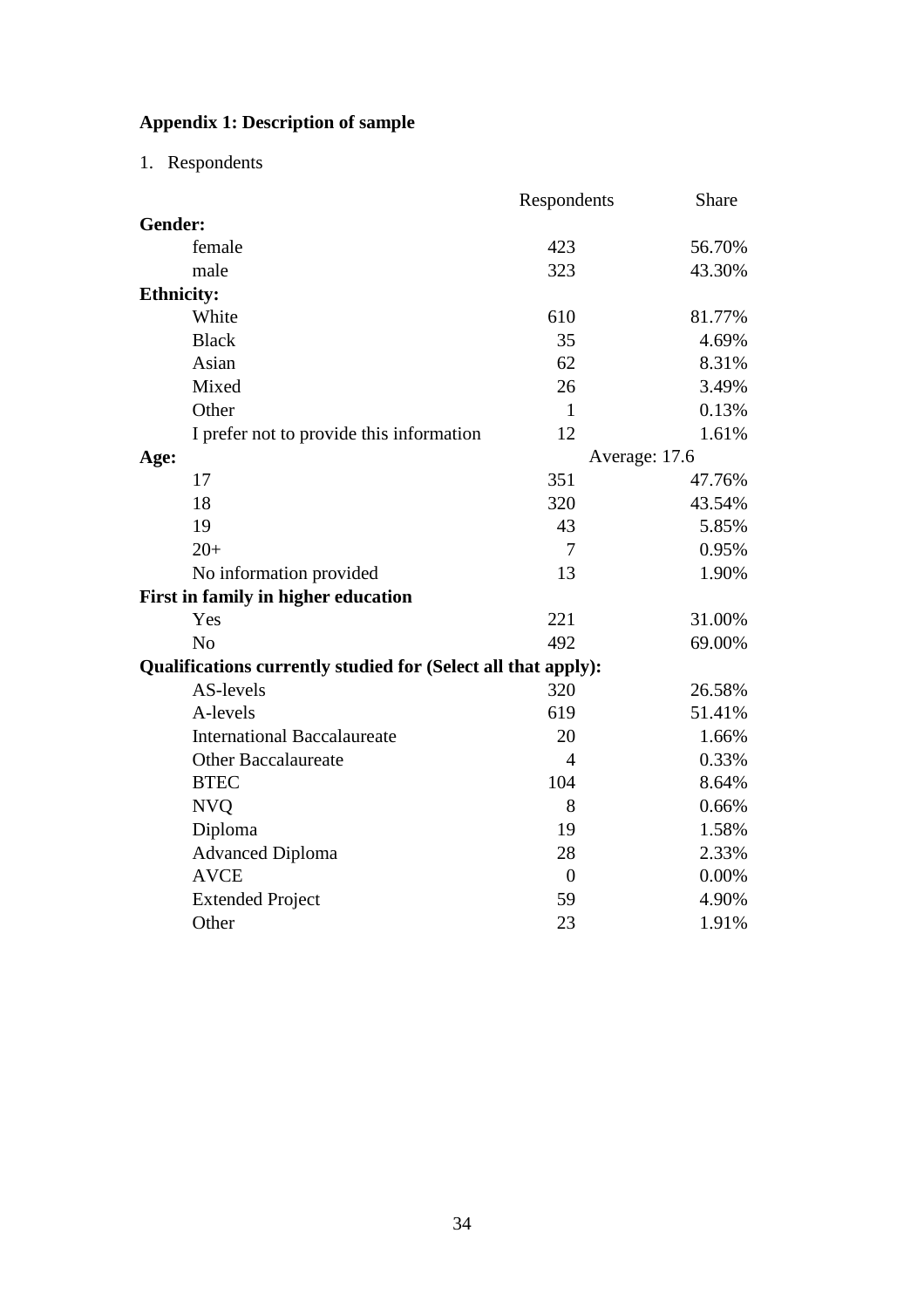# 2. Schools/Colleges

The sample of schools and colleges includes four state comprehensive schools (1, 2, 4, 7), two sixth form colleges (3, 5) and one independent girls' school (6). School 1 is in Buckinghamshire; all institutions are located in Oxfordshire. Due to the small number of responses from school 7, responses from this school were excluded from institution-level analysis.

| School/College | <b>Respondents</b> | <b>Share</b> |
|----------------|--------------------|--------------|
|                | 118                | 17.25%       |
| 2              | 182                | 26.61%       |
| 3              | 47                 | 6.87%        |
| $\overline{4}$ | 97                 | 14.18%       |
| 5              | 162                | 23.68%       |
| 6              | 70                 | 10.23%       |
|                | 8                  | 1.17%        |

|                | <b>Applied to HE</b> | <b>Application rate</b> | <b>POLAR 2 mean</b> |
|----------------|----------------------|-------------------------|---------------------|
| 1              | 98                   | 83.1%                   | 2.91                |
| 2              | 139                  | 76.4%                   | 4.48                |
| 3              | 33                   | 70.2%                   | 3.93                |
| $\overline{4}$ | 59                   | 60.8%                   | 4.17                |
| 5              | 107                  | 66.0%                   | 4.48                |
| 6              | 68                   | 97.1%                   | 4.63                |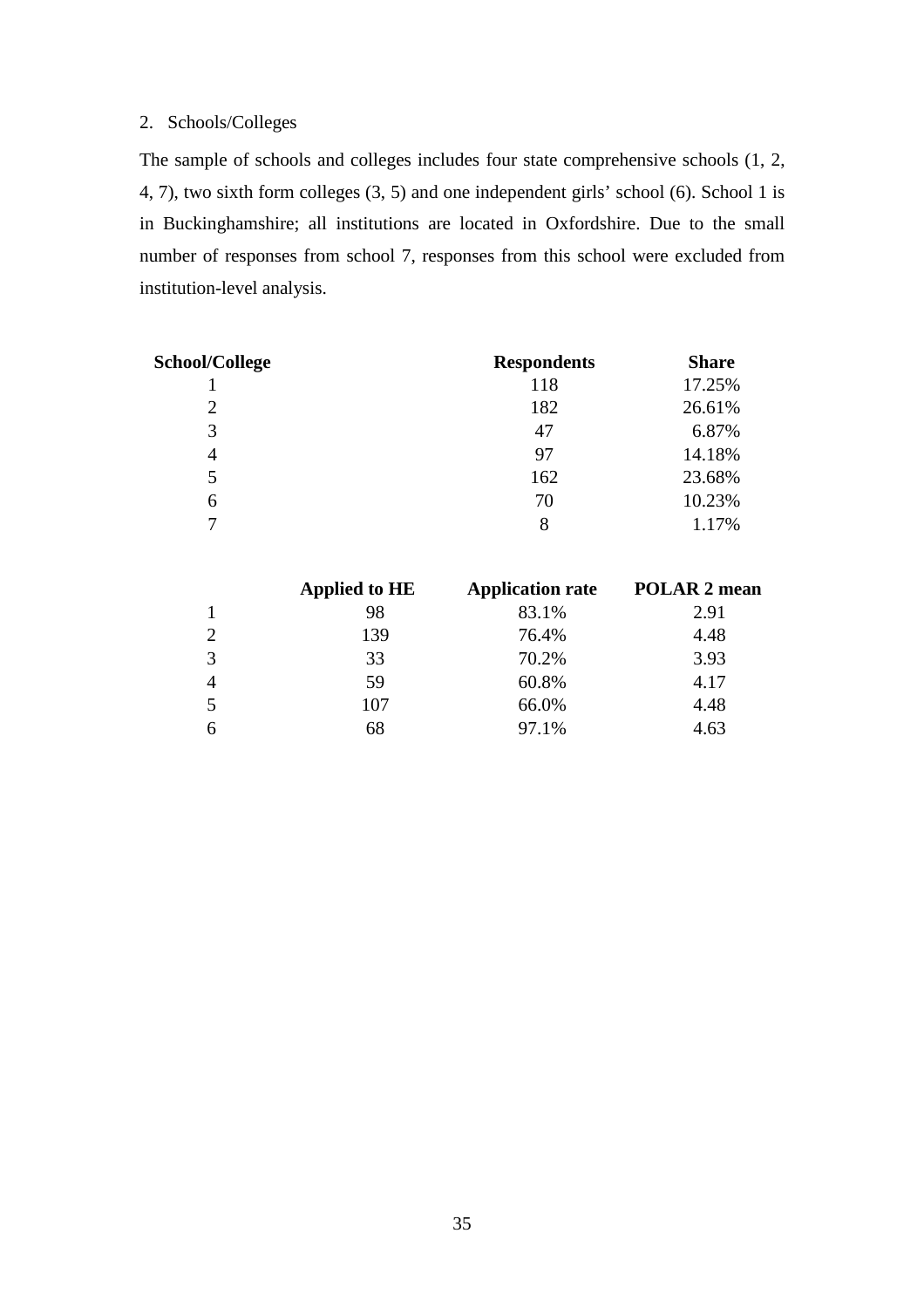### **Appendix 2: Results from questionnaire**

1. Expected earnings

# **Table A2.1: Responses to 'How much do you expect to earn in your first job after you finished your degree?'**

|                                        | <b>Respondents</b> | <b>Share</b> |
|----------------------------------------|--------------------|--------------|
| £0 – £15,000                           | 34                 | 6.5%         |
| £15,001 - £21,000                      | 114                | 21.9%        |
| £21,001 - £30,000                      | 139                | 26.7%        |
| £30,001 - £40,000                      | 47                 | 9.0%         |
| £40,001 - £50,000                      | 14                 | 2.7%         |
| >£50,000                               | 24                 | 4.6%         |
| don't know/have not thought about this | 149                | 28.6%        |
| <b>Total</b>                           | 521                | 100.0%       |

# **Table A2.2: Expected earnings according to gender, 1 st in family in higher education**

|                   |     | <b>Overall</b> |     | Female |     | <b>Male</b> |     | <b>First in HE</b> |     | Not first in<br>HЕ |
|-------------------|-----|----------------|-----|--------|-----|-------------|-----|--------------------|-----|--------------------|
| Don't know        | 149 | 28.6%          | 94  | 30.0%  | 55  | 27.1%       | 35  | 23.6%              | 112 | 31.4%              |
| $<$ 21,000        | 148 | 28.4%          | 102 | 32.6%  | 43  | 21.2%       | 55  | 37.2%              | 89  | 24.9%              |
| 21,000-<br>30,000 | 139 | 26.7%          | 77  | 24.6%  | 60  | 29.6%       | 41  | 27.7%              | 91  | 25.5%              |
| >30,000           | 85  | 16.3%          | 40  | 12.8%  | 45  | 22.2%       | 17  | 11.5%              | 65  | 18.2%              |
| <b>Total</b>      | 521 |                | 313 |        | 203 |             | 148 |                    | 357 |                    |

# **Table A2.3: Expected earnings according to type of institution applied to**

|               | <b>Overall</b> |       | <b>Pre-1992 HEI</b> |       |     | (of which)<br><b>Russell Group</b> | <b>Post-1992 HEI</b> |       |  |
|---------------|----------------|-------|---------------------|-------|-----|------------------------------------|----------------------|-------|--|
| Don't know    | 149            | 28.6% | 95                  | 27.6% | 76  | 28.6%                              | 39                   | 31.5% |  |
| $<$ 21,000    | 148            | 28.4% | 100                 | 29.1% | 78  | 29.3%                              | 34                   | 27.4% |  |
| 21,000-30,000 | 139            | 26.7% | 92                  | 26.7% | 68  | 25.6%                              | 35                   | 28.2% |  |
| >30,000       | 85             | 16.3% | 57                  | 16.6% | 44  | 16.5%                              | 16                   | 12.9% |  |
| <b>Total</b>  | 521            |       | 344                 |       | 266 |                                    | 124                  |       |  |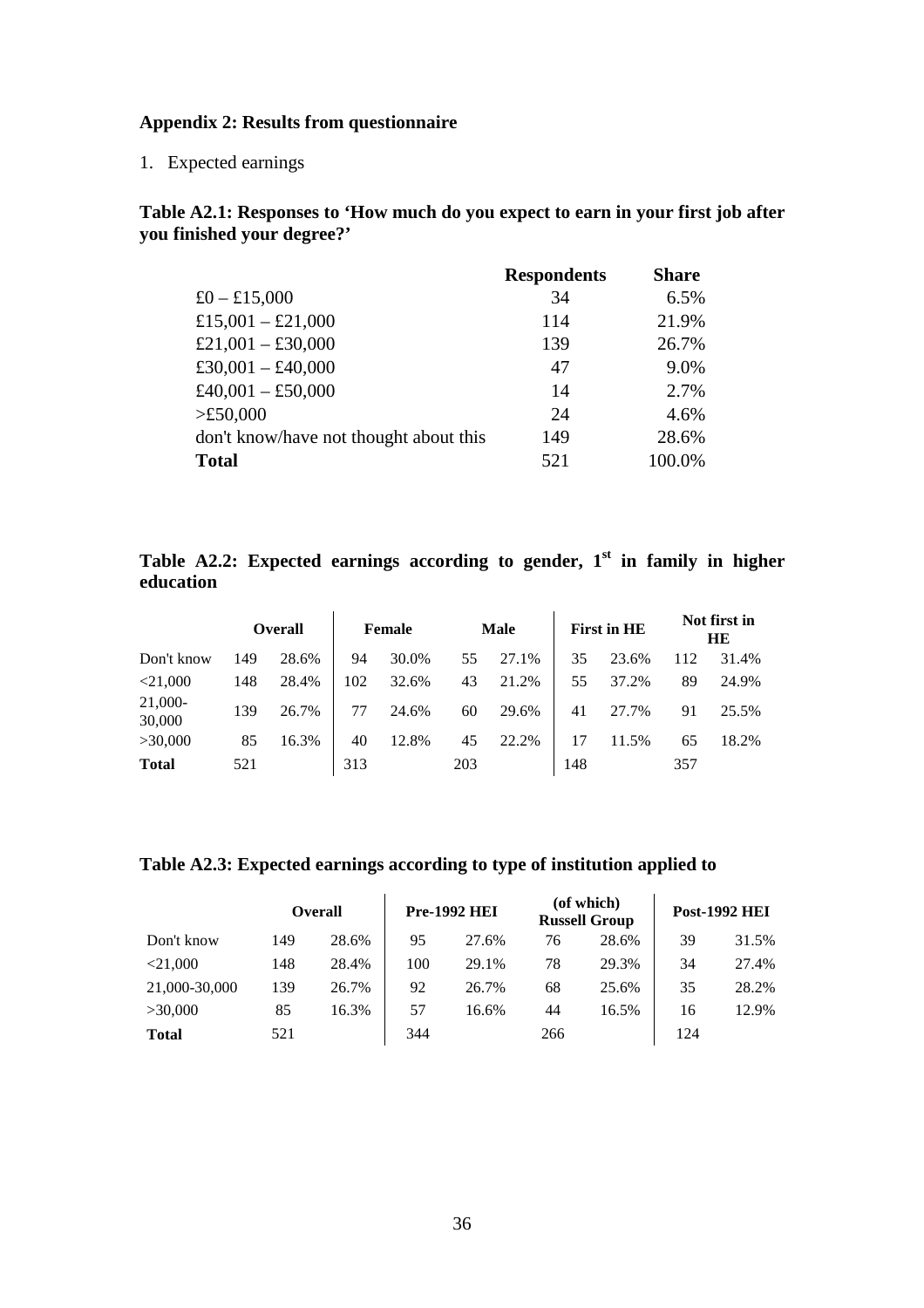|                   |    | <b>Ouintile 1</b> |    | <b>Ouintile 2</b> |    | <b>Ouintile 3</b> |     | <b>Ouintile 4</b> |     | <b>Ouintile 5</b> |
|-------------------|----|-------------------|----|-------------------|----|-------------------|-----|-------------------|-----|-------------------|
| Don't know        | 3  | 18.8%             | 12 | 25.0%             | 24 | 28.6%             | 49  | 28.3%             | 41  | 29.5%             |
| $<$ 21.000        |    | 12.5%             | 17 | 35.4%             | 25 | 29.8%             | 49  | 28.3%             | 38  | 27.3%             |
| 21,000-<br>30,000 | 6  | 37.5%             | 14 | 29.2%             | 21 | 25.0%             | 49  | 28.3%             | 33  | 23.7%             |
| >30,000           | 5  | 31.3%             | 5  | 10.4%             | 14 | 16.7%             | 26  | 15.0%             | 27  | 19.4%             |
|                   | 16 |                   | 48 |                   | 84 |                   | 173 |                   | 139 |                   |

# **Table A2.4: Expected earning according to POLAR 2 quintiles (adult higher education participation in an area)**

# 2. Expected debts

**Table A2.5 Responses to 'How much do you expect to owe by the time you have completed the course for which you are applying now (including through Student Loans and from other lenders)?'** 

| 41<br>7.9%<br>12<br>2.3%<br>11<br>2.1%<br>16<br>3.1%<br>26<br>5.0%<br>11.3%<br>59<br>50<br>9.6%<br>75<br>14.4%<br>45<br>8.6%<br>33<br>6.3%<br>45<br>8.6%<br>108<br>20.7%<br>521<br>100.0% |                                        | <b>Respondents</b> | <b>Share</b> |
|-------------------------------------------------------------------------------------------------------------------------------------------------------------------------------------------|----------------------------------------|--------------------|--------------|
|                                                                                                                                                                                           | £0 – £5,000                            |                    |              |
|                                                                                                                                                                                           | £5,001 - £10,000                       |                    |              |
|                                                                                                                                                                                           | £10,001 - £15,000                      |                    |              |
|                                                                                                                                                                                           | £15,001 - £20,000                      |                    |              |
|                                                                                                                                                                                           | £20,001 - £25,000                      |                    |              |
|                                                                                                                                                                                           | £25,001 - £30,000                      |                    |              |
|                                                                                                                                                                                           | £30,001 - £35,000                      |                    |              |
|                                                                                                                                                                                           | £35,001 - £40,000                      |                    |              |
|                                                                                                                                                                                           | £40,001 - £45,000                      |                    |              |
|                                                                                                                                                                                           | £45,001 - £50,000                      |                    |              |
|                                                                                                                                                                                           | >£50,000                               |                    |              |
|                                                                                                                                                                                           | don't know/have not thought about this |                    |              |
|                                                                                                                                                                                           | <b>Total</b>                           |                    |              |

# **Table A2.6: Debt expectations according to gender, 1 st in family in higher education**

|                     | <b>Overall</b> |       | Female |       | <b>Male</b> |       |     | <b>First in HE</b> |     | Not first in HE |
|---------------------|----------------|-------|--------|-------|-------------|-------|-----|--------------------|-----|-----------------|
| Don't know          | 108            | 20.7% | 72     | 23.1% | 36          | 17.6% | 24  | 16.2%              | 82  | 23.0%           |
| $<$ 25,000          | 106            | 20.3% | 67     | 21.5% | 36          | 17.6% | 29  | 19.6%              | 70  | 19.6%           |
| $25,000-$<br>40,000 | 184            | 35.3% | 101    | 32.4% | 83          | 40.7% | 54  | 36.5%              | 129 | 36.1%           |
| >40,000             | 123            | 23.6% | 72     | 23.1% | 49          | 24.0% | 41  | 27.7%              | 76  | 21.3%           |
| <b>Total</b>        | 521            |       | 312    |       | 204         |       | 148 |                    | 357 |                 |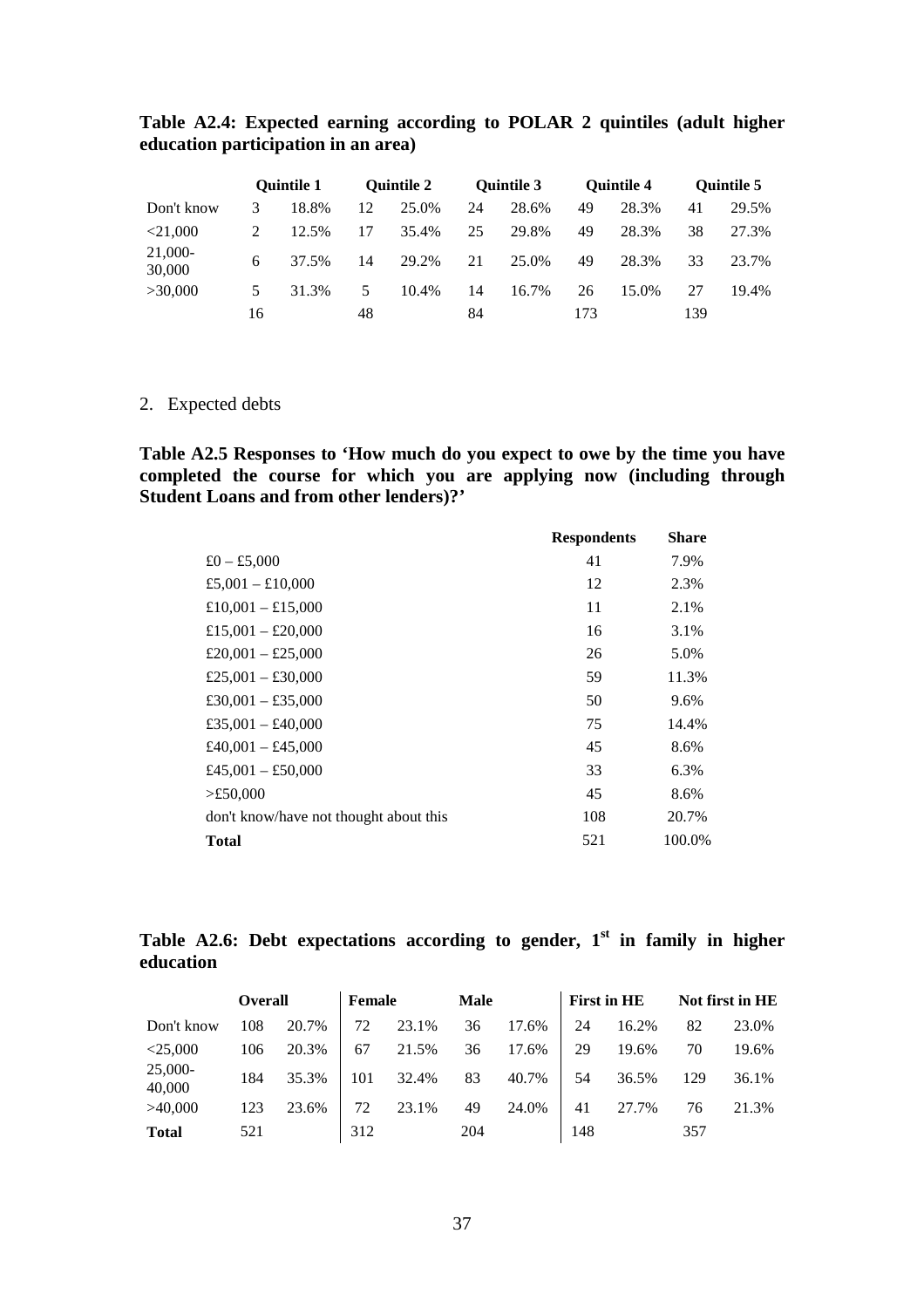|                     |     | <b>Overall</b> |     | <b>Pre-1992 HE</b> |     | (of which)<br><b>Russell Group</b> |     | <b>Post-1992 HEI</b> |
|---------------------|-----|----------------|-----|--------------------|-----|------------------------------------|-----|----------------------|
| Don't know          | 108 | 20.7%          | 63  | 18.4%              | 49  | 18.4%                              | 33  | 26.6%                |
| $<$ 25.000          | 106 | 20.3%          | 58  | 16.9%              | 42  | 15.8%                              | 28  | 22.6%                |
| $25,000-$<br>40,000 | 184 | 35.3%          | 129 | 37.6%              | 99  | 37.2%                              | 44  | 35.5%                |
| >40,000             | 123 | 23.6%          | 93  | 27.1%              | 76  | 28.6%                              | 19  | 15.3%                |
| <b>Total</b>        | 521 |                | 343 |                    | 266 |                                    | 124 |                      |

# **Table A2.7: Debt expectations according to type of institution applied to**

3. Concern about debt

# **Table A2.8: Responses to 'How concerned are you about owing money after your studies in higher education?'**

|                    | <b>Responses</b> | <b>Share</b> |
|--------------------|------------------|--------------|
| hardly at all      | 125              | 24.04%       |
| slightly concerned | 185              | 35.58%       |
| concerned          | 117              | 22.50%       |
| very concerned     | 93               | 17.88%       |
| Total              | 520              |              |

# **Table A2.9: Expected debt levels and concern about debt**

| <b>Expected</b> |     | <b>Concerned</b> | <b>Not concerned</b> |       |  |
|-----------------|-----|------------------|----------------------|-------|--|
| debt level      |     | about debt       | about debt           |       |  |
| Don't know      | 39  | 36.4%            | 68                   | 63.6% |  |
| $<$ 25,000      | 29  | 28.2%            | 74                   | 71.8% |  |
| 25,000-40,000   | 82  | 45.3%            | 99                   | 54.7% |  |
| >40,000         | 58  | 47.5%            | 64                   | 52.5% |  |
| <b>Total</b>    | 208 | 40.5%            | 305                  | 59.5% |  |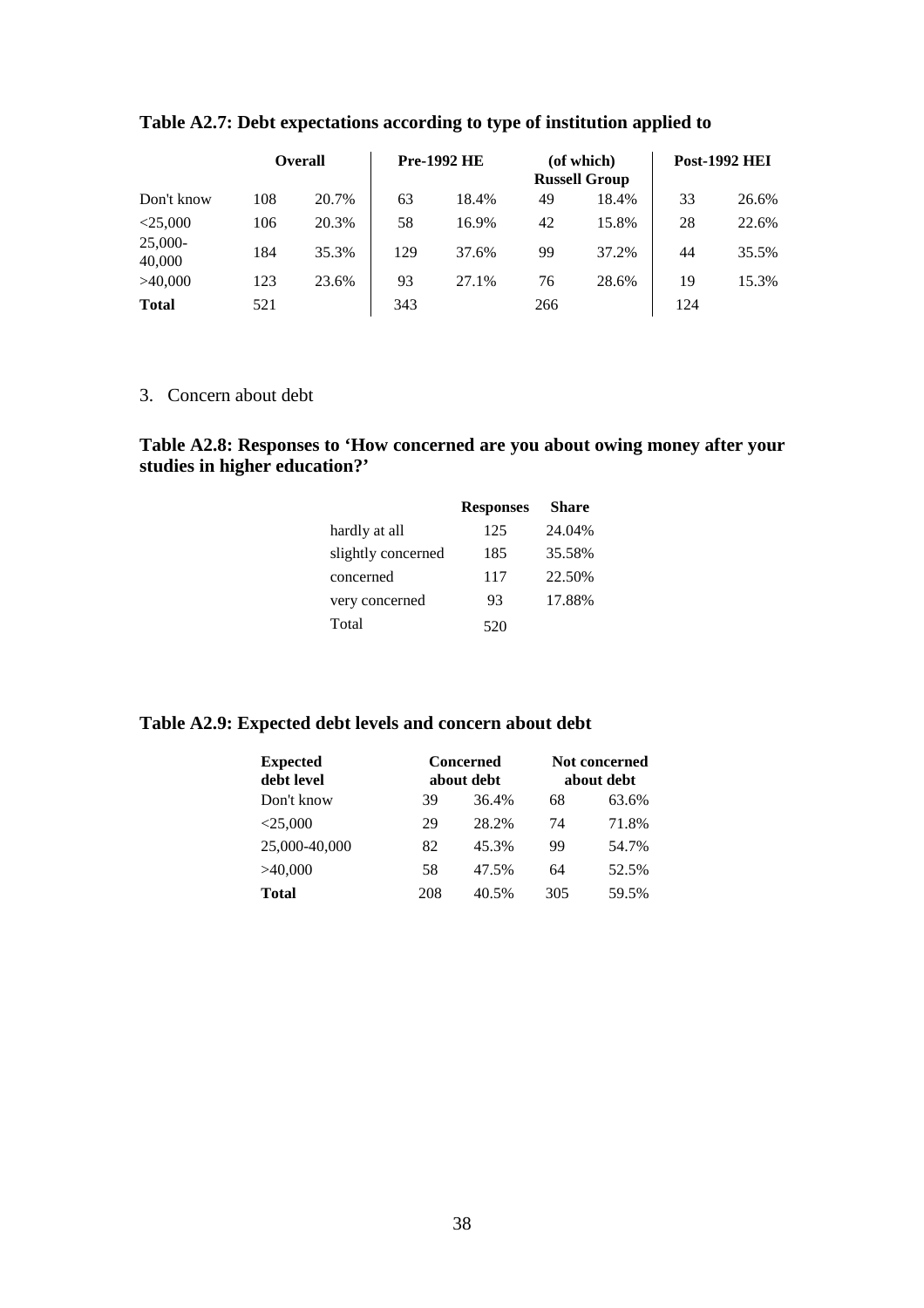4. Expected repayment period

# **Table A2.10: Responses to 'How long do you think it will take you to pay back the debt accumulated during your higher education studies?**

|                                                  | <b>Responses</b> | <b>Share</b> |
|--------------------------------------------------|------------------|--------------|
| I don't expect any debts                         | 48               | 9.4%         |
| 1-5 years                                        | 32               | 6.3%         |
| $6-10$ years                                     | 76               | 14.8%        |
| $11-15$ years                                    | 61               | 11.9%        |
| $15-25$ years                                    | 106              | 20.7%        |
| $25-30$ years                                    | 88               | 17.2%        |
| I don't expect that I will pay back all the debt | 101              | 19.7%        |
| <b>Total</b>                                     | 512              | 100.0%       |

# **Table A2.11: Expected repayment period according to gender, 1st in family in higher education**

|                               |     | <b>Overall</b> |     | Female |     | <b>Male</b> |     | <b>First in HE</b> |     | Not first in<br>HE |
|-------------------------------|-----|----------------|-----|--------|-----|-------------|-----|--------------------|-----|--------------------|
| Don't exp.<br>debt            | 48  | 9.4%           | 38  | 12.3%  | 10  | 5.0%        | 10  | 6.8%               | 36  | 10.3%              |
| $1-10$ years                  | 108 | 21.1%          | 53  | 17.2%  | 52  | 26.1%       | 21  | 14.3%              | 82  | 23.5%              |
| $11-30$ years                 | 255 | 49.8%          | 157 | 51.0%  | 96  | 48.2%       | 86  | 58.5%              | 162 | 46.4%              |
| Will not pay<br>back all debt | 101 | 19.7%          | 60  | 19.5%  | 41  | 20.6%       | 30  | 20.4%              | 69  | 19.8%              |
| <b>Total</b>                  | 512 |                | 308 |        | 199 |             | 147 |                    | 349 |                    |

# **Table A2.12: Expected repayment period according to type of institution applied to**

|                               |     | <b>Overall</b> |     | <b>Pre-1992 HEI</b> |     | (of which)<br><b>Russell Group</b> |     | <b>Post-1992 HEI</b> |
|-------------------------------|-----|----------------|-----|---------------------|-----|------------------------------------|-----|----------------------|
| Don't exp. debt               | 48  | 9.4%           | 35  | 10.4%               | 32  | 12.2%                              | 5   | 4.1%                 |
| $1-10$ years                  | 108 | 21.1%          | 72  | 21.3%               | 52  | 19.8%                              | 26  | 21.3%                |
| $11-30$ years                 | 255 | 49.8%          | 176 | 52.1%               | 139 | 52.9%                              | 54  | 44.3%                |
| Will not pay back<br>all debt | 101 | 19.7%          | 55  | 16.3%               | 40  | 15.2%                              | 37  | 30.3%                |
| <b>Total</b>                  | 512 |                | 338 |                     | 263 |                                    | 122 |                      |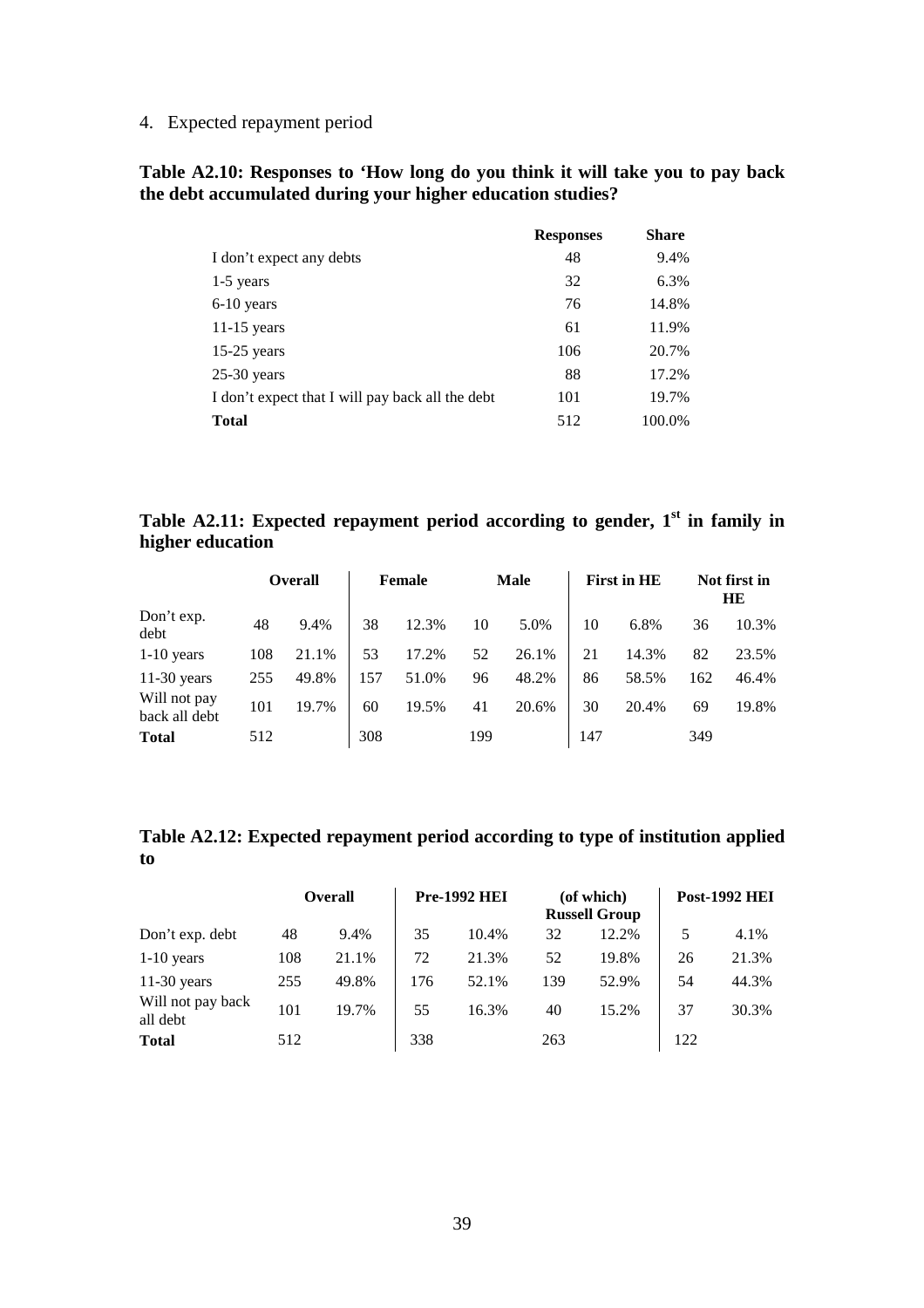| <b>Expected repayment period</b> |     | Concerned about debt | Not concerned about debt |       |  |
|----------------------------------|-----|----------------------|--------------------------|-------|--|
| Don't exp. debt                  | 10  | 21.7%                | 36                       | 78.3% |  |
| $1-10$ years                     | 33  | 30.8%                | 74                       | 69.2% |  |
| $11-30$ years                    | 118 | 46.8%                | 134                      | 53.2% |  |
| Will not pay back all debt       | 44  | 43.6%                | 57                       | 56.4% |  |
| <b>Total</b>                     | 205 | 40.5%                | 301                      | 59.5% |  |

# **Table A2.13: Expected repayment period and concern about debt**

# **Table A2.14: Expected repayment period and expected levels of debt**

|                                  |     | <b>Expected debt</b> |     |             |     |            |     |          |
|----------------------------------|-----|----------------------|-----|-------------|-----|------------|-----|----------|
| <b>Expected repayment period</b> |     | Don't know           |     | $<$ £25,000 |     | £25-40,000 |     | >£40,000 |
| Don't exp. debt                  |     | 16.5%                | 28  | 26.7%       |     | $0.6\%$    |     | 0.8%     |
| $1-10$ years                     | 24  | 23.3%                | 35  | 33.3%       | 36  | 20.0%      | 13  | 10.7%    |
| $11-30$ years                    | 44  | 42.7%                | 34  | 32.4%       | 100 | 55.6%      | 77  | 63.1%    |
| Will not pay back all debt       | 18  | 17.5%                | 8   | 7.6%        | 43  | 23.9%      | 31  | 25.4%    |
| <b>Total</b>                     | 103 |                      | 105 |             | 180 |            | 122 |          |

# 5. Sources of information

# **Table A2.15: Responses to 'Where have you looked for information and/or advice on the cost of studying for a degree (Select all that apply)?'**

|                                                                                | <b>Mentions</b> | <b>Share of respondents</b> |
|--------------------------------------------------------------------------------|-----------------|-----------------------------|
| <b>UCAS</b>                                                                    | 381             | 72.57%                      |
| University open days                                                           | 267             | 50.86%                      |
| Teachers or tutors at school                                                   | 251             | 47.81%                      |
| Universities' own publications/www site                                        | 234             | 44.57%                      |
| Parents/carers                                                                 | 197             | 37.52%                      |
| <b>Student Loans Company</b>                                                   | 179             | 34.10%                      |
| From friends/family who are now or have recently been at<br>university         | 100             | 19.05%                      |
| University directories, league tables or comparison www sites                  | 83              | 15.81%                      |
| Other family or friends                                                        | 74              | 14.10%                      |
| Bank/building society                                                          | 35              | 6.67%                       |
| Careers fairs                                                                  | 35              | 6.67%                       |
| Independent financial advice (e.g. www sites such as<br>moneysavingexpert.com) | 32              | 6.10%                       |
| Other (please specify)                                                         | 12              | 2.29%                       |
| <b>OFFA</b>                                                                    | 1               | 0.19%                       |
| <b>Total</b>                                                                   | 1881            | 525                         |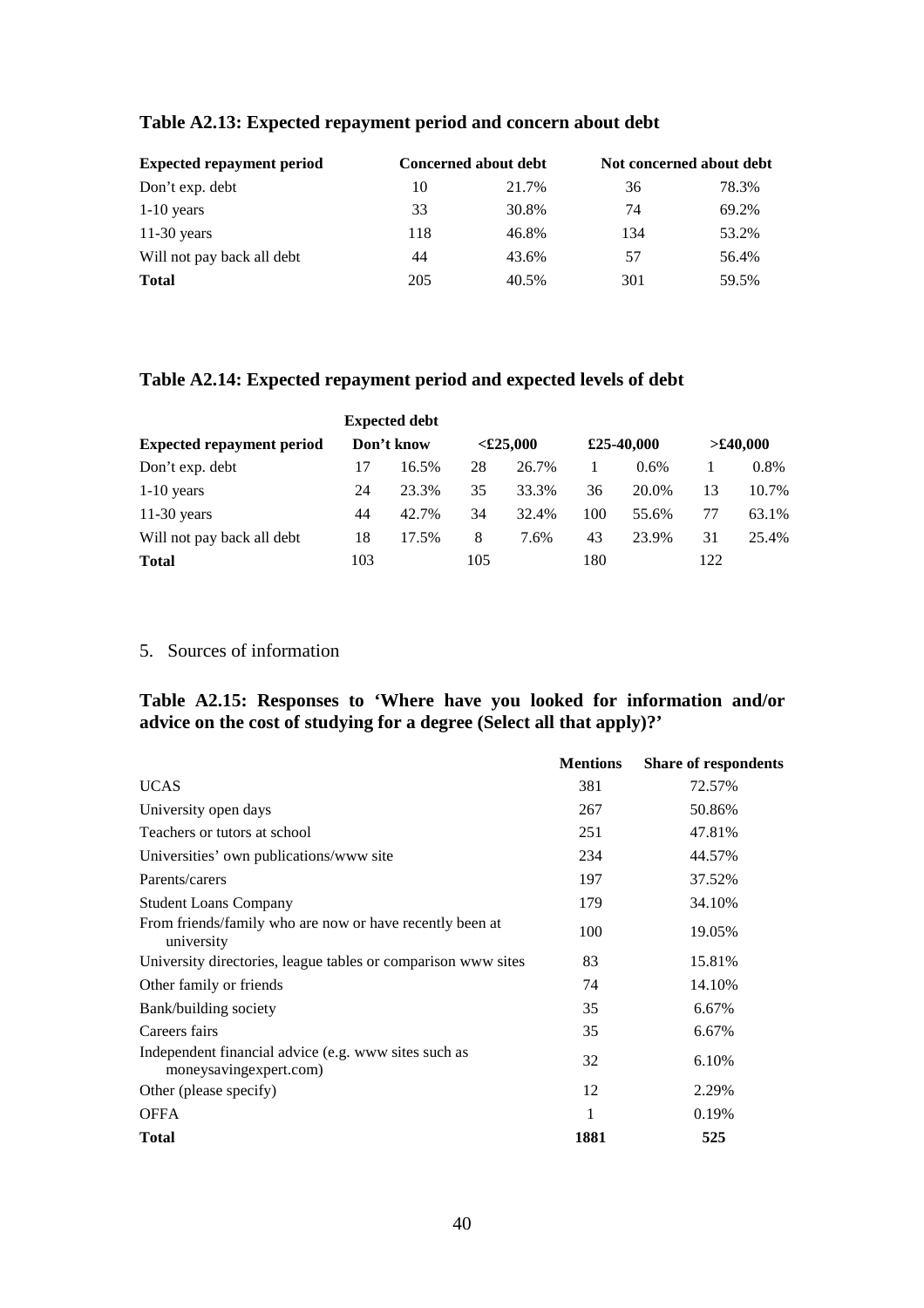### **Appendix 3: Factor analysis**

### 1. Method

Questions 10, 17, 24 and 26 elicit a series of Likert scale responses. We conducted an exploratory common factor analysis on each of these questions to find out if there was a small number of underlying themes or latent variables driving the responses. To choose the number of factors included, we applied a number of criteria. Firstly, we look at a scree plot of the eigenvalues of the factor analysis (which indicate the amount of variance in the scores given to the questions explained by each factor, in descending order). Typically, factors are included if they are before a point in the scree plot where there is a discrete drop in eigenvalues, followed by a levelling off. In most cases, this did not produce a clear idea of where the cut-off was, so we generally relied on a more rigorous procedure called a parallel analysis. This produces a random dataset with the same numbers of observations and variables as the original data. A correlation matrix is computed from the randomly generated dataset. When the eigenvalues from the random dataset correlation matrix are larger than the eigenvalues from the factor analysis, the factors are no better than random noise.

Once a set of factors was found by these computational methods, the final criteria applied was that each factor should have a meaningful interpretation. Factors which most heavily related to two or more seemingly unrelated issues are excluded from our subsequent analysis.

#### 2. Factors influencing decision to apply

Question 10 consisted of 13 items about the importance of different considerations in the decision to apply to a higher education institution. The parallel analysis indicated there are five underlying factors (see Figure A3.1), with the first factor explaining 73% of the total variance in responses.

### 3. Factors influencing institution choice

Question 17 consisted of fifteen items about the importance of different motivations in the choice of which higher education institutions to apply to. The parallel analysis indicated there are five underlying factors (see Figure A3.2), with the first factor explaining 77% of the total variance in responses.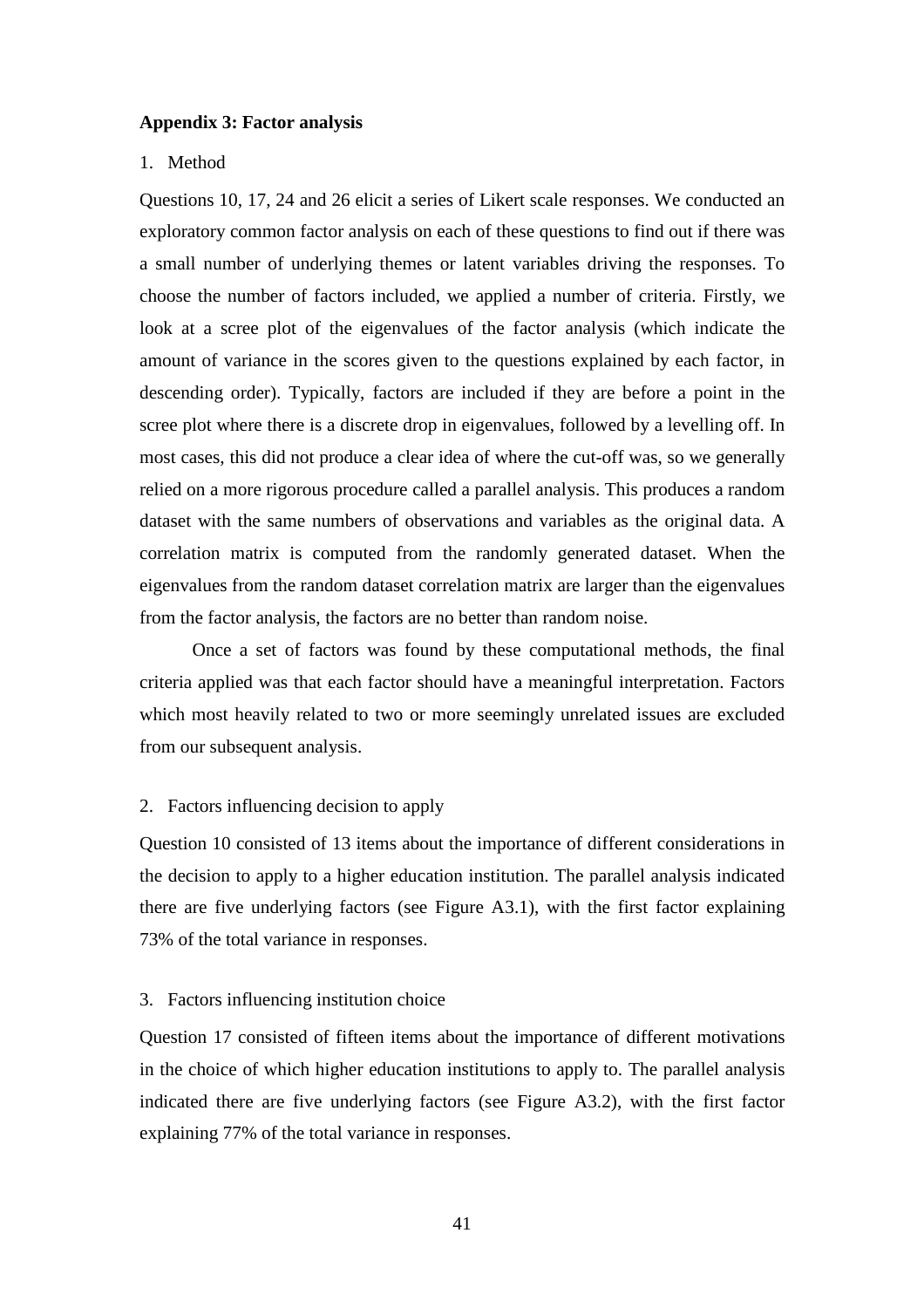**Figure A3.1: Eigenvalues of factors underlying the decision to apply to higher education** 



**Figure A3.2: Eigenvalues of factors underlying the decision where to apply** 

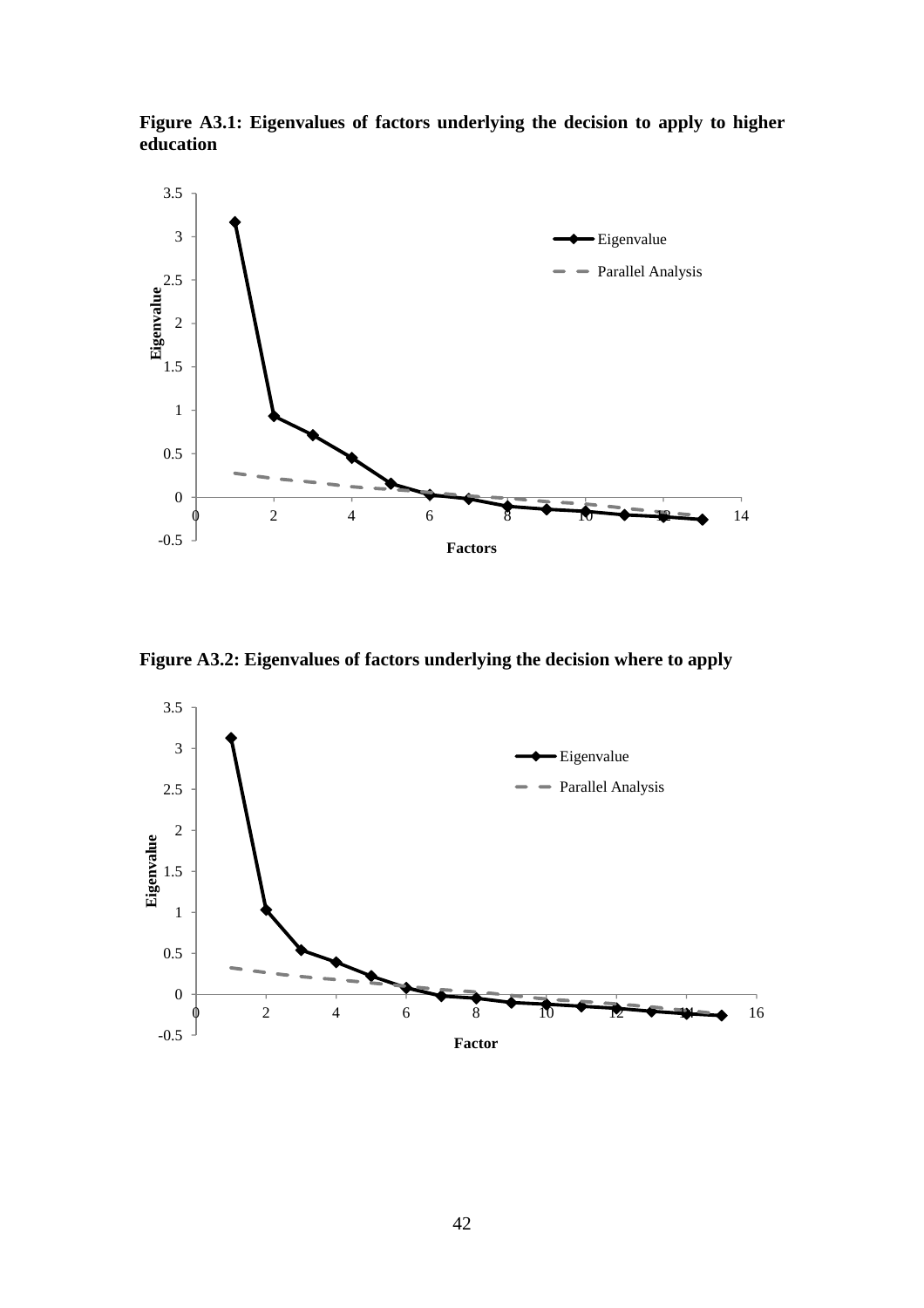| <b>Question</b>                                             | <b>Factor 1</b> | Factor 2                      | Factor 3  | Factor 4          | <b>Factor 5</b> |
|-------------------------------------------------------------|-----------------|-------------------------------|-----------|-------------------|-----------------|
| Content of course                                           | 0.0234          | 0.1602                        | $-0.0365$ | 0.5252            | $-0.0253$       |
| Facilities for study                                        | 0.1793          | 0.2511                        | $-0.0151$ | 0.5408            | 0.0707          |
| Reputation of institution                                   | $-0.0059$       | 0.5156                        | 0.0829    | 0.1705            | 0.0456          |
| Professional accreditation of course                        | 0.2215          | 0.6265                        | 0.0287    | 0.1245            | 0.0765          |
| Success of graduates in getting jobs                        | 0.1902          | 0.6115                        | 0.0246    | 0.116             | 0.0511          |
| Social life                                                 | 0.1709          | 0.3902                        | 0.1242    | 0.0325            | 0.4493          |
| Sports facilities                                           | 0.3519          | 0.2104                        | 0.1769    | 0.0784            | 0.337           |
| Wanted to live at home                                      | 0.2264          | 0.0221                        | 0.3322    | 0.0188            | $-0.275$        |
| Wanted to go away from home                                 | 0.2602          | 0.0235                        | $-0.0086$ | 0.0249            | 0.4365          |
| Its where my friends are going                              | 0.3142          | 0.0984                        | 0.5179    | $-0.0887$         | 0.1178          |
| Its where my family/friends have<br>gone in the past        | 0.1955          | 0.0239                        | 0.5274    | 0.0103            | 0.0275          |
| High level of fees                                          | 0.6041          | 0.2633                        | 0.211     | 0.0718            | 0.1785          |
| Low level of fees                                           | 0.4876          | 0.0702                        | 0.286     | 0.1262            | $-0.0088$       |
| Bursaries/scholarships available                            | 0.5277          | 0.2233                        | 0.1336    | 0.1737            | 0.067           |
| Recommendations of teacher(s)<br>family member(s) friend(s) | 0.4516          | 0.1499                        | 0.1156    | $-0.0595$         | 0.081           |
| Factor name                                                 | Cost            | <b>Institution</b><br>quality | Peers     | Course<br>quality | Social life     |

### **Table A3.1: Factors influencing the decision where to apply**

Notes: Principal factor analysis; varimax rotation

### 4. Factor influencing decision not to apply

Question 24 contained 13 items about the importance of different motivations for those who decided not to apply to higher education. The parallel analysis indicated there are five underlying factors (see Figure A3.3, which also clearly shows a discrete drop-off in eigenvalues at this point). Table A3.2 shows the factor loadings for these factors. Financial motivations are once again the most important factor – in this case, it is the prospect of lost earnings that is most strongly motivating the decision not to apply to higher education. Second to that is the ability to find employment and follow a career path without a higher education qualification. The third factor relates to the attitudes of family and friends, which are the opposite of the social norm reasons given by those who had decided to go to university.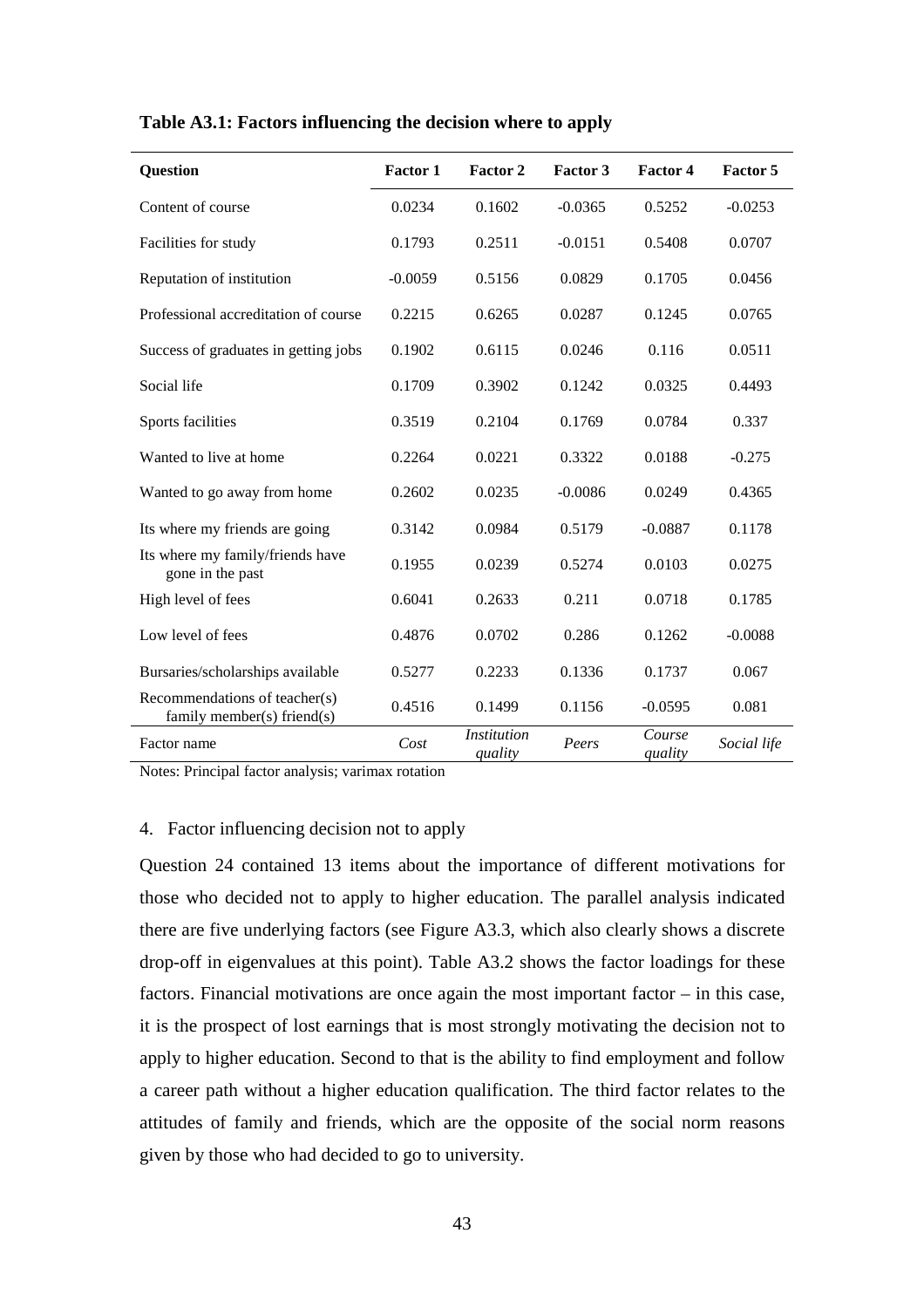**Figure A3.3: Eigenvalues of factors underlying the decision not to apply** 



**Table A3.2: Factors influencing the decision not to apply** 

|                                                                               | <b>Factor 1</b>  | Factor 2  | Factor 3           | <b>Factor 4</b>         | Factor 5       |
|-------------------------------------------------------------------------------|------------------|-----------|--------------------|-------------------------|----------------|
| I am not interested in further study                                          | 0.3000           | $-0.0114$ | 0.1555             | $-0.0614$               | 0.1314         |
| I want to find a job straight away                                            | 0.7609           | 0.2606    | 0.0555             | 0.0374                  | 0.0034         |
| I want to do an apprenticeship                                                | 0.1103           | 0.0709    | 0.1497             | 0.1584                  | 0.5091         |
| I want to earn money                                                          | 0.7261           | 0.0432    | 0.1389             | 0.0350                  | 0.1505         |
| I don't think I would fit in at university or<br>college                      | $-0.0442$        | $-0.0384$ | 0.2196             | 0.3996                  | 0.1866         |
| No-one in my family has ever been to<br>university before                     | 0.1135           | 0.1463    | 0.1647             | 0.4461                  | 0.1031         |
| I don't want to get into debt                                                 | 0.1086           | $-0.0165$ | 0.0632             | 0.4958                  | 0.0490         |
| I cannot combine further study with my<br>family commitments                  | 0.3089           | 0.2135    | 0.0546             | 0.0469                  | 0.4371         |
| My intended career does not require a further<br>qualification                | 0.2726           | 0.6005    | 0.0596             | $-0.0679$               | 0.253          |
| A further qualification will not help me to get<br>a job with higher earnings | 0.3703           | 0.5642    | 0.1064             | 0.1810                  | $-0.0753$      |
| None of my friends are going to university or<br>college                      | 0.1783           | 0.0926    | 0.6306             | 0.0614                  | 0.2186         |
| It's not what my family/friends/ teachers<br>expect me to do                  | 0.1340           | 0.0963    | 0.5402             | 0.1828                  | $-0.1173$      |
| I have got an offer of a job so I want to take<br>it up while I can           | 0.0461           | 0.4035    | 0.3522             | $-0.0828$               | $-0.0359$      |
| Factor name                                                                   | Lost<br>earnings | Career    | Negative<br>social | Negative<br>perceptions | Apprenticeship |

Notes: Principal factor analysis; varimax rotation